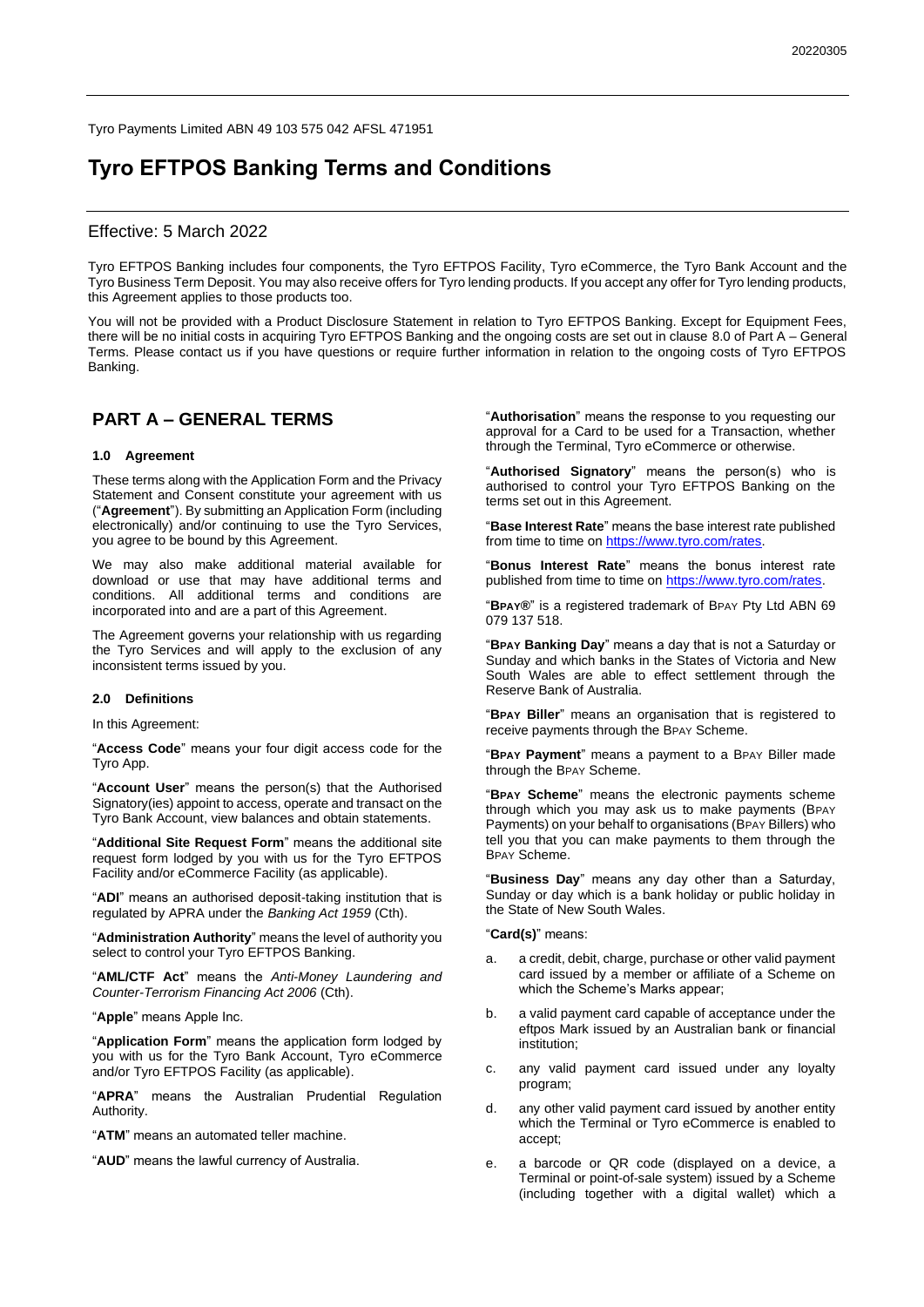Terminal or point-of-sale system is enabled to accept; or

f. any electronic derivation of any of the above.

"**Cardholder**" means the person to whom a Card has been issued or a person who is authorised to use a Card.

"**Chargeback**" refers to a transaction value that is debited to the Settlement Account due to a Cardholder disputing a Transaction or a Transaction being an Invalid Transaction for any reason.

"**Commencement Date**" means the earlier to occur of:

- a. the date on which we issue the Tyro Bank Account to you;
- b. the date on which we process the first Transaction for you; or
- c. the date that is 7 days after shipping your Equipment.

"**Communications Service**" means a service that allows for the capture and switching of Transactions via the eftpos System by use of either a digital mobile telecommunication service, broadband internet or similar telecommunication services.

"**Consequential Damages**" means any property damage, loss of use, loss of business, economic loss, loss of data or loss of profits.

"**Customer Support**" means our customer support team which can be contacted via the methods set out on our website.

"**DCC Chargeback**" means a Chargeback resulting from a DCC Transaction.

"**DCC Rebate**" means a rebate on the AUD value of a DCC Transaction as set out in your Application Form or as notified by us.

"**DCC Recipient Created Tax Invoice**" means an invoice generated by us and issued to you in respect of the taxable supplies made by you in relation to the DCC Rebate pursuant to the GST Law.

"**DCC Refund**" means a Refund resulting from a DCC Transaction.

"**DCC Services**" means our dynamic currency conversion services.

"**DCC Transaction**" means a Transaction utilising the DCC Services.

"**Delivery Address**" means the address specified in the Application Form as the address to which Equipment to be supplied by us is to be delivered which must be an address in Australia.

"**Developer TOU**" means the eCommerce Developer Terms of Use available at [https://www.tyro.com/developer-terms-of](https://www.tyro.com/developer-terms-of-use)[use.](https://www.tyro.com/developer-terms-of-use)

"**Device**" means any electronic devices from which the Tyro App can be accessed as notified by us.

"**Direct Debit Request**" means the direct debit request set out in the Application Form and Additional Site Request Form or any other relevant form (if applicable) and signed by you, as amended from time to time.

"**Direct Debit Request Service Agreement**" means the direct debit request service agreement as set out in clause [9.0](#page-6-0) of Part A of this Agreement.

"**DXC Technology**" means iSOFT Australia Pty Ltd (trading as DXC Technology) being the third party service provider

through which we connect to health funds for allied health claiming services.

"**eCommerce Facility**" means the Tyro eCommerce facility (including access to the Tyro eCommerce platform) that is made available by us and governed pursuant to this Agreement.

"**eftpos System**" means the process where, on instructions transmitted through a Terminal or Tyro eCommerce, a Cardholder's bank account is debited and your account credited or vice versa as the case may be:

- a. in relation to goods or services supplied or cash made available by you to the Cardholder; or
- b. with the amount of any refund in respect of goods and services supplied by you to the Cardholder.

"**EPAL**" means eftpos Payments Australia Limited ABN 37 136 180 366.

"**Equipment**" means the Terminal, any related equipment and any software you are required to download in order to process Transactions.

"**Equipment Fee**" means rental fee, service fee, purchase price or swap out fee payable by you to us:

- a. to rent or purchase the Equipment from us (as applicable); or
- b. in the case of a service fee to use Equipment owned by you to process Transactions,

as set out in the Application Form or as notified by us and any delivery and freight charges as reasonably determined by us.

"**Fee Account**" means the bank account(s) that will be debited for fees and other amounts payable by you in relation to the Tyro EFTPOS Facility or Tyro eCommerce as elected by you in the Application Form or as otherwise nominated by you from time to time.

"**Fingerprint Login**" means your fingerprint that is used to log into the Tyro App.

"**Flexible Settlement Transaction**" has the meaning given in clause [5.0](#page-23-0) of Part C of this Agreement.

"**Google**" means Google LLC.

"**GST**" means any tax on the supply of any goods, services, real or personal property or any similar tax imposed under the GST Law.

"**GST Law**" has the same meaning as the definition of "GST Law" pursuant to section 195-1 of *A New Tax System (Goods and Services Tax) Act 1999 (Cth)*.

"**Hosted Payments Page**" means a payment interface relating to Tyro eCommerce that enables the redirection of your customers from your website to the Tyro eCommerce hosted payment gateway.

"**Insolvency Event**" means any insolvency event and includes circumstances where:

- a. you are insolvent or insolvent under administration (as defined in the *Corporations Act 2001* (Cth));
- b. an administrator, liquidator, provisional liquidator, controller or any other insolvency official is appointed to you or any of your property;
- c. you commit an act of bankruptcy or become a bankrupt (as defined in the *Bankruptcy Act 1966* (Cth));
- d. you are deregistered for any reason;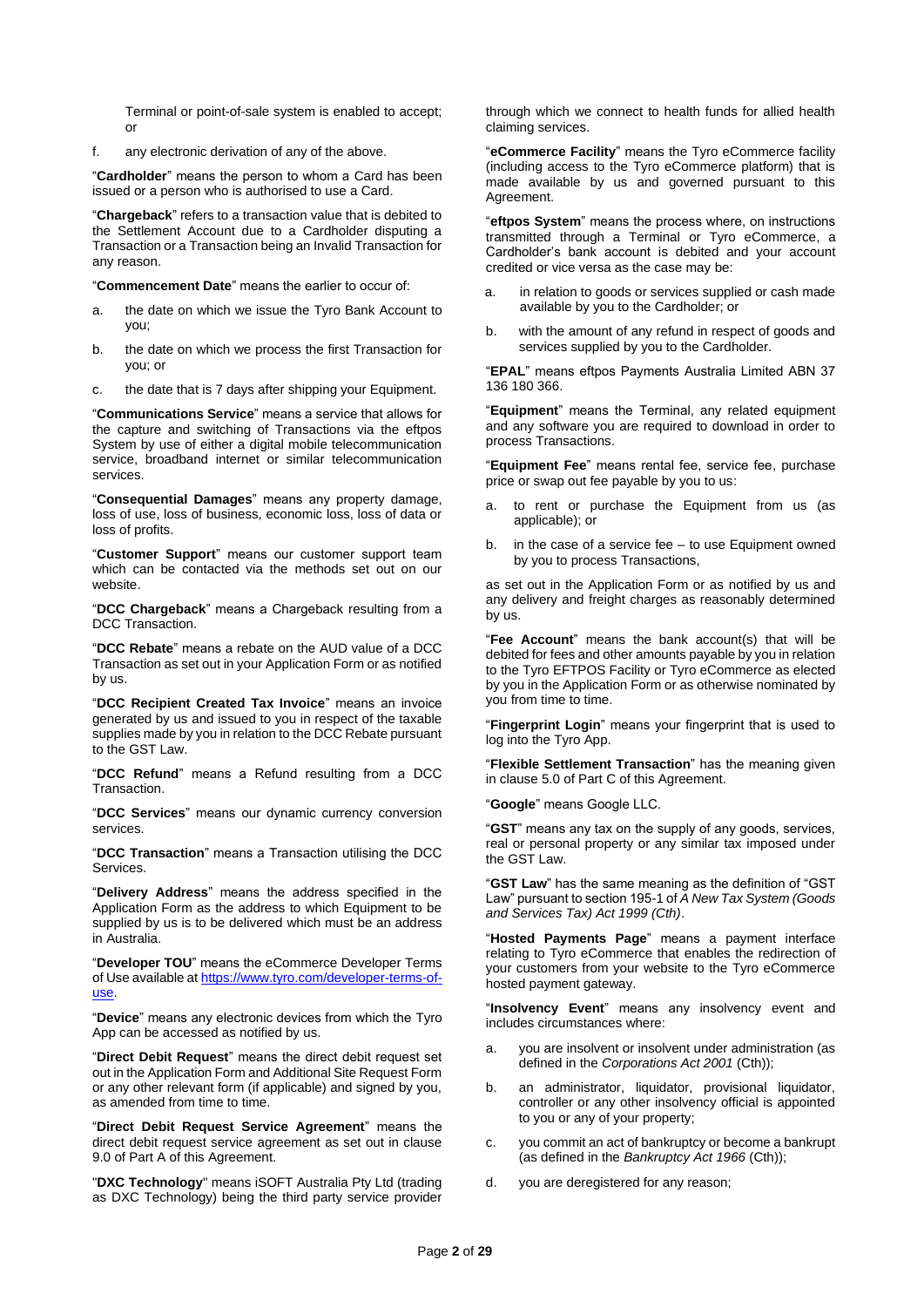- e. you conceal, remove or transfer any part of your assets, with intent to hinder, delay or defraud your creditors, or transfer of any of your assets which may be fraudulent under any bankruptcy, fraudulent conveyance or similar law; or
- f. you are unable to pay your debts as and when they fall due or you threaten to cease payment to creditors.

"**Invalid Transaction**" means a Transaction:

- a. that is illegal under Australian or international laws or prohibited by Scheme rules;
- b. that relates to Prohibited Product(s);
- c. that is not authorised by the Cardholder (including a fraudulent Transaction or where a Receipt is not signed when a signature was required);
- d. that involves a Card that is not current at the time of the Transaction;
- e. that did not originate from an act between you and the Cardholder;
- f. in relation to which you do not retain Receipts and records for at least eighteen (18) months from the date of the Transaction or do not produce the Receipt and records to us within five (5) Business Days of a request by us for production of that Receipt and/or record;
- g. that is not for the supply of goods or services to a genuine customer as part of the business activities disclosed in your Application Form;
- h. that represents a transfer of funds, not the supply of goods or services (e.g. a remittance);
- i. that is a Refund:
	- where no corresponding sales Transaction exists for the Card on which the Refund is made or purported to be made or otherwise represents a transfer of funds;
	- which represents the payment of wages/salary; or
	- which represents the winnings or proceeds from any game of chance or lottery;
- j. where you failed to comply with any messages displayed on the Terminal or Tyro eCommerce in relation to the Transaction;
- k. which is a single sale split into multiple Transactions on the same Card or which has been processed at lower Transaction values in order to obtain an Authorisation;
- l. you do not comply with your obligations under this Agreement, the Merchant Operating Guide or any other direction by us in relation to the Transaction; or
- m. you are unable to demonstrate the validity of the Transaction to our reasonable satisfaction.

"**Integrated Software**" means any integrated software provided by a Software Provider that is certified by us as being integrated with Tyro EFTPOS Banking or any Tyro products.

"**Linked Account**" means a bank account with an Australian ADI (other than us) that is held by you (for the avoidance of doubt, it must be in the same name as your Tyro EFTPOS Banking), as elected by you in the Application Form or as otherwise nominated by you from time to time.

"**Linked Account Transfer**" means a payment instruction submitted to the Tyro App for payment from the Tyro Bank Account to the Linked Account.

"**Loss**" means losses, liabilities, costs (including legal costs and Scheme penalties), expenses and damages.

"**Mark(s)**" means trademarks, including registered and common law trademarks, trade names, service marks, logos, domain names and designations owned, licensed or used.

"**Maturity Date**" has the meaning given to it in Part E.

"**Medicare Easyclaim**" means the electronic process for electronic bulk billing and patient claiming.

"**Merchant Operating Guide**" means collectively the guides, and documents <https://www.tyro.com/guides/>*.*

"**Monthly Access Fee**" means the fee payable by you to us to access Tyro eCommerce as set out in the relevant Application Form or as otherwise notified by us to you.

"**MOTO**" means any card-not-present Transaction, including Transactions processed via mail order, telephone order or through your Tyro eCommerce virtual terminal.

"**Pass Code**" means the user name, password and Access Code that is required to log in to the Tyro App.

"**Pay Anyone**" means a transfer of funds from your Tyro Bank Account to an account held with another Australian ADI initiated via the "pay anyone" feature of the Tyro App.

"**Payment Direction**" means a payment or transfer instruction submitted to the Tyro App for payment or transfer from the Tyro Bank Account to an account with another Australian ADI or to a BPAY Biller that has been:

- a. uploaded as a Payment Instruction File by an Account User;
- b. initiated as a BPAY Payment by an Account User;
- c. initiated as a Linked Account Transfer;
- d. initiated as a Pay Anyone transaction;
- e. initated as a Flexible Settlement Transaction;
- f. initiated by instructions from Integrated Software;
- g. initiated using any other available method for creating a payment instruction in the Tyro App, as notified by us to you from time to time.

"**Payment Instruction File**" means a payment instruction file in the form of an ABA file or such other file type as notified by Tyro to you from time to time.

#### "**PCI DSS Requirements**" means:

- a. the Payment Card Industry Data Security Standards (**PCI DSS**) which are developed and published by PCI SSC; and
- b. the PCI DSS requirements published by us, available at [https://www.tyro.com/pcidss-requirements/,](https://www.tyro.com/pcidss-requirements/)

in each case, as applicable to you.

"**PCI SSC**" means the Payment Card Industry Security Standards Council.

"**Personal Data**" means any information relating to an identified individual who makes a payment through Tyro EFTPOS Banking or whose details you otherwise cause to be stored in the Tyro EFTPOS Banking systems (including but not limited to name, postal address, email address, telephone number, credit and debit card numbers and bank account numbers, or any other unique identifier specific to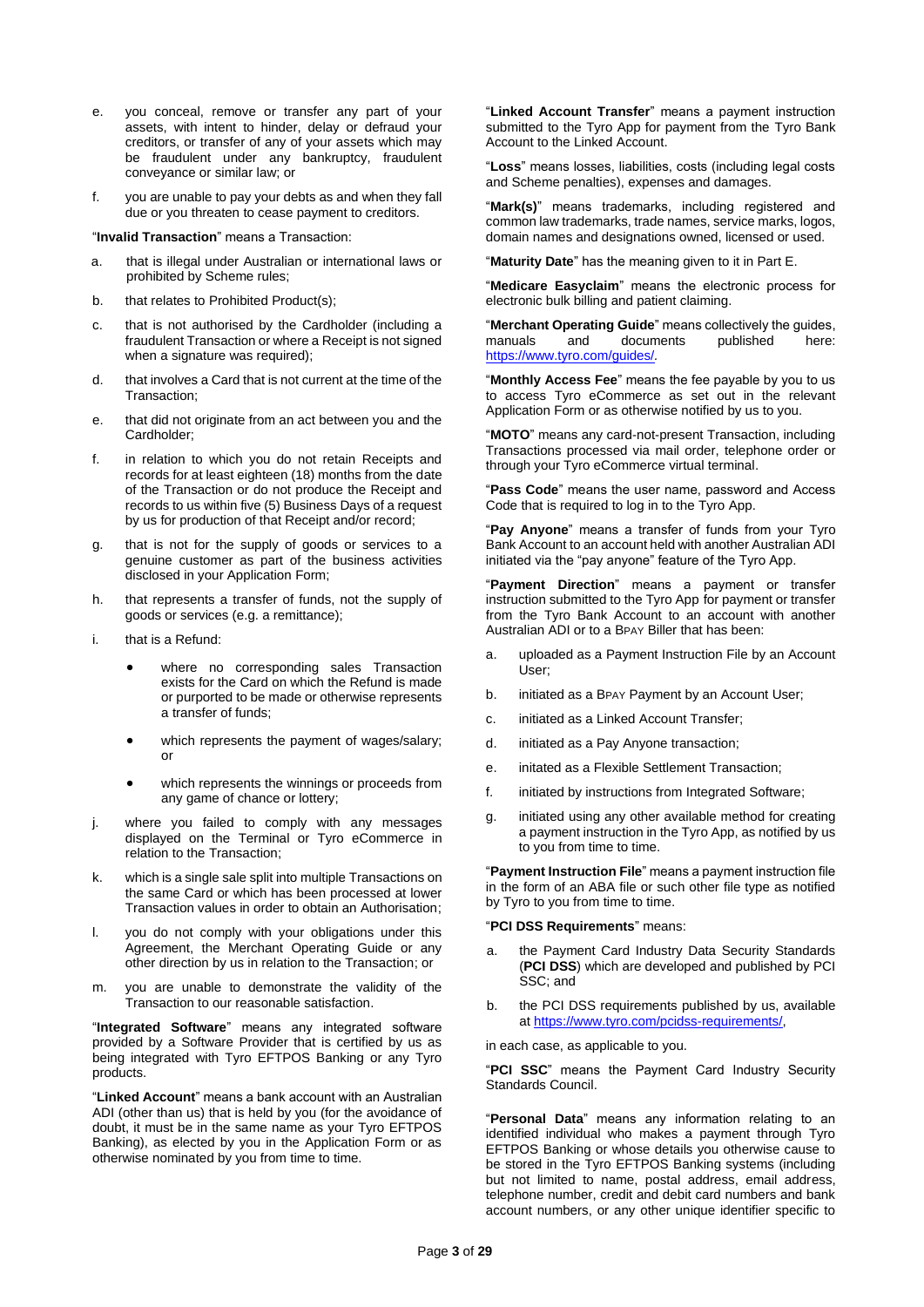an individual that may be collected, stored or transferred in anticipation of, in connection with or incidental to making payments).

#### "**Privacy and Information Security Requirements**" means:

- a. all applicable laws, rules, regulations, directives and governmental requirements currently in effect and as they become effective relating in any way to the privacy, confidentiality, or security of Personal Data, including, without limitation, to the extent applicable, the *Privacy Act 1988* (Cth); laws regulating unsolicited email communications; laws regarding the use of cookies, web beacons, and similar technologies; security breach notification laws; laws imposing minimum security requirements; laws requiring the secure disposal of records containing certain Personal Data; and all other similar laws, rules, regulations, directives, and governmental requirements; and
- b. your own published policies relating to the collection, usage, sharing, and security of Personal Data.

"**Privacy Statement and Consent**" means our privacy statement and consent form.

"**Prohibited Products**" means the products or activities described at <https://www.tyro.com/prohibited-products> as updated by us from time to time.

"**Receipt**" means a receipt including the following information about a Transaction:

- a. amount;
- b. date;
- c. type of Transaction;
- d. facility or facilities being debited or credited;
- e. information to enable us to identify you and the Transaction (but no information that identifies the Cardholder's name or address);
- f. time;
- g. location of Terminal or other identifying information of the Terminal;
- h. reference number; and
- i. such other information about the Cardholder or the Transaction required by the relevant Scheme as notified by us to you from time to time.

"**Refund**" means the refunding of a previously processed Transaction back onto the previously processed Card.

"**Replacement Cost**" means the replacement cost of the Equipment as reasonably determined by us.

"**Scheme**" means the Mastercard, Visa, American Express, UnionPay, Diners Club, Discover, JCB, EPAL and Alipay schemes and any other similar schemes provided that we are a member of or facilitate transactions in relation to that scheme.

"**Set Up Guide**" means the set up guide relating to the Equipment provided by us.

"**Settlement Account**" means the bank account(s) that will be credited for Transactions processed through the Tyro EFTPOS Facility or Tyro eCommerce and which are payable by us to you or debited for any Refunds or Chargebacks as elected by you in the Application Form or as otherwise nominated by you from time to time.

"**Shopping Cart Plugin**" means third party software plugins approved by us that enable your website to integrate with Tyro eCommerce.

"**Software**" means the software comprised in any Equipment supplied by us to you or any other software which we provide to you or permit you to access the Tyro Services.

"**Software Provider**" means the provider of any accounting, practice management, point-of-sale or other software that is integrated with Tyro EFTPOS Banking or any Tyro products.

"**Tap & Save**" means contactless debit card Transactions routed through the Scheme network that is the least cost to you.

"**Terminal(s)**" means the physical electronic terminal or terminals supplied by us through which instructions may be given for the transfer of funds using the eftpos System.

"**Third Party Site**" means any third party content and links to third party sites that are completely independent of us and not owned or controlled by us.

"**Transaction**" means any transaction by a Cardholder using a Card or information from a Card.

"**Tyro App**" means an application issued by us that is required to access, initiate, view and approve transactions for Tyro EFTPOS Banking.

"**Tyro Bank Account**" means the basic deposit account that is issued by us and governed pursuant to this Agreement (formerly referred to as the 'Tyro Smart Account').

"**Tyro Business Term Deposit**" means the term deposit issued by us and governed pursuant to this Agreement.

"**Tyro Confidential Information**" includes those portions of Tyro EFTPOS Banking that we do not make publicly available and all information that:

- a. gives us a competitive business advantage, gives us the opportunity to obtain a competitive business advantage, or the disclosure of which could be detrimental to our interests; or
- b. which is either (i) marked "Confidential," "Restricted," "Proprietary Information," or other similar marking, (ii) known to be considered confidential and proprietary, (iii) received under circumstances reasonably interpreted as imposing an obligation of confidentiality,

but does not include:

- c. information that, at the time it is disclosed, is already in your rightful possession or available to you or your representatives from any other source having no obligation not to disclose it;
- d. information that is, or any time becomes, available to the public without any breach of obligation not to disclose it; or
- e. information that is developed independently by you without reliance on any of Tyro Confidential Information.

"**Tyro eCommerce**" means the multi-channel payment platform provided by us which allows you to:

- a. generate API keys for use in the integration options of a Hosted Payments Page, a Shopping Cart Plugin or a direct API connection;
- b. store customer details, including Card details, in order to provide card-on-file functionality;
- c. acceptance of a Transaction from a device wherever there is internet access;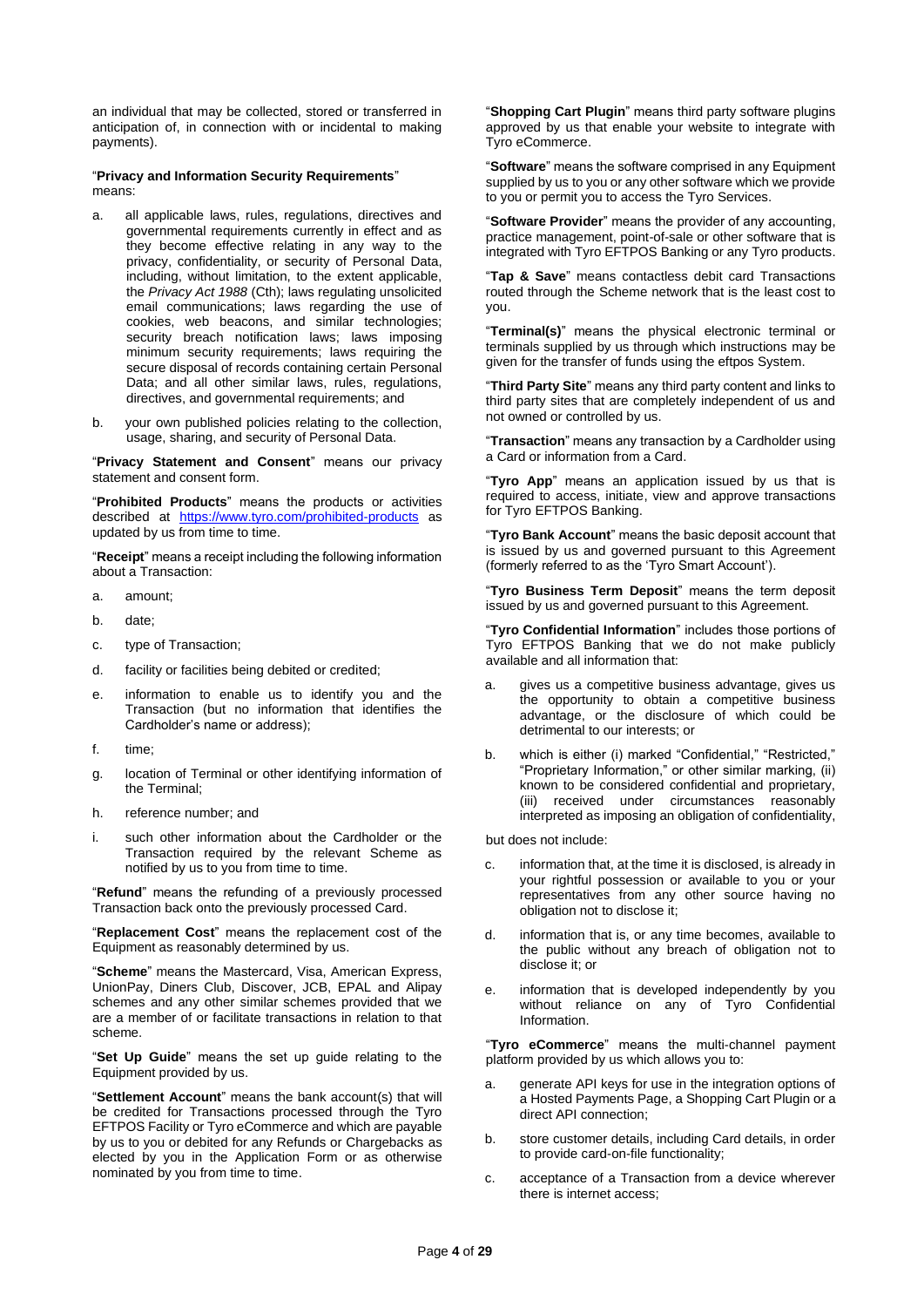- d. produce plans that facilitate the processing of Transactions from customers on a recurring basis; and
- e. generate and deliver invoices and receipts to customers via email.

"**Tyro eCommerce Portal**" means the Tyro eCommerce account management dashboard, that we make available to you in connection with your eCommerce Facility.

"**Tyro EFTPOS Banking**" means the Tyro EFTPOS Facility, Tyro eCommerce, the Tyro Bank Account and the Tyro Business Term Deposit.

"**Tyro EFTPOS Facility**" means the facility under which we provide you with merchant acquiring and transaction processing services but excludes the eCommerce Facility.

"**Tyro Portal**" means the online portal that we provide to you to access Tyro EFTPOS Facility.

"**Tyro Services**" means the services to be provided to you by us under this Agreement, including the Tyro EFTPOS Facility, Tyro eCommerce, the Tyro Bank Account and the Tyro Business Term Deposit (as applicable).

"**Voice Authorisation Process**" means the process of obtaining voice authorisation for a Transaction via Customer Support.

"**Website Requirements**" means the requirements and recommendations for the development and operation of your website that integrates with Tyro eCommerce, available at [https://www.tyro.com/tyro-website-requirements/.](https://www.tyro.com/tyro-website-requirements/)

"**we**", "**us**", "**our**" and "**Tyro**" means Tyro Payments Limited ACN 103 575 042 AFSL 471951 who is the issuer of Tyro EFTPOS Banking.

"**you**" and "**your**" means the person or persons in whose name the account is held and includes your successors and assigns.

# <span id="page-4-0"></span>**3.0 Interpretation**

Unless qualified by or inconsistent with the context:

- a. a reference to a person includes an incorporated body or other association of persons or a governmental agency and vice versa;
- b. the singular includes the plural and vice versa;
- c. where a party comprises more than one person, this Agreement applies to all of them together and each of them separately;
- d. a reference to costs includes reasonable legal costs on a full indemnity basis;
- e. the approval or consent of a party means that party's prior written approval or consent which is not to be unreasonably withheld or delayed. Similar expressions have corresponding meanings;
- f. wherever "include" or "for example" or any form of those words are used, they must be construed as if they were followed by "(without being limited to)";
- g. if the day on or which a person must do something under this Agreement is not a Business Day, the person must do it on or by the next Business Day; and
- h. a reference to:
	- i. "Tyro EFTPOS Banking" includes products issued under the Bendigo Bank EFTPOS and eCommerce powered by Tyro brand;
- ii. the "Tyro EFTPOS Facility" includes products issued under the Bendigo Bank EFTPOS powered by Tyro brand; and
- iii. "Tyro eCommerce" or "eCommerce Facility" includes products issued under the Bendigo Bank eCommerce powered by Tyro brand.

# **4.0 Authorised Signatories**

The Authorised Signatories are the people authorised to control your Tyro EFTPOS Banking and are authorised to perform all functions on your Tyro EFTPOS Banking. The initial Authorised Signatories are the people that sign the Application Form. You can add or remove an Authorised Signatory by completing documentation which we request.

You must ensure that all Authorised Signatories act in accordance with this Agreement. You are responsible for any breach of this Agreement by an Authorised Signatory.

We will cancel the authority of an Authorised Signatory if we receive notice that the Authorised Signatory is deceased or does not have the capacity to act as an Authorised Signatory.

You agree to us giving information about your Tyro EFTPOS Banking to an Authorised Signatory.

# **5.0 Account Users**

You can appoint a person as an Account User under this Agreement to access, operate and transact on the Tyro Bank Account, view balances and obtain statements. However, an Account User cannot initate a Flexible Settlement **Transaction** 

Despite the Administration Authority, two Authorised Signatories (where applicable) are required to appoint an Account User by completing documentation we request. You can remove Account Users in accordance with your Administration Authority.

You are responsible for all transactions conducted by an Account User.

## **6.0 Administration Authority**

Your Administration Authority is the level of authority required for:

- Authorised Signatories to authorise changes and generally control your Tyro EFTPOS Banking;
- Authorised Signatories to open a Tyro Business Term Deposit;
- Authorised Signatories to apply for or accept new products or services offered by us;
- Authorised Signatories and/or Account Users to initiate and approve payments on the Tyro App; and
- Authorised Signatories to accept loan offers from us.

Subject to the terms of this Agreement, if your Administration Authority is:

- "any to sign":
	- o any one Authorised Signatory can exercise your rights as the Tyro EFTPOS Banking account holder (apart from specific functions refer table below);
	- o any one Authorised Signatory can apply for or accept new products or services offered by us;
	- o any one Authorised Signatory can accept loan offers from us on your behalf via the Tyro App. The terms and conditions of loan products will be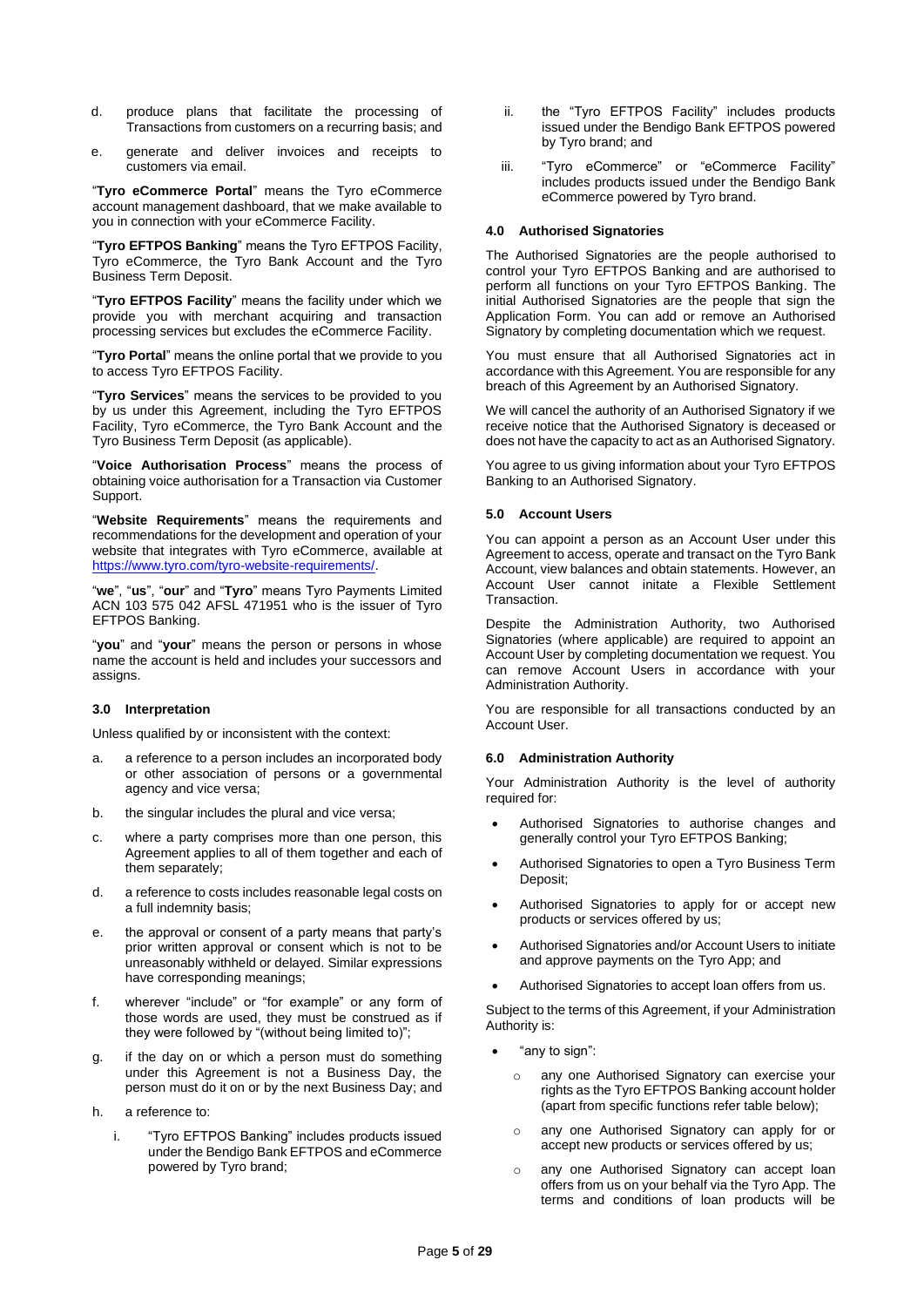provided to the Authorised Signatory(ies) at the time of an offer. If an Authorised Signatory accepts any lending offer within the Tyro App you agree to be bound by the terms and conditions of the relevant loan product and agree to repay us any amount advanced and any fees and charges that apply to the relevant loan;

- o any one Authorised Signatory or Account User can initiate and approve payments on the Tyro App;
- o any one Authorised Signatory can open and give us instructions in relation to a Tyro Business Term Deposit.
- "any two to sign":
	- o two Authorised Signatories must jointly exercise all of your rights as the Tyro EFTPOS Banking account holder (except as otherwise set out below).

However, even if your Administration Authority is "any two to sign", for the purposes of a Tyro Business Term Deposit, any Authorised Signatory may open and give us instructions in relation to a Tyro Business Term Deposit.

If you do not select an Administration Authority, the default Administration Authority is 'any to sign'. Any one Authorised Signatory can change the Administration Authority to 'two to sign' at any time by contacting Customer Support.

Whether the Administration Authority is "any to sign" or "any two to sign", where you have more than one Authorised Signatory, the following number of Authorised Signatories will be required to perform the functions listed below:

| Level of authority required to perform certain functions                                 |                         |                 |  |
|------------------------------------------------------------------------------------------|-------------------------|-----------------|--|
| <b>Function</b>                                                                          | Authorised<br>Signatory | Account<br>User |  |
| Add or remove an Authorised<br>Signatory                                                 | 2                       | N/A             |  |
| Add an Account User                                                                      | 2                       | N/A             |  |
| Change an Account<br>(Linked Account, Settlement<br>Account or Fee Account)              | 2                       | N/A             |  |
| Remove an account freeze that<br>has been initiated by an<br><b>Authorised Signatory</b> | 2                       | N/A             |  |
| Change the Administration<br>Authority to 'any to sign'                                  | $\overline{2}$          | N/A             |  |
| Change the Administration<br>Authority to 'any two to sign'                              | 1                       | N/A             |  |
| Decrease a daily limit                                                                   | 1                       | N/A             |  |
| Request your Tyro Bank Account<br>be frozen                                              | 1                       | N/A             |  |
| Give us instructions in relation to<br>a Tyro Business Term Deposit                      | 1                       | N/A             |  |
| Authorise transfers to the Linked<br>Account                                             | 1                       | 1               |  |

# **7.0 Linked Account**

You must maintain a Linked Account during the whole time the Tyro Bank Account, Tyro eCommerce and/or Tyro EFTPOS Facility is open. You may change the Linked Account by contacting us using the contact details on our website and completing any form we require.

If, by reason of holding the Tyro Bank Account, you are entitled to any payment under the financial claims scheme, you authorise us to make or use our best endeavours to ensure that such payment is made, to your Linked Account.

# <span id="page-5-0"></span>**8.0 Fees and charges**

# *General*

Unless otherwise expressly stated, all amounts specified in this Agreement are GST exclusive amounts. If GST is imposed on any supply made by one party ("**GST Supplier**") to the other party under this Agreement, the recipient of the supply ("Recipient") must pay, in addition to any consideration payable under this Agreement for the supply, an additional amount for the supply calculated by multiplying the prevailing GST rate by the consideration for the relevant supply provided always that the GST Supplier issues a valid tax invoice to the Recipient after the occurrence of any event that causes the GST liability of the GST Supplier on any taxable supply to the Recipient to be attributed to a particular tax period.

You authorise us to debit your Tyro Bank Account, Linked Account or Fee Account with any government charges, duties, levies or taxes that are imposed on or which are payable in relation to Tyro EFTPOS Banking (including credits or debits to any of your accounts (including accounts with other financial institutions) or the Cardholder's account). Where debited from your Tyro Bank Account, items will appear on your statement of account for the relevant period. We will endeavour to provide you with prior notice of any government charges, duties, levies or taxes which are imposed on or which are payable in relation to Tyro EFTPOS Banking. However, we may not always be able to give you prior notice of these changes as they are externally controlled and determined.

You agree to pay us in full without set-off or counterclaim and without any deduction in respect of taxes unless prohibited by law:

- a. any amount due to us under this Agreement;
- b. on demand, an amount equal to any fees, costs or expenses that we must pay to an entity conducting a Scheme or another participant in the Scheme under the relevant Scheme rules due to a Transaction being an Invalid Transaction or being charged back to us, or otherwise in respect of a Transaction or as a result of an action by you; and
- c. the reasonable costs we reasonably incur in the recovery of any amount that you owe to us under this Agreement.

We can debit these amounts from your Tyro Bank Account, your Linked Account or any other account you have provided a direct debit authorisation for.

Would you like further information about fees and charges? You can obtain further information by contacting us.

# *Tyro Bank Account and Tyro Business Term Deposit*

There are no initial costs to open the Tyro Bank Account, nor any ongoing costs to maintain or transact on the Tyro Bank Account.

There are no costs to open or hold a Tyro Business Term Deposit (although there is a reduction in the interest you earn if you withdraw funds before the Maturity Date – see clause 11 of Part E).

We may introduce new fees and charges or change fees and charges - see clause [10.0](#page-7-0) of Part A. You may at any time request a copy of the current fees and charges payable. To the maximum extent permitted by law, there is no maximum limit to those fees and charges. If a law applies to such a change we will comply with such law. We may in our absolute discretion waive any fees and charges from time to time or impose a lower fee or charge.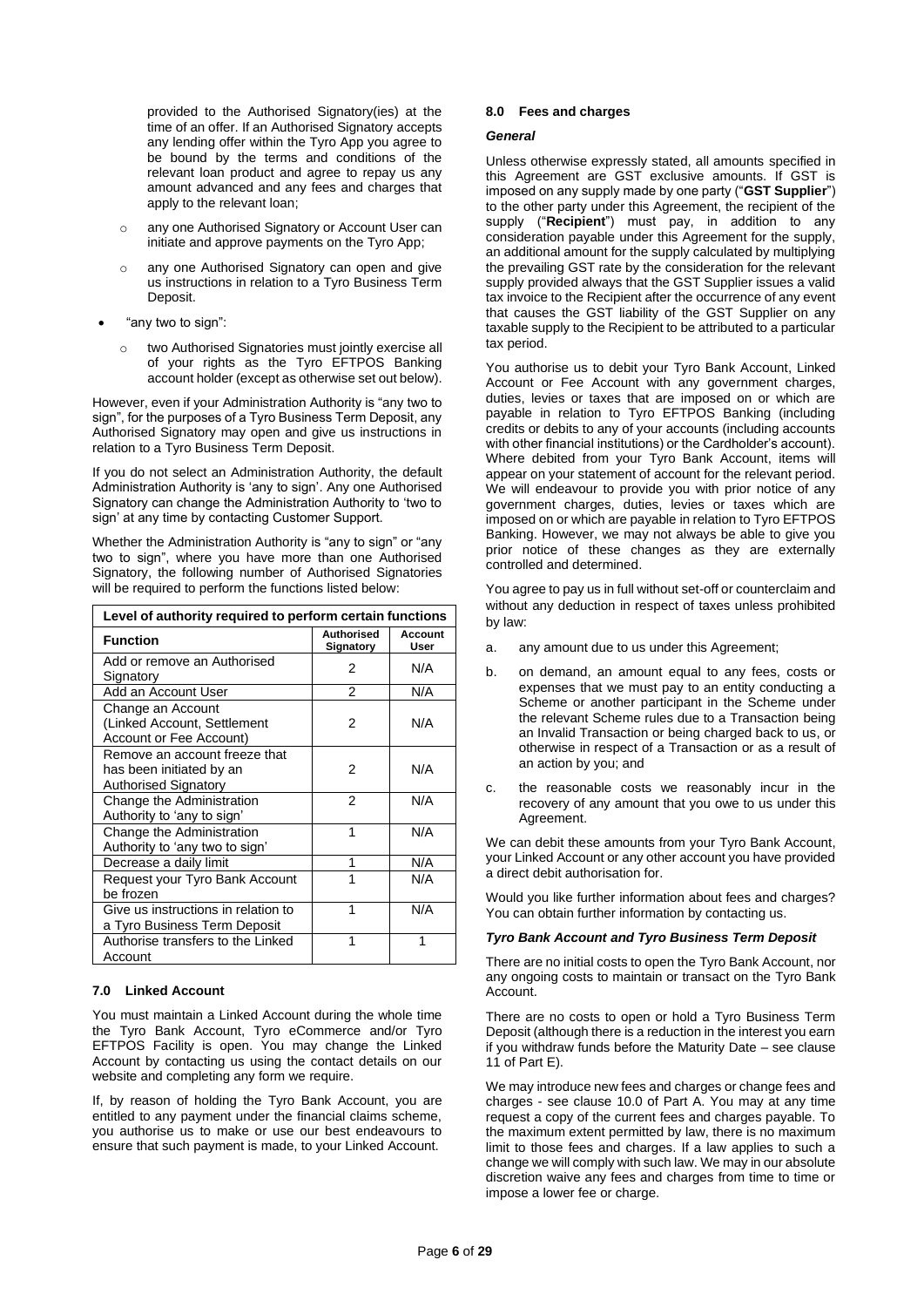# *Tyro App*

We will not charge a fee to download or use the Tyro App. However you may incur charges from your mobile service provider for downloading and using the Tyro App. You will be solely responsible and liable to pay such charges. You should contact your mobile service provider if you have any questions regarding these charges.

## *Equipment*

You agree that you will pay the Equipment Fee from the Commencement Date. You direct and authorise us to debit the Equipment Fee from the Fee Account.

Separate amounts may be payable where you purchase Equipment or items ancillary to your Equipment from us. We will advise you of the purchase price of any Equipment or ancillary products when you purchase them.

## *eCommerce - Monthly Access Fee*

You agree that if we make Tyro eCommerce available to you, you will pay the Monthly Access Fee from the date on which we process the first Tyro eCommerce Transaction for you (if applicable). You direct and authorise us to debit the Monthly Access Fee from the Fee Account.

# *Health Fund claiming*

A health fund claiming service fee (as set out in the Application Form) applies per Terminal per month if enabled for health fund claiming.

# *Transaction Pricing: Tyro EFTPOS Facility and Tyro eCommerce*

# *Simple Pricing*

Simple pricing is where you pay to us a **Merchant Service Fee** ("**MSF**") as set out in the Application Form (or any notice of change of pricing we may give). The MSF that you pay to us includes both our margin and the costs associated with the Transaction and any other item set-out in the Application Form.

# *Cost Plus Pricing*

Cost plus pricing is where you pay us a margin (referred to as the "**Merchant Acquiring Fee**" or "**MAF**") in addition to the cost of each Transaction processed. The Application Form (or any notice of change of pricing which we may give) discloses the margin charged for each category of Transaction. You may at any time request a copy of the current fee information.

We may change the Transactions that fall within each category or change the categories (including by introducing new Transactions or Categories) - see claus[e 10.0](#page-7-0) of Part A.

In addition to the MAF (our margin), for each Transaction you must pay to us the following third party fees:

- **Interchange fees** (at cost for each Transaction, that we must pay as part of the respective Scheme). Rates are subject to change by the respective Scheme and (except for UnionPay, which does not publish its interchange fees) are available at:
	- Mastercard: [http://www.mastercard.com/au/merchant/en/rba/in](http://www.mastercard.com/au/merchant/en/rba/index.html) [dex.html](http://www.mastercard.com/au/merchant/en/rba/index.html)
	- o Visa: [https://www.visa.com.au/about](https://www.visa.com.au/about-visa/interchange.html)[visa/interchange.html](https://www.visa.com.au/about-visa/interchange.html); and
- o EPAL: [https://www.eftposaustralia.com.au/about/intercha](https://www.eftposaustralia.com.au/about/interchange/) [nge/](https://www.eftposaustralia.com.au/about/interchange/)
- **Card Scheme fees** (an amount for each Transaction processed which reflects the average of the total Scheme fees/costs charged by the Schemes to us);
- For DCC Transactions, a **DCC levy** (Visa) for Visa international Transactions where a Cardholder chooses to use DCC Services.

## *Other fees (for simple pricing and cost plus pricing)*

*MOTO fee* – applies for MOTO Transactions as set out in the Application Form or as otherwise notified to you.

*Switching fee* – for some Schemes (including American Express, JCB and Diners Club), where you are required to have a separate agreement with the Scheme operator and our only obligation in relation to a Transaction is to transmit the particulars of the Transaction to the Scheme operator under which the Card was issued, we will charge a switching fee as set out in your Application Form or otherwise notified to you. You will need to pay all Scheme fees and charges direct or pay us any Scheme fees which we must pay in relation to the Transaction.

*Alipay Service Fee* – for Transactions utilising the Alipay Scheme, we will charge you a service fee as set out in your Application Form, application or agreement to use the Alipay services or as otherwise notified to you.

*Tyro eCommerce* – for each Tyro eCommerce Transaction, you must pay us in respect of that Transaction a Merchant Service Fee or an eCommerce Service Fee (as defined below) as set out in your Application Form relating to Tyro eCommerce or as otherwise notified to you by us.

If an **eCommerce Service Fee** is payable, you must pay us in respect of each Tyro eCommerce Transaction:

- a. the fees, charges and levies you would pay to us if the Transaction were processed through your Tyro EFTPOS Facility; plus
- b. the additional eCommerce Service Fee as set out in your Application Form or as otherwise notified to you by us.

Your total fee per Transaction is described as your "**Merchant Service Fee**" or "**MSF**".

The total fee per Transaction is made available in a daily terminal report accessible via your Tyro Portal.

You acknowledge that you are responsible for any penalties or fines imposed on us or directly imposed on you by any Scheme or financial institution as a result of your activities.

We may, in the future, offer you additional services via Tyro eCommerce ("**Additional Services**") by either notifying you or by posting descriptions of the Additional Services and any fees related to the Additional Services on our website.

#### <span id="page-6-0"></span>**9.0 Direct Debit Request Service Agreement**

By signing the Direct Debit Request, you authorise us to debit funds from your:

- a. Fee Account in any of the circumstances set out in the Direct Debit Request Service Agreement contained in this clause [9.0](#page-6-0) and clauses [3.0,](#page-14-0) [10.0](#page-18-0) an[d 13.0](#page-19-0) of Part B;
- b. Settlement Account in any of the circumstances set out in the Direct Debit Request Service Agreement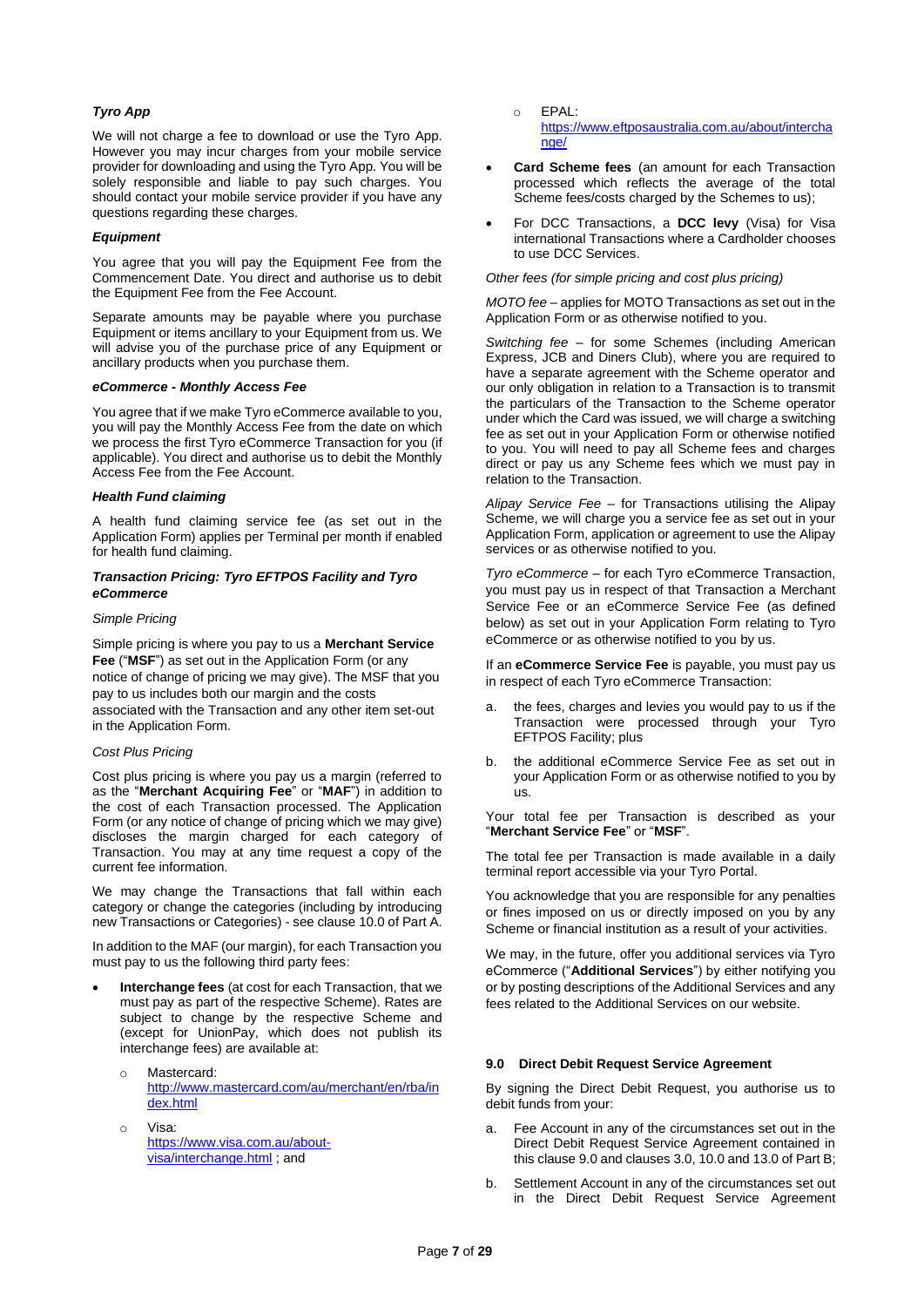contained in this clause [9.0](#page-6-0) and clauses [10.0](#page-18-0) and [13.0](#page-19-0) of Part B;

- c. Fee Account from time to time for any amounts payable or owing by you under this Agreement; and
- d. Linked Account with any amounts due to us which we cannot debit from the Fee Account for any reason.

If the due date for a debit to your Fee Account, Linked Account or Settlement Account falls on a day which is not a Business Day, we will debit your Fee Account, Linked Account or Settlement Account on the next Business Day unless your Fee Account and/or Settlement Account is the Tyro Bank Account, in which case we will debit the Tyro Bank Account on the due date (which may be any day). If you are uncertain as to when the debit to your Fee Account, Linked Account or Settlement Account will be processed, you should contact the financial institution with whom the Fee Account, Linked Account or Settlement Account (if this is not your Tyro Bank Account) is held.

It is your responsibility to ensure that:

- a. the account details of the Fee Account, Linked Account and Settlement Account are correct by checking them against a recent account statement issued by the financial institution with whom the Fee Account, Linked Account or Settlement Account (if this is not your Tyro Bank Account) is held;
- b. if you have queries about completing the Direct Debit Request you should contact the financial institution with whom the Fee Account, Linked Account or Settlement Account (if this is not your Tyro Bank Account) is held;
- c. the Fee Account, Linked Account and Settlement Account (if this is not your Tyro Bank Account) can accept direct debits (as direct debiting may not be available on all accounts offered by financial institutions);
- d. the Fee Account, Linked Account and Settlement Account have sufficient cleared funds available to enable the direct debits authorised by the Direct Debit Request to be made from time to time; and
- e. the authority given to us to draw on the Fee Account, Linked Account and the Settlement Account is consistent with the account authority or signing instructions held by the financial institution in which the Fee Account, Linked Account and Settlement Account (if this is not your Tyro Bank Account) are held.

If there are insufficient cleared funds in the Fee Account, Linked Account or Settlement Account to meet a debit payment:

- a. you may be charged a fee and/or interest by the financial institution which holds the Fee Account, Linked Account or Settlement Account (if this is not your Tyro Bank Account); and
- b. you must arrange for the debit payment to be made by another method or arrange for sufficient clear funds to be in the Fee Account, Linked Account or Settlement Account by an agreed time so that we can process the debit payment.

We will not disclose any details of your Direct Debit Request unless:

- a. the disclosure is to a financial institution and is necessary to enable us to act in accordance with this Agreement; or
- b. we are required or permitted by law to make such disclosure.

You should check your account statement for the Fee Account, Linked Account and Settlement Account to verify that the amounts debited from the Fee Account, Linked Account or Settlement Account are correct.

If you believe that there has been an error in debiting the Fee Account, Linked Account or Settlement Account, you should contact us as soon as possible so we can resolve your query. Alternatively, you can contact the financial institution with whom the Fee Account, Linked Account or Settlement Account (if this is not your Tyro Bank Account) is held.

If we conclude that your Fee Account, Linked Account or Settlement Account has been:

- a. incorrectly debited, we will arrange for the financial institution with whom the Fee Account or Linked Account is held to adjust the Fee Account, Linked Account or Settlement Account as required. We will notify you of the amount by which the Fee Account, Linked Account or Settlement Account has been adjusted; or
- b. has not been incorrectly debited, we will promptly respond to you by providing you with reasons and any evidence for this finding.

You must ensure at all times that we have a valid Direct Debit Request from you under which we may debit amounts from the Fee Account, Linked Account or Settlement Account that we are entitled to receive under this Agreement (**direct debit authority**). You may request us to cancel or suspend a direct debit authority. Alternatively, you can contact the financial institution with whom the Fee Account, Linked Account or Settlement Account (if this is not your Tyro Bank Account) is held. If you cancel or suspend our direct debit authority you must at the same time elect a new Fee Account, Linked Account or Settlement Account and execute a Direct Debit Request with respect to the new Fee Account, Linked Account or Settlement Account which will be on the same terms as this claus[e 9.0](#page-6-0) and clause [10.0](#page-18-0) of Part B.

You may change the Fee Account, Linked Account or Settlement Account to which your Direct Debit Request relates by giving us 5 Business Days' written notice. In this case, you will be deemed to have cancelled the relevant Direct Debit Request with respect to this account.

We can change the terms of this clause [9.0](#page-6-0) in accordance with claus[e 10.0](#page-7-0) of this Part A.

## <span id="page-7-0"></span>**10.0 Changes to Agreement**

We may make changes to any of the following:

- a. the interest rate or the interest rate tiers that apply to a Tyro Bank Account;
- b. the method of calculating or charging interest including the frequency with which interest is debited or credited;
- c. to introduce, remove or adjust any transaction limits that apply to the use of a Tyro Bank Account; or
- d. the amount, frequency, time for payment of any fee or charge or repayment, or we may introduce any new, fee or charge.

We may make other changes to any of the terms of this Agreement without your consent in the following circumstances:

to comply with or reflect any change (including a change in the interpretation of) or anticipated change in any relevant law, code of practice, guidance, rules of a Scheme or any general industry practice or any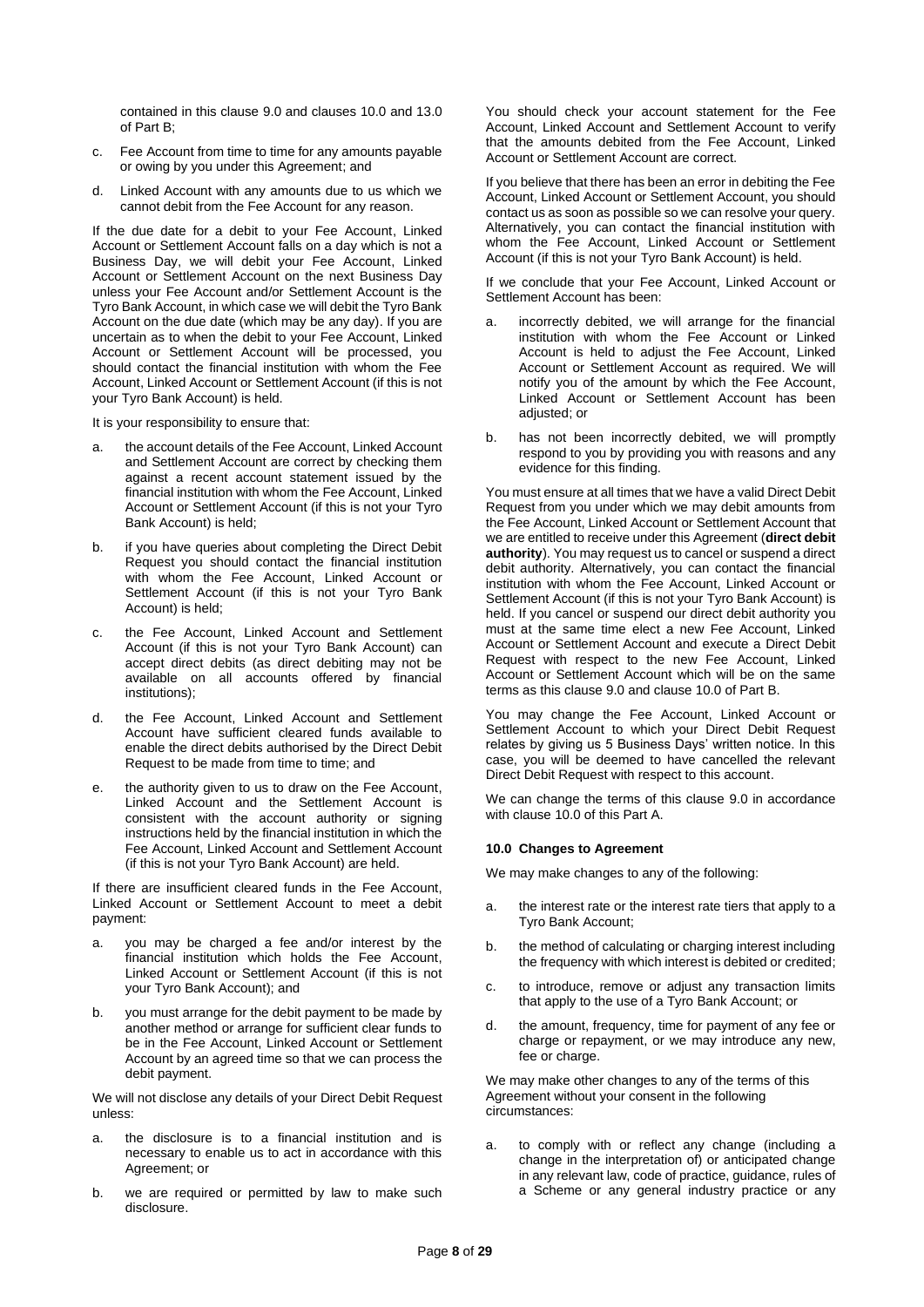applicable prudential standards or liquidity requirements;

- b. to reflect any decision of a court or tribunal or decision or guidance of an external dispute resolution scheme or regulator or Scheme administrator;
- c. to reflect a change in our systems or procedures or to reflect industry or market conditions;
- d. for security reasons;
- e. as a result of changed circumstances (including by adding benefits or new or changed features or products);
- f. to respond proportionately to changes in the cost of funds; or
- g. to make these terms clearer.

However, we cannot change the interest rate on a Tyro Business Term Deposit during its term (although if you withdraw your funds before the applicable Maturity Date, a reduction in the interest payable to you will apply see clause 11 of Part E).

If we change an interest rate applying to an account you hold with us, we will tell you no later than the date of the change unless we are unable to do so because the interest rate is determined by reference to an external reference rate or a money market rate or some other rate designated as a variable or floating rate. Other than changes to interest rates, if the change is unfavourable to you, we will give you at least 30 days prior notice of the change. Otherwise we will notify you no later than the date on which the change occurs.

However, we may give you a less than 30 days notice or, no notice or no prior notice if:

- a. it is a change that is required to immediately restore or maintain the security of a system or an individual facility, including the prevention of systemic or individual criminal activity, including fraud;
- b. we reasonably believe doing so is necessary for us to avoid, or to reduce, a material increase in our credit risk or our loss;
- c. it is a change as a result of the introduction of or a change to a government charge, duty, levy or tax - see claus[e 8.0](#page-5-0) of this Part A; or
- d. the law otherwise requires it.

If after we change any of the terms and conditions, you are dissatisfied, you may terminate this Agreement on 30 days' notice in accordance with clause [19.0](#page-11-0) of this Part A although if you have a loan from us, you must first repay that loan in full.

#### **11.0 Change of details**

You must immediately notify us if there is a change to:

- a. your email address;
- b. your name (including any business or trading name you use);
- c. any of your Authorised Signatories or Account Users;
- d. your Linked Account;
- e. your Settlement Account or Fee Account;
- f. your mobile phone number;
- g. the details contained in your Application Form (including any directors);
- h. the ownership or control of your business including any delegation by way of power of attorney (and where you are a publicly listed company, you are only required to notify us if there is a change to more than 50% of the ownership of control of your business);
- i. the nature of your business;
- j. your business/trading name, address or telephone number; or
- k. your ability to meet your liabilities as and when they fall due.

You must give us at least 5 Business Days' notice before any change of ownership is effective.

You must notify us of any change to the residency of the account holder or any controlling person (from that notified to Tyro at the time of completing the Application Form) within 30 days of the change occurring.

You are only authorised to process Transactions and use Tyro EFTPOS Banking in furtherance of the business activities specified in your Application Form which must be performed from a location in Australia. You must obtain our prior consent before processing Transactions for or using your Tyro EFTPOS Banking for any other business or nonbusiness activities.

Other than for a change to your mobile phone number, we will notify you of any changes by SMS text notification to your nominated mobile phone number. We will notify you by SMS to your new and old mobile phone number if you change your mobile phone number. We reserve the right to suspend or discontinue providing you with such notifications at any time at our discretion and without providing you with notice.

A change to your email address or your mobile number will become effective one Business Day after your details are updated in our systems.

A change to any of your other details will become effective within 72 hours after we update our systems except:

- for a change in ownership; or
- where the change relates to your Linked Account, Fee Account or Settlement Account, the change will become effective on the latter of 72 hours and the date on which you execute a new Direct Debit Request.

You must immediately notify us if you have not authorised a change.

Where there is a change in ownership of your business, we will continue to settle all Transactions to the existing Settlement Account until we have approved the new owner's application for Tyro EFTPOS Banking, assigned all Equipment that is transferring to the new owner and have received all other information we request from the new owner.

Unless otherwise notified in accordance with this clause, we will be entitled to assume that all of the details you have provided us with are current and correct. We will not be liable for any loss, damages, compensation or liabilities you incur as a result of failing to immediately notify us of any of the changes set out in this clause.

You must provide us with evidence which we request to support any change you request.

#### <span id="page-8-0"></span>**12.0 Notices**

You agree that we can provide you with notice, statements and any other material that we may give you under this Agreement: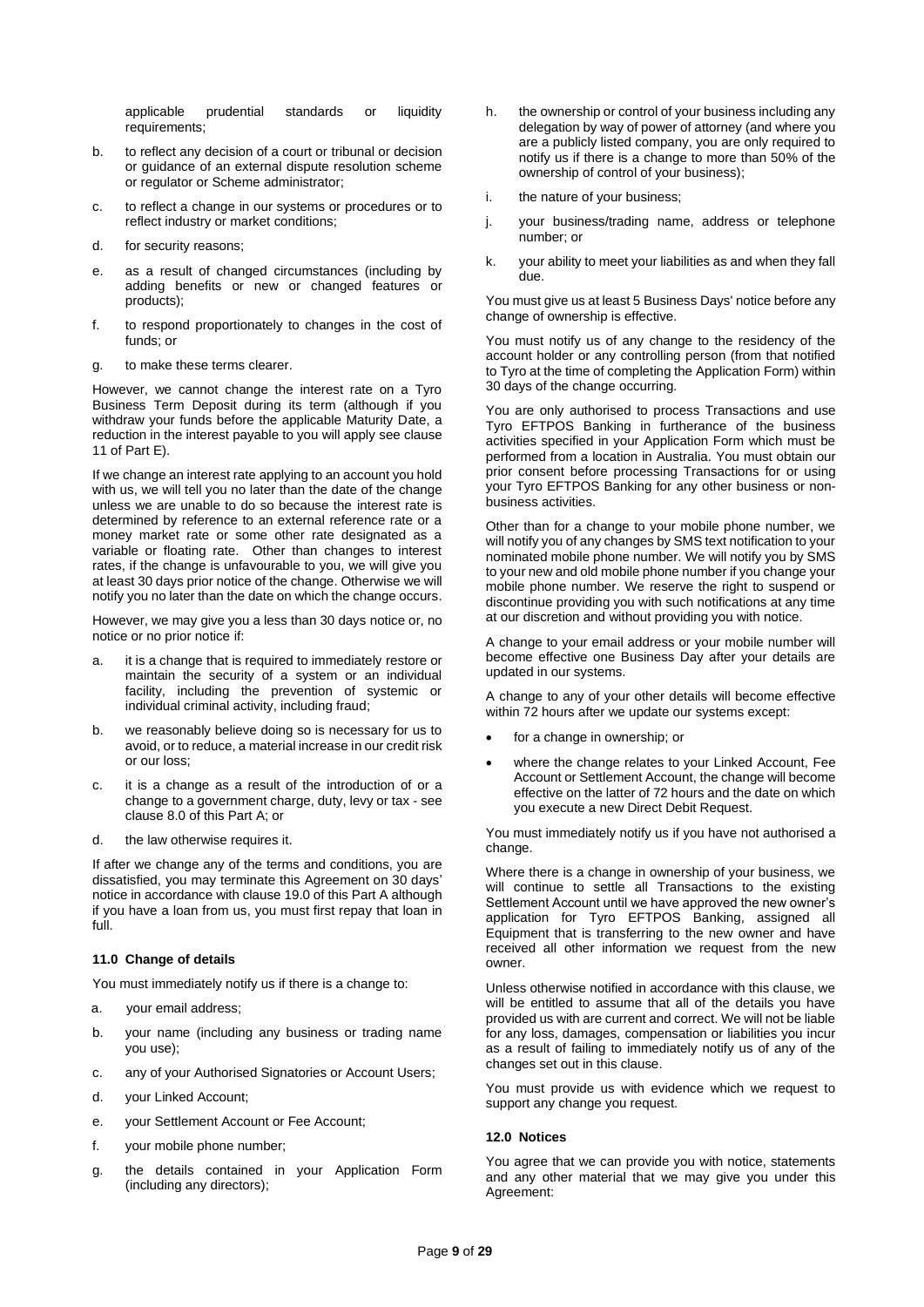- a. via the Tyro Portal or Tyro eCommerce Portal (as applicable);
- b. via the Tyro App;
- c. via text message to the mobile phone number nominated in your Application Form;
- d. via our website [\(www.tyro.com\)](http://www.tyro.com/);
- e. at the registered address or trading address specified in your Application Form or any other postal address you have provided us; or
- f. by email at the email address specified in your Application Form or any other email address you have provided us. It is your obligation to keep your operating systems and software subscriptions up to date so that you can receive emails from us.

Whenever this Agreement requires you to give us notice, you must give us that notice by contacting us:

- a. via the Tyro App; or
- b. following the contact details on our website.

# **13.0 Errors and complaints**

We have internal processes in place to deal with any complaints that you may have in relation to the Tyro Services or this Agreement. In relation to errors, queries or complaints regarding Transactions, in some cases our ability to fully respond to you and resolve the error, query or complaint will be dependent on us receiving information from the relevant Scheme involved in the Transaction.

*Step 1* 

a. Please contact us if you have any complaints with respect to the Tyro Services or this Agreement and we will seek to resolve your concerns as soon as possible. You can contact us by using the details on our website.

Please note that you should not use this procedure to report any unauthorised transactions, which you must immediately report to us.

*Step 2*

a. If you are not happy with the outcome, you may request an independent review by writing a letter or email to us. The independent review will be conducted by our Complaints Officer. Please include all facts and details that are relevant to your complaint and your contact details so our Complaints Officer can contact you.

*Step 3*

a. If you are still not satisfied with the steps taken by us to resolve your complaint, or if we do not respond to you in a timely manner, you can contact our external dispute resolution service provider, the Australian Financial Complaints Authority ("**AFCA**"). The details of AFCA are:

|           | Telephone: 1800 931 678           |                               |            |  |
|-----------|-----------------------------------|-------------------------------|------------|--|
| Website:  | www.afca.org.au                   |                               |            |  |
| Fax:      | 03 9613 6399                      |                               |            |  |
| Email:    | info@afca.org.au                  |                               |            |  |
| Write to: | Australian Financial<br>Authority |                               | Complaints |  |
|           |                                   | GPO Box 3, Melbourne VIC 3001 |            |  |

Please note that before AFCA can investigate your complaint, they will generally require you to have first provided us with an opportunity to address your concerns.

# <span id="page-9-0"></span>**14.0 Integrated software**

This clause applies where you use Integrated Software.

Where your Tyro Bank Account is integrated with Integrated Software, you request and authorise us to disclose to the Software Provider and obtain from the Software Provider accounting, financial, account balance (as at the date and time we disclose it), transaction data (including current and historical data and reports) and payment instructions at intervals and using electronic file transfer or other methods we agree with the Software Provider. You accept and acknowledge that electronic services are subject to interruption or breakdown for a variety of reasons.

Where you use Integrated Software in conjunction with the Tyro EFTPOS Facility or Tyro eCommerce, you authorise us to accept from the Software Provider and provide to the Software Provider information about your Integrated Software, your operating system, Transaction instructions and related information.

You acknowledge that it is your obligation to ensure your credentials and information relating to Tyro EFTPOS Banking is kept secret and confidential.

You understand that the Software Provider's access to and use of data provided by us to the Software Provider will not be subject to our terms, but rather will be treated in accordance with the Software Provider's terms of use.

You acknowledge and agree that we are not liable for any Loss that you incur as a result of or in connection with:

- us collecting information from or disclosing it to, a Software Provider or other person in accordance with this clause [14.0,](#page-9-0) except for a Loss due to our fraud, negligence or wilful misconduct;
- (b) your use of the Integrated Software, including Loss to the extent that it is caused by:
	- i. any delay, non-performance, failure to perform or processing errors arising from the transmission of data or instructions using the Integrated Software;
	- ii. any interruption or breakdown of electronic services;
	- iii. any transaction conducted in reliance on the accuracy of information provided by someone other than us which is or turns out to be false, inaccurate or misleading; or
	- iv. any act or omission by your provider of Integrated Software or the operation of the Integrated Software,

except for a Loss due to our fraud, negligence or wilful misconduct.

You agree to indemnify and hold us harmless against any Loss (except for a Loss due to our or a Software Provider's fraud, negligence or wilful misconduct), which we or the Software Provider may suffer or incur to any person as a result of us or the Software Provider acting on the authority given by you to us in this clause.

# <span id="page-9-1"></span>**15.0 Your Warranties**

You represent and warrant to us that:

- a. all information that you provide to us, including in your Application Form or Administration Authority, is true and correct;
- b. you have power and authority to carry on your business as it is being conducted and have legal authority to use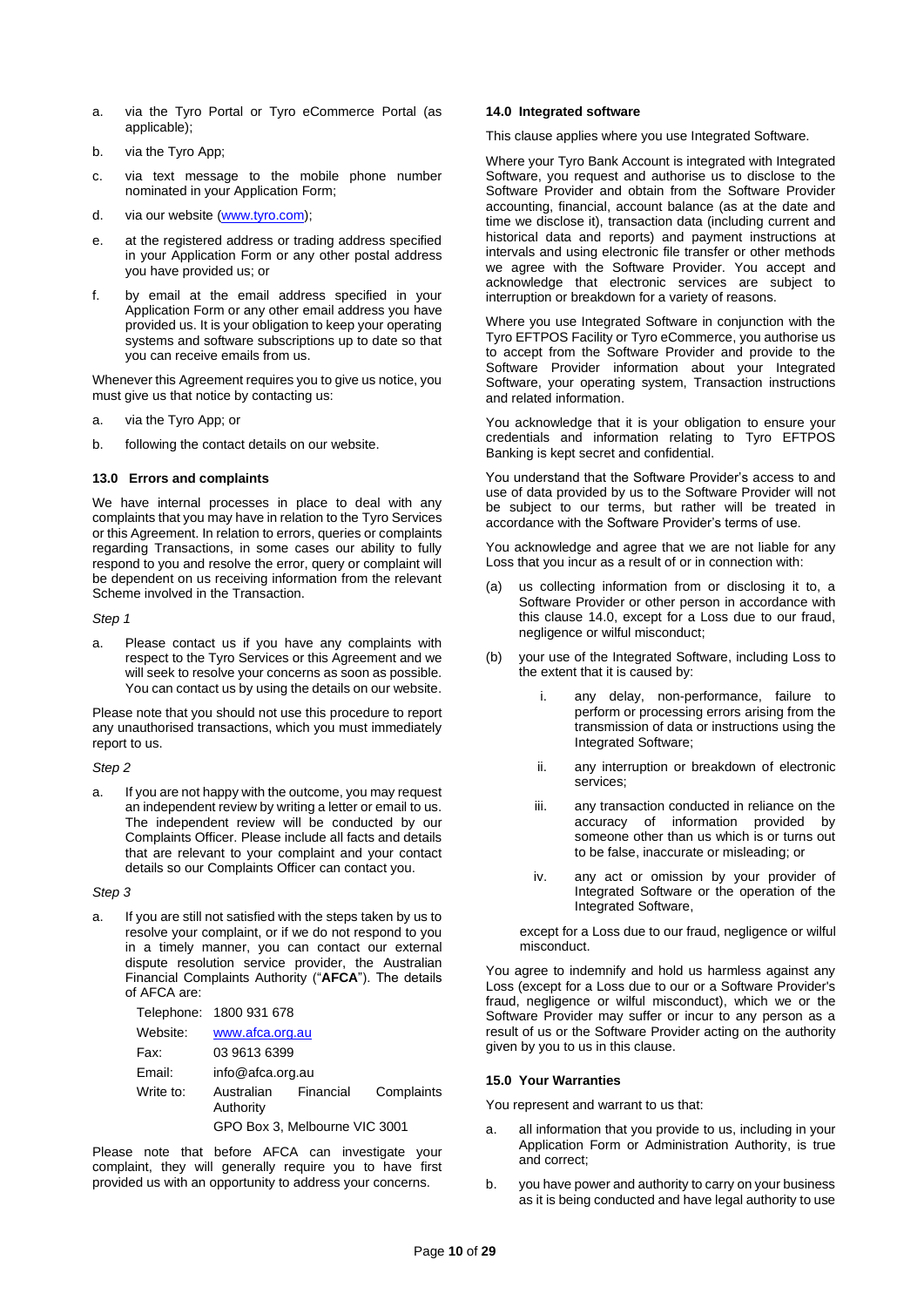any name under which your business is being conducted as at the date of your Application Form and for the whole time you have Tyro EFTPOS Banking;

- c. the name under which you have opened your Tyro EFTPOS Banking is the name under which you sell products and services;
- d. your obligations under this Agreement do not conflict with any of your constitutional documents or breach any other contractual obligations that you have;
- e. you are not part of any litigation, proceeding or investigation of any nature pending or, to your knowledge, threatened against or affecting you which would reasonably be expected to have a material impact on your ability to perform your obligations under this Agreement;
- f. you warrant that the goods and services you sell or provide will comply with all applicable laws and will not infringe upon any third party's rights and interests, including, without limitation, intellectual property rights and proprietary rights;
- g. you are not engaged in, and will not engage in, any activity prohibited by clause [19.0](#page-21-0) of Part B;
- h. you will not engage in any activity designed to influence the mix of the Transactions you submit for processing via Tyro EFTPOS Banking to be comprised 100% of one Scheme brand; and
- i. you are at least eighteen (18) years of age.

If you engage in transactions with customers who are individuals or small businesses with fewer than 20 employees, you specifically represent and warrant to us that you will provide all consumer disclosures required by applicable law, and will not engage in unfair or deceptive acts or practices, or any other conduct that could be considered to violate such applicable law.

# <span id="page-10-0"></span>**16.0 Disclaimer of Warranties**

To the fullest extent permitted by law and without excluding or restricting any statutory implied warranties, Tyro EFTPOS Banking and all other Tyro Services are provided "as is," "as available", and with all faults. We will use reasonable endeavours to address any faults in the Tyro Services as quickly as possible.

Other than in respect of any statutory warranties that cannot be excluded or restricted (including with respect to fitness for a particular purpose or quality of services), we disclaim all warranties, express and implied in respect of Tyro EFTPOS Banking and other Tyro Services.

We do not warrant that any Third Party Sites will be error free, uninterrupted, free from spyware, malware, adware, viruses, worms, or other malicious code, or will function to meet your requirements.

We do not warrant that Tyro EFTPOS Banking or any Third Party Sites will work on your hardware, with your operating systems, or with any other software installed on your computers. Information obtained by you from Tyro or its business partners, service providers or representatives will not create any warranties.

To the extent permitted by law, you assume all risks associated with your use of Tyro EFTPOS Banking or any other Tyro Service. It is your sole responsibility to determine whether Tyro EFTPOS Banking or any other Tyro Service or product is suitable and adequate for your needs.

You specifically acknowledge that we do not have any control over the products or services that are paid for through Tyro EFTPOS Banking, and we cannot ensure that all Transactions will be completed or that we will authorise all Transactions that your customers initiate.

# <span id="page-10-1"></span>**17.0 Liability and indemnity**

To the maximum extent permitted by law or by any code which applies to this Agreement, you agree to indemnify us and keep us indemnified against, and must pay us on demand the amount of all Loss incurred or arising in connection with:

- a. your (or anyone using your accounts) breach of this Agreement or applicable law or any breach of your obligations by any of your officers, employees, advisers or contractors;
- b. the activities in connection with which you are using Tyro EFTPOS Banking, including your online store (if applicable), where such use or activities are conducted in a wrongful, illegal, fraudulent or abusive manner;
- c. your or any of your staff's or representatives' negligence, willful misconduct or fraud, including without limitation, claims of intellectual property infringement, breach of privacy or violation of applicable law; or
- d. any dispute between you and any customer in respect of goods or services or the use of the eftpos System, except to the extent that the dispute has arisen due to our fraud, negligence, wilful misconduct or breach of this Agreement,

except for a Loss due to our fraud, negligence or wilful misconduct.

You may not enter into any stipulated judgment or settlement that purports to bind us without our prior express written authorisation, which will not be unreasonably withheld or delayed.

You authorise us to contact, liaise with and disclose your information to any financial institution holding an account to which you have transferred funds from your Tyro Bank Account, Tyro eCommerce, Tyro Business Term Deposit or Tyro EFTPOS Facility in order to recover amounts due to us (including any Chargeback) or as part of any investigation we are conducting. You authorise us to clawback funds (in an amount we reasonably determine) from any such account and hold such funds in suspense for the reasonable duration of any investigation by us into any potential Chargeback or fraudulent, unauthorised or illegal activity that we may reasonably suspect either involving you or your Tyro EFTPOS Banking. We may apply such funds in any manner we reasonably determine following the completion of any such investigation. You indemnify us for any Loss we suffer in relation to the application of those funds where we have applied them acting reasonably based on the information we have available to us.

The indemnities in this clause are continuing obligations and continue after this Agreement ends. It is not necessary for us to incur expense or make payment before enforcing the indemnities.

Except in respect of fraud, fraudulent misrepresentation, negligence, or wilful misconduct (in each case by us or our employees, agents or representatives), regardless of whether any remedy in this Agreement fails of its essential purpose or otherwise, we are not and will not be liable to you for any indirect, special, punitive, exemplary, Consequential Damages, or any other damages whatsoever, without regard to the form of action (including, but not limited to, contract, negligence, or other tortious actions) arising out of or in connection with: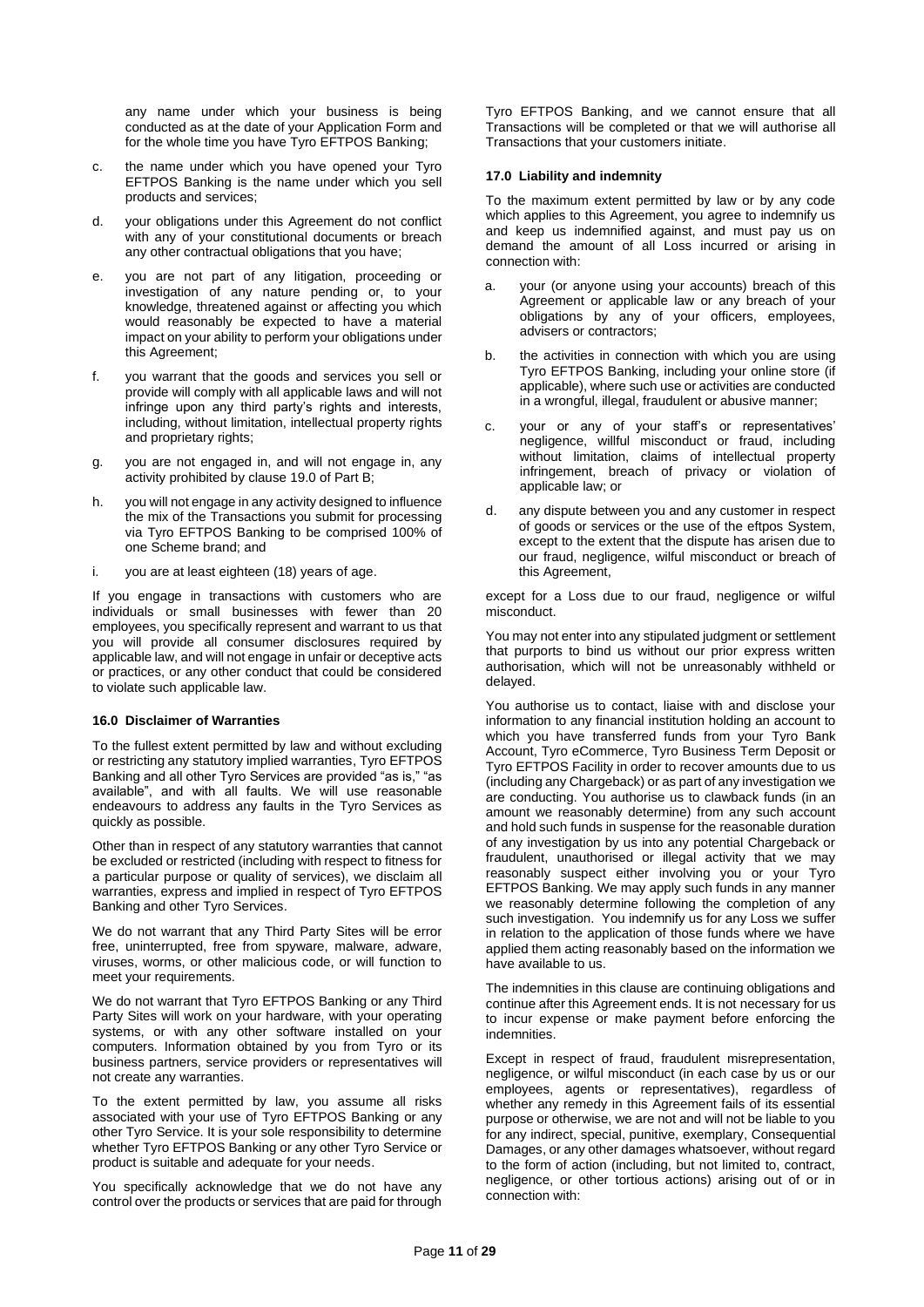- a. this Agreement;
- b. Tyro EFTPOS Banking including your use of Tyro EFTPOS Banking or any interruption or delay of service relating to Tyro EFTPOS Banking;
- c. any Third Party Site;
- d. the unauthorised access by any party to the Tyro Services and systems, including Personal Data,

even if we have been advised of the possibility of those damages.

Nothing in this clause is intended to exclude, restrict or modify any statutory implied warranties that cannot be excluded or restricted (including with respect to fitness for a particular purpose or the quality of a service).

# **18.0 Suspension**

We may, acting reasonably, cancel or suspend your access to the Tyro Services or any component of them by providing you with 30 days prior notice (except the Tyro Business Term Deposit, unless it is required for system or other maintenance).

We may also cancel or suspend your access to the Tyro Services without prior notice if:

- a. we reasonably suspect or a law enforcement authority or a regulator tells us that you have been or may be involved in fraudulent or other unlawful activity;
- b. you are subject to an Insolvency Event or, where you are a company, we become aware that you are deregistered;
- c. for security reasons, where we reasonably suspect that if we do not do so, it may materially adversely affect you or us or cause you or us to suffer Loss; or
- d. we are required to do so as a result of being a member of, or being able to facilitate transactions in relation to, a Scheme.

Where possible, we will inform you as soon as practicable after suspension (except where the suspension is related to a current investigation or is required by law). Whilst in suspension, you must not submit Transactions for processing and we will not process any Transactions that you submit.

In addition to a general suspension of the Tyro Services, we may suspend the Tyro Services in respect of a particular Card or Transaction type due to delay, downtime or suspension by the relevant Scheme.

# <span id="page-11-0"></span>**19.0 Termination**

We may immediately terminate this Agreement if:

- a. we reasonably suspect that you are committing fraud under the terms of this Agreement, or that you are using your Tyro Services in connection with illegal activity;
- b. you are in breach of a material provision of this Agreement which, in our reasonable opinion presents a material risk to your ability to continue to process Transactions in accordance with this Agreement or your ability to pay or repay an amount owing to us under this Agreement, and if, in our reasonable opinion, the breach is capable of remedy, the breach is not remedied within 10 Business Days of us giving notice to remedy the breach;
- c. you are subject to an Insolvency Event or, where you are a company, we become aware that you are deregistered; or
- d. your continued use of the Tyro Services creates an unreasonable and material security, reputation or compliance risk to us.

This termination right does not apply in respect of loans provided by us to you, which are governed by Part D of these terms (including with respect to default and repayment obligations).

We can immediately terminate the provision of the Tyro Services in respect of a particular Scheme if that Scheme declines access, suspends or terminates either our access to the Scheme or its services or directs us to suspend or cease providing the Tyro Services to you for any reason. Termination in respect of one Scheme will not affect the provision of Tyro Services in respect of other Schemes.

In all other instances, we may terminate all or any part of this Agreement at any time without cause by giving 30 days' notice to you (although we will not close a Tyro Business Term Deposit you have opened prior to the applicable Maturity Date).

If we terminate this Agreement and close a Tyro Business Term Deposit, we may in our absolute discretion reduce the interest payable to you on your term deposit funds in accordance with clause 11 of Part E.

Your Authorised Signatories may terminate this Agreement by giving 30 days' notice to us in accordance with the Administration Authority unless:

- you have a loan from us in which case the Agreement can only be terminated by you after your loan is repaid in full; or
- b. you have a Tyro Business Term Deposit and there are more than 30 days until the applicable Maturity Date, in which case you must give us at least 31 days' prior notice.

Termination of this Agreement does not affect any obligations incurred prior to termination. Clauses [7.0,](#page-17-0) [10.0,](#page-18-0) and [16.0](#page-20-0) of Part B, clauses [15.0,](#page-25-0) [19.0](#page-25-1) and [23.0](#page-27-0) of Part C, clauses [2.0,](#page-0-0) [3.0,](#page-4-0) [8.0,](#page-5-0) [9.0,](#page-6-0) [12.0,](#page-8-0) [14.0,](#page-9-0) [15.0,](#page-9-1) [16.0,](#page-10-0) [17.0,](#page-10-1) [20.0,](#page-12-0) [24.0,](#page-12-1) [25.0,](#page-12-2) [26.0](#page-12-3) and [27.0](#page-13-0) of this Part A, and this clause [19.0](#page-11-0) survive termination.

On termination of this Agreement for any reason, the rights and licenses granted to you will immediately terminate. Upon the termination of this Agreement, you must immediately cease all use of Tyro EFTPOS Banking.

We will have no liability to you for any damages, loss of profits or other claims arising from the termination or suspension of your access to Tyro EFTPOS Banking or any other Tyro Services.

If this Agreement terminates for any reason, you authorise us to disclose to any Scheme the fact that the Agreement terminated and the reasons for termination. You acknowledge that the information concerning termination of this Agreement will be available to any member of the Scheme(s) and may be used to assess subsequent applications for merchant facilities.

On termination of this Agreement, you must return to us all Equipment rented to you by us including without limitation all guides, stationery and promotional materials supplied by us.

If you do not return the rented Equipment on termination of the Agreement, the Replacement Cost (or such lesser amount reasonably determined by us to be the reasonable value of the existing rented Equipment, which amount will be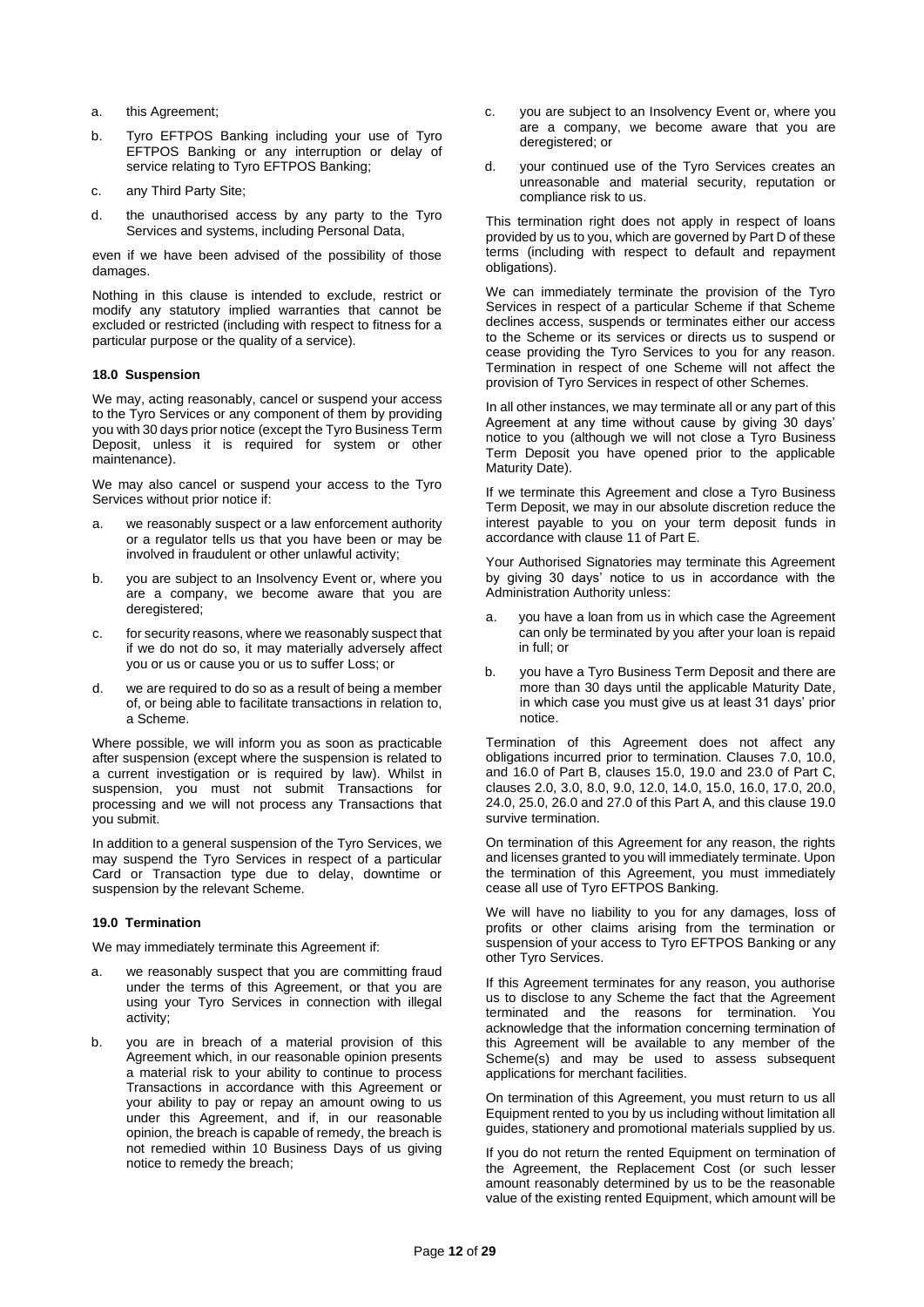notified by us to you) will be a debt due by you to us. You authorise us to debit the Fee Account with the amount of the Replacement Cost (or lesser amount as provided above) of any rented Equipment that is not returned to us within 10 Business Days of termination of the Agreement. We will refund to you the Replacement Cost (or lesser amount as provided above) on receipt by us from you of the rented Equipment in good order and condition if the rented Equipment is returned to us within 30 days of termination of the Agreement.

You agree to indemnify us and keep us indemnified against, and must pay to us on demand the amount of all Loss which we suffer or incur in connection with any misuse of Equipment that you were required to return to us or securely dispose of but which you have not returned to us or have not securely disposed of except for a Loss due to our fraud, negligence or wilful misconduct.

# <span id="page-12-0"></span>**20.0 Remedies**

You acknowledge and agree that your breach of this Agreement relating to the licences granted in this Agreement and your use of Tyro Confidential Information may result in irreparable harm and permanent injury to us for which monetary damages would be an inadequate remedy. Consequently, you acknowledge and agree that, in such circumstances, we will be entitled to seek and obtain, without the posting of a bond, in addition to all other remedies available to us, at law or in equity, immediate injunctive relief to prevent or stop any breach of those provisions.

# **21.0 Staff remuneration for providing financial services**

Tyro staff are paid a salary. Subject to meeting minimum compliance and quality standards, Tyro sales staff may also be eligible to receive additional benefits based on achieving sales targets. The amount of additional benefits paid vary but are usually a smaller proportion of overall staff remuneration.

#### **22.0 Referral arrangements**

Tyro may enter into arrangements with third parties to pay fees for referring customers to us. These payments are not an additional cost to you but are paid by Tyro.

## **23.0 Australian Use**

You must not export Tyro EFTPOS Banking.

#### <span id="page-12-1"></span>**24.0 Confidential Information**

You will treat all of Tyro Confidential Information as strictly confidential and use the same degree of care to prevent disclosure of Tyro Confidential Information as you would use with respect to your own most confidential and proprietary information and, under no circumstances, less than the care that a reasonable person would take under the circumstances.

Except as expressly provided in this Agreement, you may not use or disclose any of Tyro Confidential Information without our prior written consent, except as required to your employees and agents on a need-to-know basis in order to fulfill your obligations under this Agreement; provided that those employees or agents have executed written agreements that are at least as protective of our rights to Tyro Confidential Information as those contained in this Agreement.

On termination of this Agreement or on our written request at any time, you will destroy or return to us all of Tyro Confidential Information in your custody or control.

This clause [24.0](#page-12-1) will survive any termination of this Agreement for so long as you have in your possession any Tyro Confidential Information.

#### <span id="page-12-2"></span>**25.0 Ownership and Rights**

You may provide feedback, suggestions comments, improvements, and ideas (collectively "**Feedback**") to us but you are not required to do so. You agree that we may use and exploit all Feedback for any purpose without obligation of any kind and without any obligation of confidentiality, attribution, accounting, compensation, or other duty to account to you.

We retain all right, title, and interest, including, without limitation, all intellectual **property** rights, in and to:

- a. Tyro EFTPOS Banking;
- b. our systems and services;
- c. our Marks, including without limitation "Tyro EFTPOS Banking" and "Tyro eCommerce";
- d. all Feedback; and
- e. all Tyro Confidential Information,

#### (collectively, "**Tyro Property**").

We reserve all rights in the Tyro Property not expressly granted to you in this Agreement. Without limitation of the foregoing, you have no right to use our Marks in any manner except as may be expressly permitted by us in advance in writing and in accordance with our then-current trademark use guidelines.

We will own all right, title and interest in all information we collect with respect to your use of Tyro EFTPOS Banking, including without limitation, statistical information, and traffic analysis data ("Usage Data"). You agree that we may use and exploit all Usage Data for any purpose without any obligation to you; provided however, that we may only disclose Usage Data to third parties so long as the Usage Data is disclosed only in the aggregate and not in a manner that it is attributable to you or any individual.

During the term of this Agreement, you hereby grant us the right to list you as a Tyro EFTPOS Banking customer in any descriptions of Tyro EFTPOS Banking and related press releases, case studies, and other promotional and marketing materials, provided however, that we have no obligation to do so.

#### <span id="page-12-3"></span>**26.0 Personal Data and Data Security**

In order to provide the Tyro EFTPOS Banking service, we may be required to process Personal Data on your behalf. We shall only process such Personal Data in accordance with this Agreement, our Privacy Statement and Consent and our Privacy Policy, and otherwise in accordance with your written instructions. We shall ensure that appropriate security measures are taken against unauthorised access to, or unauthorised alteration, disclosure or destruction of, all Personal Data. However, you acknowledge that we are unable to ensure that unauthorised third parties shall not be able to circumvent our protections and gain access to that Personal Data.

In respect of Tyro eCommerce, you will be solely responsible for the security of your online store (where applicable), including all content contained in your online store and all Personal Data you collect from your customers.

You agree to comply with all applicable Privacy and Information Security Requirements.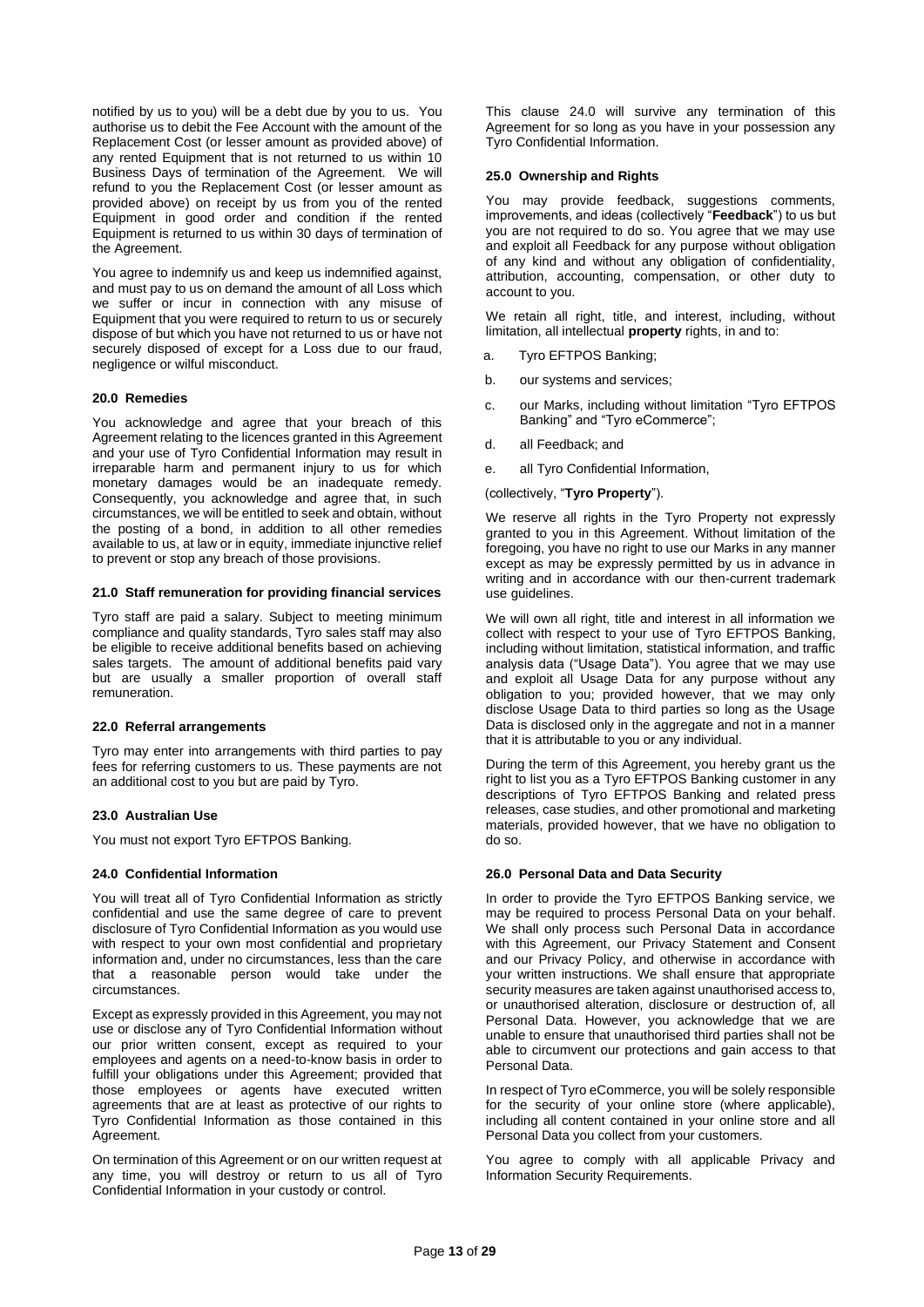You are solely responsible for notifying your customers that we are providing Tyro EFTPOS Banking to you and that we are collecting Personal Data from your customers on your behalf in connection with such services. You represent and warrant to us that you will provide your customers with any and all notices, and will obtain from your customers all necessary rights and consents, under applicable law, the Privacy and Information Security Requirements and as required by us from time to time, to allow us to use and disclose all Personal Data collected, stored or processed by Tyro EFTPOS Banking ("**Required Notices and Consents**"). The Required Notices and Consents include, but are not limited to, providing notice and procuring consent to the use of customer Personal Data for the following purposes:

- a. collecting, storing, and tokenising Card information;
- b. delivering Personal Data, including Card information, to us to facilitate the Tyro Services;
- c. collecting and storing Personal Data to create customer accounts in the Tyro eCommerce Portal to facilitate the following services:
	- storing of customer details, including Card details, in order to provide card-on-file functionality;
	- the processing of payments from customers by us on a recurring basis;
	- the generation and delivery of invoices and receipts to customers via email;
	- providing coupons to customers that allow them to avail of discounts;
	- the analysis of data in relation to customer shopping habits in your online store;
- d. assisting you and us in the provision of products or services that are requested by a customer;
- e. collecting and storing Personal Data for the purposes of sending direct marketing messages to customers;
- f. fraud detection and monitoring;
- g. for our internal business purposes;
- h. to enable us to comply with our legal, compliance, regulatory and audit requirements;
- i. transferring or disclosing Personal Data outside of Australia for the purposes of providing the Tyro EFTPOS Banking service;
- j. allowing us to include the Personal Data in anonymised form in aggregated databases that can be used to generate reports, statistics or other analysis for use in improving the Tyro EFTPOS Banking services or promoting the Tyro EFTPOS Banking service to third parties; and
- k. for any additional use of Personal Data necessary to implement new features of Tyro EFTPOS Banking.

You represent and warrant that you will not use the Personal Data that is collected by us on your behalf, or which is made available to you via the Tyro eCommerce Portal or otherwise, other than in accordance with the Required Notices and Consents.

You may not retain, track, monitor, store, or otherwise use Personal Data regarding customers making payments or receiving invoices and/or receipts through Tyro EFTPOS Banking for any purpose other than to process the Transaction, fulfill orders, send the invoice and/or receipt, and collect consents to future direct marketing by email, as the case may be. If you engage a developer and/or administrator to implement or manage your participation in Tyro EFTPOS Banking, you represent and warrant that they will not access or use the Personal Data for any other purposes other than as contemplated in this Agreement.

We recognise the importance of respecting the privacy of those who visit our websites and use our products and services, including Tyro EFTPOS Banking. Our Privacy Statement and Consent and Privacy Policy provide a description of how we collect, use, share, and protect personal information in connection with Tyro EFTPOS Banking, as well as the choices and access rights you have in regards to such personal information.

#### <span id="page-13-0"></span>**27.0 Miscellaneous**

We may from time to time set-off any amount due for payment by you to us against any amount due for payment by us to you.

Every provision of this Agreement will be deemed severable as far as possible from the other provisions. If any provision is found to be void, illegal or unenforceable for any reason, it will be deemed to be severed and omitted from this Agreement. This Agreement with the offending provision severed and omitted and with any consequential amendment if necessary will otherwise remain in full force.

This Agreement is to be construed according to the laws of New South Wales and the parties submit themselves to the non-exclusive jurisdiction of the Courts of New South Wales and any competent appellate courts.

This Agreement is binding on the parties, their executors, administrators, successors and assigns. You cannot assign this Agreement without our prior written consent. We may assign our rights or novate our rights and obligations under this Agreement at any time without your consent. However, in assigning our rights we will use reasonable endeavours to ensure that the assignee is able to fulfil our obligations under this Agreement.

Our failure or delay to exercise or enforce any right or provision of this Agreement or any rights under applicable law will not constitute a waiver of any of those provisions or rights.

We will not be liable for any delay or failure to perform any of our obligations under this Agreement resulting from any cause beyond our reasonable control, including without limitation, telecommunications, power, or utility failures.

# **PART B – TYRO EFTPOS FACILITY AND TYRO ECOMMERCE TERMS**

#### **1.0 Important information**

In addition to the terms of this Agreement, you must also comply with:

- a. the Merchant Operating Guide, the Website Requirements and the PCI DSS Requirements;
- b. any requirements that a Scheme imposes on us that relate to Tyro EFTPOS Banking that we notify you about;
- c. any rules, policies and procedures relating to Tyro EFTPOS Banking that we may publish or provide to you from time to time;
- d. any reasonable directions given by us; and
- e. all applicable laws, rules, regulations, directives, and governmental requirements relating to your business and the use of Tyro EFTPOS Banking.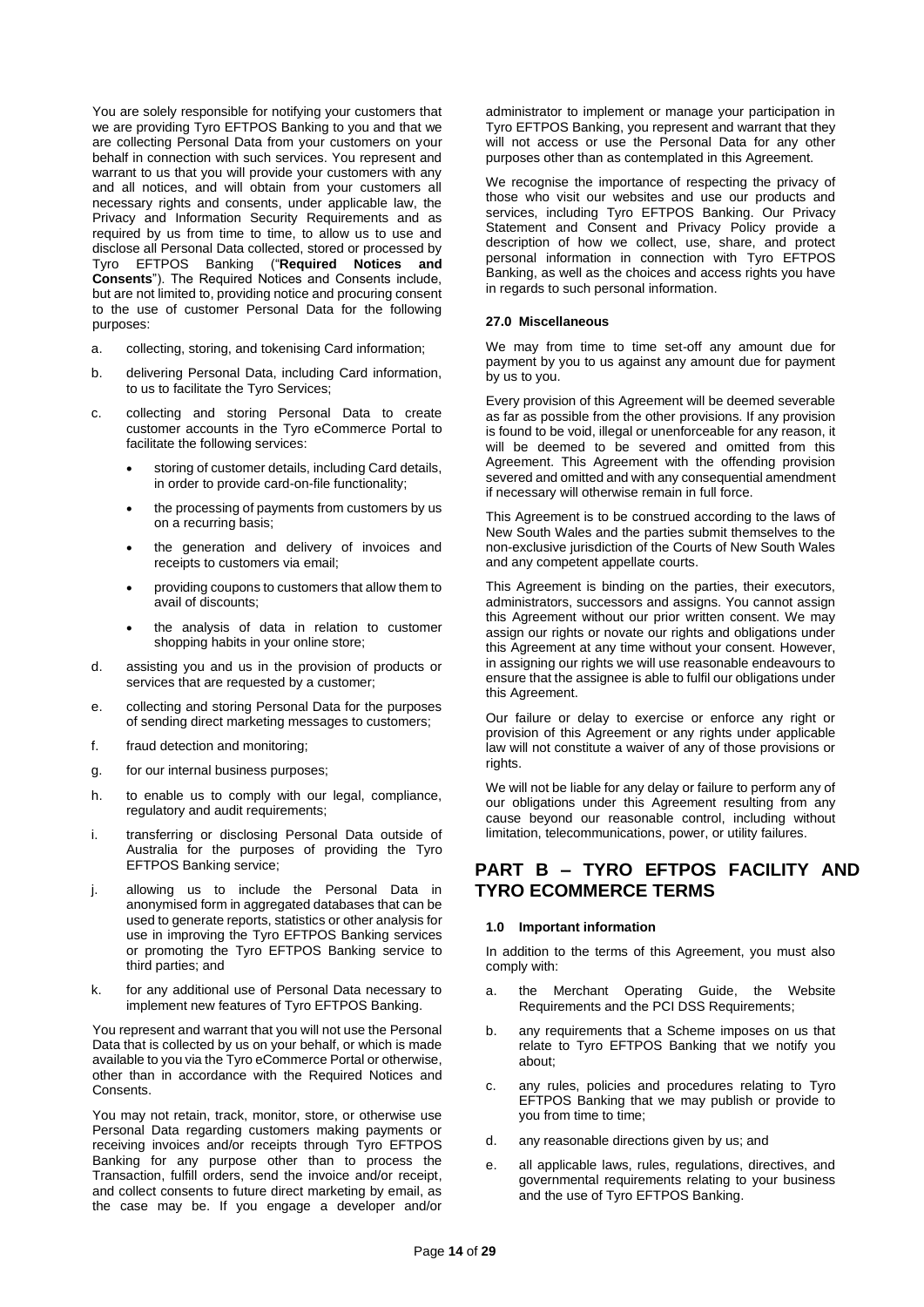## **2.0 Registration for Tyro eCommerce**

In order to use Tyro eCommerce you must apply to create an eCommerce Facility with us.

We may, in our sole discretion, accept or reject your request to create an eCommerce Facility. If we accept your request to create an eCommerce Facility, we will issue you one or more unique security certificates, tokens, passwords, and other credentials, for authentication, account management, and other purposes. The credentials are our property and you may only use them for the purpose of using Tyro eCommerce as permitted in this Agreement.

# <span id="page-14-0"></span>**3.0 Equipment**

You agree that:

- a. risk in the Equipment passes to you on delivery of the Equipment to the Delivery Address. From delivery of the Equipment, you are liable for any loss or damage to the Equipment or as a result of you doing something to the Equipment not contemplated by this Agreement, including the cost of repairing or replacing any rented Equipment at the Replacement Cost. If rented Equipment is altered or damaged after it has been delivered to you at the Delivery Address, we are authorised to debit the repair cost or the Replacement Cost from the Fee Account. We may choose whether to repair or replace Equipment at our discretion;
- b. we will deliver Equipment to you in accordance with the delivery quantity, Delivery Address and information stipulated in the Application Form. We may charge you any delivery and freight charges for the shipment of Equipment in our discretion;
- c. we will pay any insurance coverage in respect of the delivery of Equipment to you;
- d. you must notify us within forty-eight (48) hours after delivery of Equipment, of any claimed shortages or rejections in respect of the Equipment. To the maximum extent permitted by law, failure to give such notice of a claim will be deemed an acceptance in full of all Equipment delivered;
- e. you must not allow anyone to service or repair the Equipment and must return all Equipment to us to arrange repair;
- f. you must ensure that all Equipment complies with our security and other requirements;
- g. you will affix to the Equipment any label or sticker supplied by us in accordance with any instructions we give you, and will not do anything to remove or obscure that label or sticker;
- h. you are not permitted to use the Equipment with any other acquirer;
- i. we will provide you with reasonable assistance over the phone or electronically by explaining how to install software required to connect the Equipment to pointof-sale or practice management software that we support an integration for;
- j. you must ensure you maintain operating systems that are supported and that your systems are upgraded as necessary to ensure that Transactions can be initiated and processed;
- k. in respect of each particular Card for which you accept Transactions, you must ensure that your:
	- systems meet software requirements and services processes required by the relevant

Scheme with respect to order handling and goods delivery or service provision as advised by us or the Scheme from time to time;

- cashier hardware and software (including where relevant Alipay "spot payment" scanner, physical circuits or networks) are in good operational condition and properly link to the relevant Scheme's platform where relevant;
- l. some Transactions can only be initiated via your Integrated Software so if the relevant software is not functional for any reason, you may be unable to process Transactions;
- m. we are not responsible for installing, operating or maintaining any third party applications you install or have installed on Equipment or any of your devices or systems;
- n. security features on the Terminal or in respect of Tyro eCommerce can be enabled. Please contact us if you want more information on this. You must have your own internal procedures to manage security and prevent fraud in your business; and
- if you rent Equipment from us, from time to time we may supply you with new, upgraded or repaired Equipment. If this occurs, you must return the existing Equipment within fourteen (14) days of receiving the new, upgraded or repaired Equipment. If we do not receive the existing Equipment within fourteen (14) days, we will, acting reasonably, determine an amount representing the reasonable value of the existing Equipment and that amount will be notified to you and will constitute a debt due by you to us and you authorise us to debit such amount from the Fee Account without notice. We will refund to you the amount we have debited on receipt by us of the Equipment in good order and condition if the Equipment is returned within 12 months.

You will have no right, title, property or interest in any rented Equipment except as bailee and must not sublet, transfer, dispose of, grant a security interest over, permit a security interest to be registered over or otherwise deal with any rights or interest in any rented Equipment.

We grant to you a non-transferable and non-exclusive licence to use the Software solely for the purpose of us being able to supply the Tyro Services to you pursuant to this Agreement. Your licence to use the Software ceases immediately on termination of this Agreement. All copies of the Software, including all intangible and tangible elements, are our property (or our licensor's property if applicable) and no title to or interest in the Software or any part of it is transferred to you except as provided for in this Agreement. You must not loan out, grant sub-licenses to encumber, sell or otherwise deal with the Software nor reverse engineer, decompile or disassemble the Software, make derivatives, modifications or translations of the Software or otherwise deal with the Software or Equipment.

We warrant that:

- a. any Equipment rented or purchased from us is of merchantable quality and is fit for the purpose for which it is supplied as at the date of supply; and
- b. the Tyro Services provided to you will be performed with reasonable care and skill.

We are not, to the maximum extent permitted by law, liable for any Loss (except for a Loss due to our fraud, negligence or wilful misconduct) which arises from or in relation to or is caused by: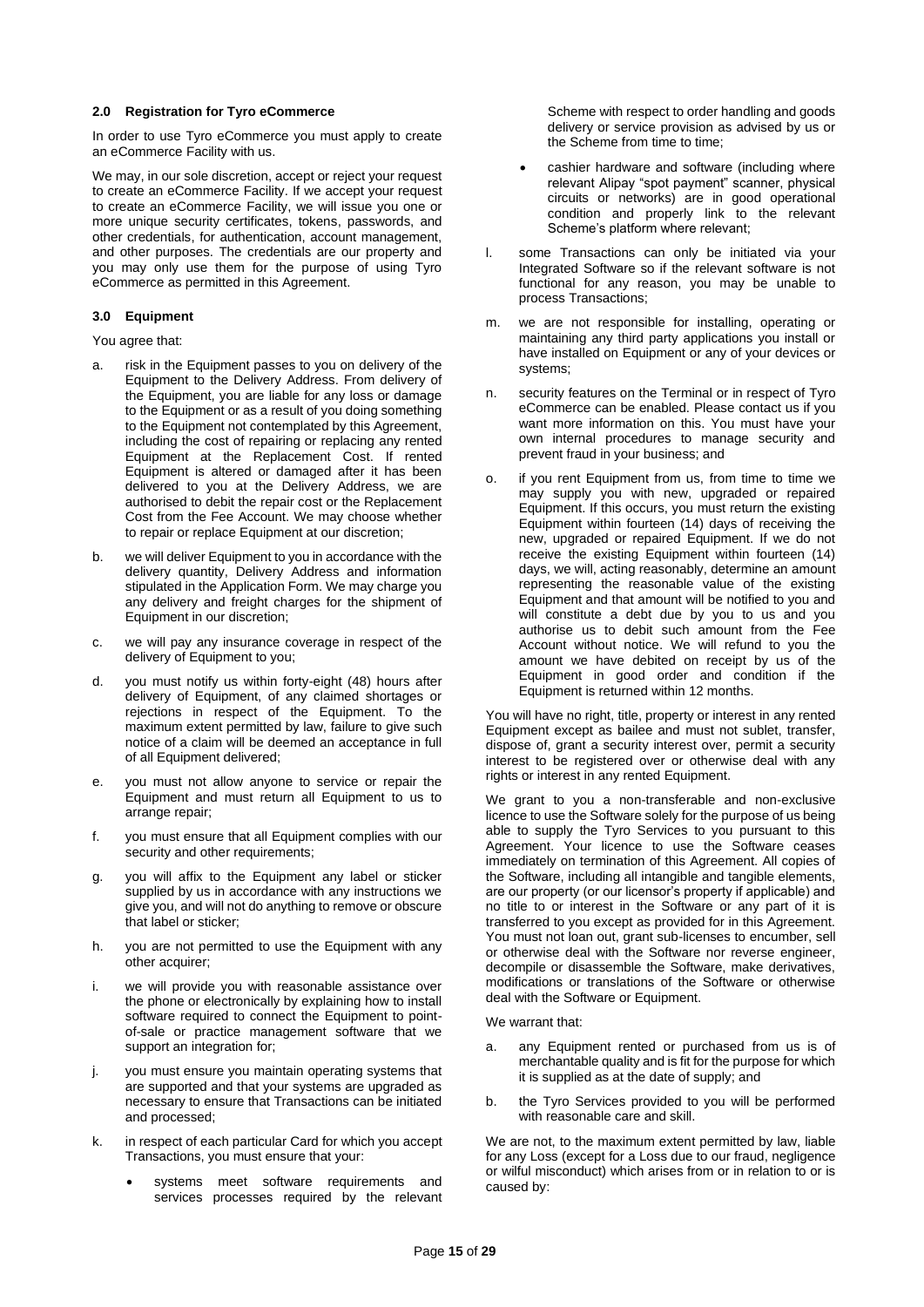- a. damage to the Equipment due to a dysfunction of any network on which the Equipment is used or the Communications Service;
- b. your use of the Equipment or Software otherwise than in accordance with this Agreement;
- c. the Equipment not integrating with your computer systems; or
- d. the Equipment not working or you being unable to process Transactions because of an act or omission of a third party (including an entity responsible for the supply of telecommunications or electricity or a Scheme or a member of or participant in a Scheme (such as the issuer of scheme cards)).

You must ensure that the Equipment is:

- a. installed following our guides and procedures for installation of the Equipment;
- b. used in accordance with the Merchant Operating Guide at all times and solely for the purpose for which it was designed and provided by us in connection with the Tyro Services; and
- c. not moved from the Delivery Address without our prior written consent.

It is your responsibility to:

- a. determine the specific location of installation of the Equipment (within the Delivery Address) and to prepare the location in accordance with the specification set out in the Set Up Guide;
- b. ensure that you have internet access and supported and regularly upgraded operating systems;
- c. ensure you have sufficient electrical surge protection;
- d. exercise reasonable care in the use, operation, protection, and security of the Equipment at all times;
- e. ensure that the Equipment is stored safely and protected from theft, loss or damage and to insure the Equipment against any loss or damage to the Equipment arising from theft, vandalism, fire, flood, earthquake, misuse, neglect, or as otherwise required by us; and
- f. regularly check for evidence of tampering including skimming devices and confirm the identification number on the Equipment is correct. You must contact us immediately if you discover any evidence of or suspect that Equipment has been tampered with.

Where you request our assistance in relation to installing or operating your Equipment, we may offer to remotely access your computer system in order to help you using any program which we select ("**Purpose**"). This may include amongst other things changing your settings, conducting test transactions or downloading and running system tools. If you agree over the phone or via email to us doing this, you expressly agree to us accessing your systems for the Purpose and anything incidental to the Purpose. You acknowledge that we may have access to information including confidential, personal or sensitive information, data and records which are contained on or copied on your computer systems ("**Information**"). You authorise us to access, use and disclose any Information for the Purpose and you confirm that where Information has been provided by or is owned by any other person, you have that person's consent to our access, use and disclosure of that Information.

To the maximum extent permitted by law, we will have no liability for and will not be responsible for any Loss which

arises as a result of, in connection with or in relation to our access of your computer systems as described above or your use of the Equipment except for a Loss that is due to our fraud, negligence or wilful misconduct.

You agree to indemnify and keep us indemnified against any Loss arising out of, in connection with or as a result of our access to, use or disclosure of the Information except for a Loss that is due to our fraud, negligence or wilful misconduct.

# **4.0 Transactions**

You must:

- a. if processing a Transaction using the Tyro EFTPOS Facility or Tyro eCommerce, use a Terminal or Tyro eCommerce (as applicable) to process every Transaction, unless the Terminal, Tyro eCommerce, the eftpos System or the Communications Service is inoperative;
- b. perform all obligations to a Cardholder (including providing any goods or services) in respect of a Transaction prior to processing the Transaction;
- c. not split a single sale into multiple Transactions on the same Card or process lower Transaction values in order to obtain an Authorisation;
- d. not make any warranty or representation to a Cardholder regarding us or on our behalf;
- e. establish and maintain a prudent policy for obtaining and maintaining proof of Cardholder authorisation for MOTO sales so as to minimise the possibility of Cardholder disputes and unauthorised Transactions;
- f. clearly and prominently display any surcharge you charge for a Transaction over and above the price that would be charged if the Cardholder paid cash for the sale in a manner that enables the Cardholder to cancel the Transaction;
- g. only charge a surcharge that accurately reflects your cost of accepting Transactions and not cross-subsidise across Schemes;
- h. ensure any Refund also includes any surcharge charged in the original Transaction. In the case of a partial Refund, the surcharge must be pro-rated;
- i. establish and maintain a fair policy for giving refunds or exchanging goods which complies with all applicable laws and Scheme rules and notify your customers of Scheme refund deadlines either in your after-sale service policy or on your invoices or receipts;
- j. give refunds by means of a Refund and not cash;
- k. not process Transactions in respect of any Prohibited Products;
- l. only use the Tyro Services for your own account, your own business purpose and must not make use of the Tyro Services for performing any commercial or noncommercial services for or on behalf of any third party;
- m. not process any Transaction using your own Card or any Card of your associates;
- n. not hold a Cardholder's PIN or passcode as part of a book-up arrangement;
- o. not compel, require or influence a Cardholder to pay for goods or services via a cash out Transaction;
- p. in the case of your eCommerce Facility, include on your website the items identified in the Website Requirements; and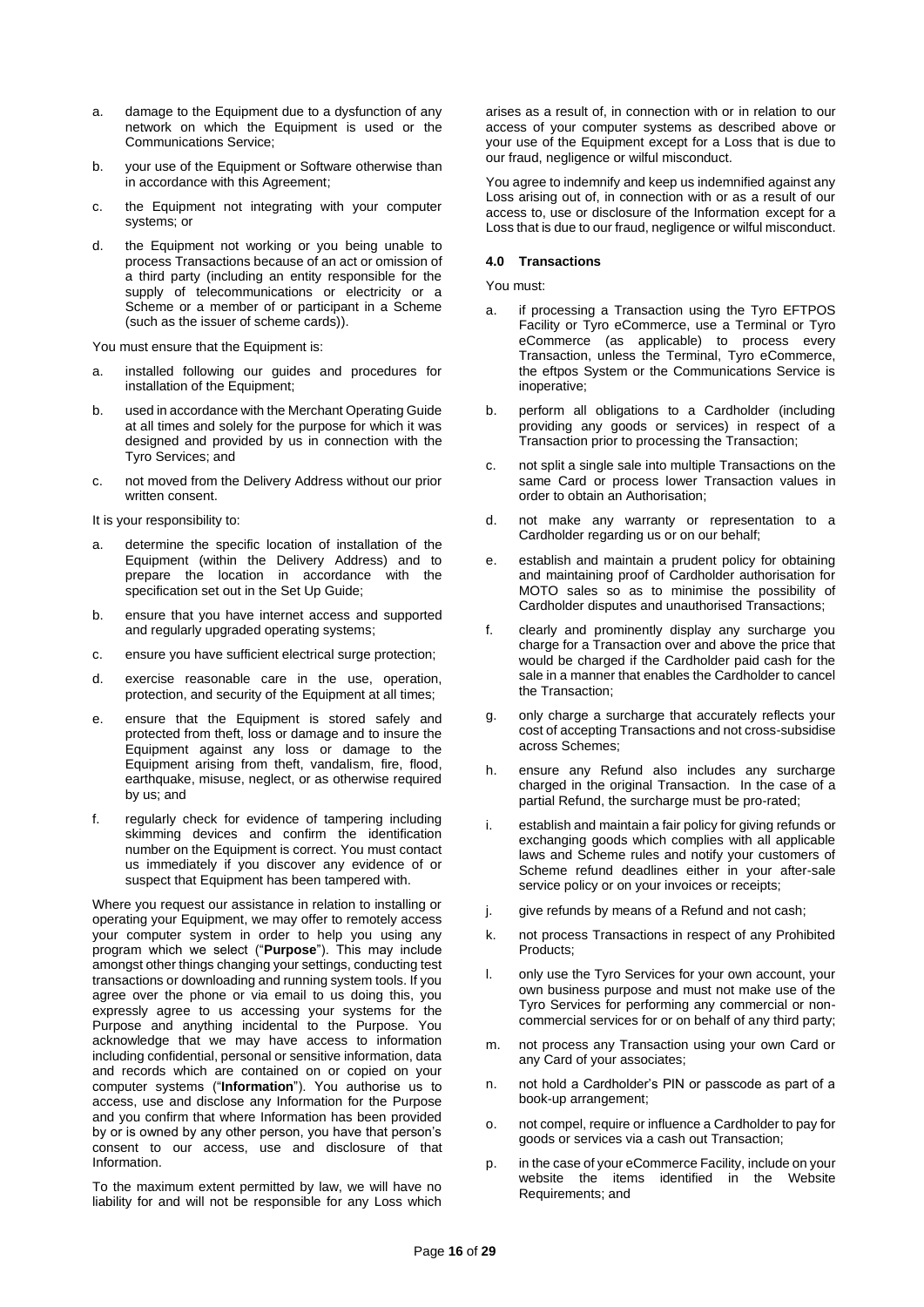q. not use Tyro EFTPOS Facility to receive payment of a bond or security for potential damage to, destruction of or non-return of goods or property made available for hire.

Card issuers may impose limits on the monetary amount and number per day of Transactions a Cardholder may effect. You agree to comply with those limits.

The Terminals and Tyro eCommerce will be programmed to accept all Card Transactions which they are able to accept. If you do not wish to participate in any particular Scheme you must contact us and complete and return any forms we request.

For some Schemes, you are required to have a separate agreement with the Scheme operator and our only obligation in relation to a Transaction is to transmit the particulars of the Transaction to the Scheme operator under which the Card was issued. For these types of Transactions, we make no representation and give no assurances in relation to the performance of any agreement or arrangement between you and such entity.

If requested, you must inform us of your merchant number for all Schemes in which you participate.

We reserve all rights to route Transactions using networks we determine or to change the way we route Transactions without notice. For example, we may change the cost; infrastructure or system features. If Tap & Save is available on your Terminal, you can opt-in to Tap & Save by contacting us. Certain transactions are excluded from Tap & Save, for details refer to the FAQs at [https://help.tyro.com/s/article/Tap-Save-least-cost-routing-](https://help.tyro.com/s/article/Tap-Save-least-cost-routing-FAQs)[FAQs.](https://help.tyro.com/s/article/Tap-Save-least-cost-routing-FAQs) Some pricing structures are not eligible for Tap & Save. Tap & Save will become available from a date nominated by Tyro in its discretion. Tyro does not guarantee any cost savings by opting in for Tap & Save. You can turn off Tap & Save functionality at any time by contacting us.

We make no representations and give no assurances whatsoever in relation to the credit worthiness of any person presenting a Card.

You acknowledge that the authorisation or processing of any Transaction by us does not constitute:

- a. a representation or warranty from us that the Transaction is a valid transaction; or
- b. an assurance by us that the Transaction is free from risk of dispute or Chargeback.

As we do not supply your point of sale or practice management software, we are not liable for any error, delay, malfunction or failure caused or contributed to or initiated by your point-of-sale or practice management software.

You must promptly notify us of any malfunction or error of the Terminals, Tyro eCommerce, the eftpos System or the Communications Service. In processing offline Transactions you agree to:

- a. only do so if the Terminal, eftpos System or Communications Service is inoperative or is inaccessible and the malfunction has been reported to us;
- b. obtain prior authorisation through Tyro's Voice Authorisation Process for each Transaction; and
- c. capture the offline Transaction on paper and within three (3) Business Days enter the details of the offline Transaction into the Terminal or Tyro Portal.

You acknowledge and agree that processing offline Transactions is at your own risk.

If MOTO Transactions are available and enabled on your Terminal, in processing Transactions initiated by telephone you must give the Cardholder the following information at the time of all Transactions:

- a. the receipt number;
- b. the amount of the Transaction;
- c. the type of Transaction, e.g. purchase, refund, credit;
- d. confirm the Card details charged; and
- e. your trading name.

On receiving a MOTO, you must maintain a written record of the following details:

- a. Card number (the last four digits only);
- b. expiry date;
- c. full name of the Cardholder (as it appears on the Card);
- d. full address of the Cardholder (street address only, no post office box);
- e. telephone number;
- f. details of goods or services supplied;
- g. price of goods or services supplied;
- h. delivery instructions; and
- i. date of Transaction.

For MOTO Transactions where you are not required to obtain the Cardholder's PIN or signature and compare the Cardholder's signature with that on the Card, you must ensure that each person processing such a MOTO Transaction uses best endeavours to verify the authenticity of the information given to you by the customer.

You must obtain authorisation via the MOTO option on the Terminal for all MOTO Transactions regardless of the value of the Transaction.

Where there will be a delay of more than five (5) days in you dispatching goods or providing services ordered by telephone, you must not process the Transaction in respect of such goods or services until the day of dispatch. For further assistance, please contact Customer Support.

If goods are to be shipped and preauthorisation is available on your Terminal, you may obtain a preauthorisation on any day up to seven (7) days prior to the date the goods are shipped. This authorisation is valid if the amount of the Transaction is within 15% of the authorised amount, provided that the additional amount represents shipping costs.

You must ensure you have sufficient funds in your Settlement Account or Fee Account to meet your Refund obligations for all Refunds you process.

You warrant by processing any Transaction that:

- a. all information given to us in respect of that Transaction is true and correct;
- b. the Transaction is valid; and
- c. the sale in respect of the Transaction is not subject to any dispute, set-off or counterclaim.

You acknowledge that MOTO Transactions and Transactions processed via the eCommerce Facility are riskier than other Transactions and more likely to result in a Chargeback. It is your responsibility to know and identify your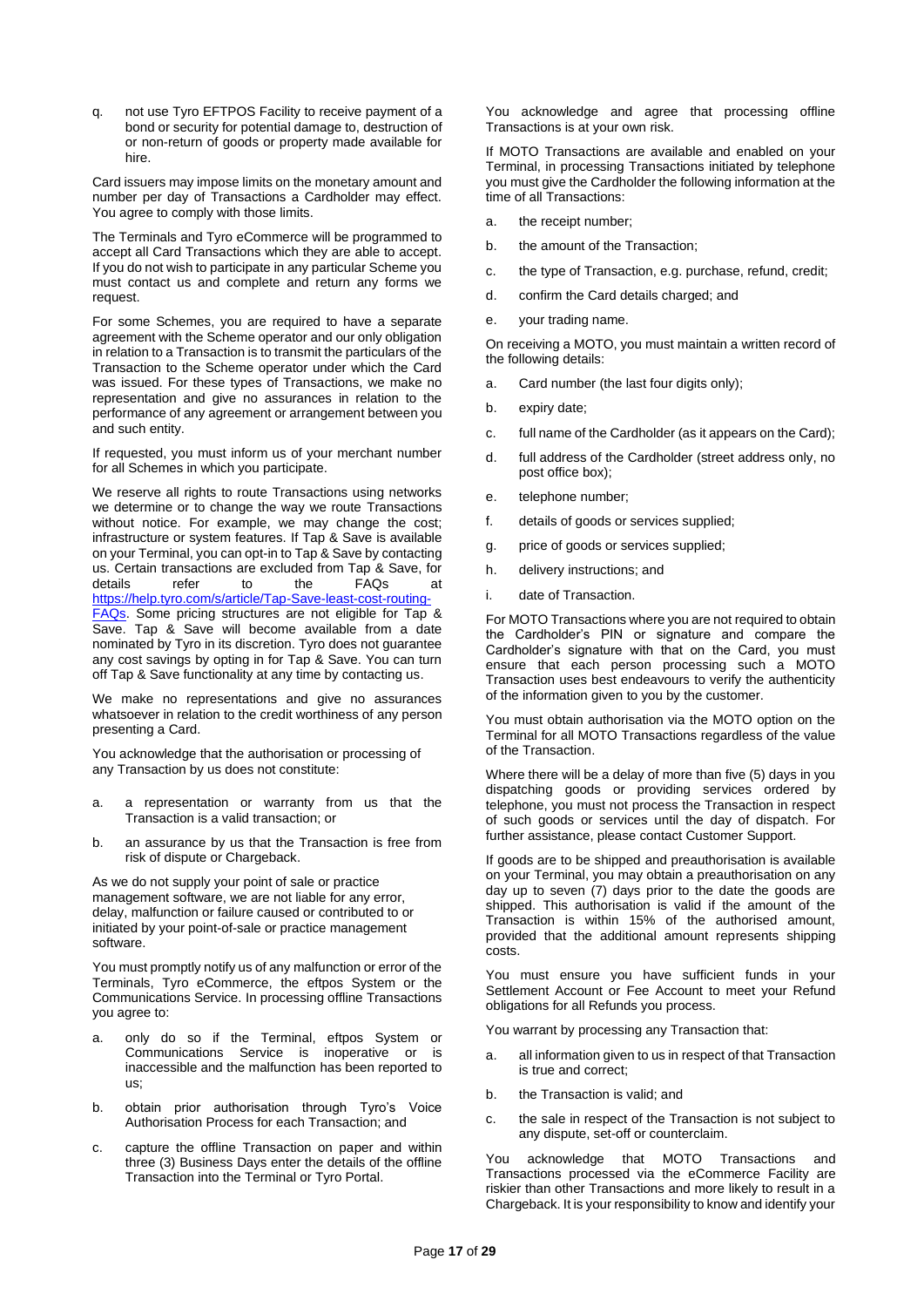customer. Each MOTO Transaction and each Transaction processed via the eCommerce Facility is at your risk.

# **5.0 Accepting Card Transactions via Tyro eCommerce**

This clause applies to Transactions processed via Tyro eCommerce only.

Information regarding Transactions completed in respect of which Tyro eCommerce provides technical support ("**Transaction History**") will be available to you on your Tyro eCommerce Portal when you login using your eCommerce Facility.

After each settlement to your Settlement Account, we will update information in your eCommerce Facility to reflect settlement and you can view this information in your Transaction History on your Tyro Portal. We provide a minimum of one year of Transaction History on your Tyro Portal. Except as required by law, you are solely responsible for compiling and retaining permanent records of all Transactions and other data associated with your eCommerce Facility, your Transaction History, and your use of Tyro eCommerce.

Except as required by law, you are solely responsible for reconciling your Transaction History with your actual processed Transactions. You agree to notify us of any discrepancies arising from such reconciliation and verification within sixty (60) days. In the event you are owed money as a result of the discrepancy, please contact us to seek resolution.

# **6.0 Security**

You must:

- a. not disclose (other than to us or unless required by law) or obtain a Cardholder's name or Card details to or from any person, except where that information has been lawfully collected by you other than through a Transaction;
- b. comply with all applicable user guides and other<br>security requirements specified at security requirements specified at [https://www.tyro.com](https://www.tyro.com/) (including for the eCommerce **Facility** [https://www.tyro.com/solutions/payments/online/featur](https://www.tyro.com/solutions/payments/online/features/security-and-fraud-protection/) [es/security-and-fraud-protection/](https://www.tyro.com/solutions/payments/online/features/security-and-fraud-protection/) and for the Tyro EFTPOS Facility [https://www.tyro.com/solutions/payments/eftpos/featur](https://www.tyro.com/solutions/payments/eftpos/features/security-and-fraud-protection/) [es/security-and-fraud-protection/\)](https://www.tyro.com/solutions/payments/eftpos/features/security-and-fraud-protection/) as published and amended by us from time to time;
- c. comply with the PCI DSS Requirements and any Scheme security requirements;
- d. permit us or our representative reasonable access to inspect your computer systems to conduct an investigation on whether there has been a security breach and/or data compromise. To the extent reasonably possible, we will use reasonable endeavours to cause minimal disruption where possible;
- e. use reasonable care to detect forged or unauthorised signatures or the unauthorised use of a Card;
- f. not process a Transaction by keying the transaction details manually into a Terminal unless instructed to do so by the Terminal;
- g. co-operate with, implement required measures and provide information requested by either a Scheme or us in order to reduce risks generally including the risk of Invalid Transactions;
- h. use reasonable care to prevent the use of a Card as an instrument in money laundering activities;
- i. use reasonable care to protect the security of your Tyro EFTPOS Banking passwords; and
- j. not and must ensure that your Authorised Signatories and Account Users do not:
	- voluntarily disclose their Tyro EFTPOS Banking password to anyone; and
	- keep a written record of their Tyro EFTPOS Banking password on one or more articles likely to be lost or stolen simultaneously, without making a reasonable attempt to protect the security of the password.

You acknowledge that from time to time, we may implement processes, procedures and software to identify fraudulent transactions in connection with your use of Tyro EFTPOS Banking. You acknowledge and agree that these measures are designed to minimise the incidence of fraud or otherwise illegal transactions, but do not guarantee that such transactions are eliminated.

# <span id="page-17-0"></span>**7.0 Records and Statements**

You must:

- a. keep all Receipts, your books of account and records of all Transactions (both sales Transactions and Refunds) for a minimum period of eighteen (18) months;
- b. provide us with all Receipts and other records in connection with Transactions as requested by us; and
- c. permit us or our representative to inspect Receipts, your books of account and records of all Transactions (both sales Transactions and Refunds) on request. Where reasonably possible we will do this with prior notice and/or during business hours.

We will make available to you on the Tyro App each month a statement showing the amount of all Transactions processed by us for you during the month. It is your obligation to check the statement to ensure the accuracy of the payments to and from the Settlement Account and from the Fee Account.

#### **8.0 Settlement Times**

For Transactions processed using the Tyro EFTPOS Facility, an automated settlement time can be nominated via the Terminal by any person or by any person who contacts us with your Terminal details and requests us to do so. You authorise us to act on these instructions and establish the nominated automated settlement time. If you have not nominated an automated settlement time, your existing automated settlement time (allocated by us) will apply.

For Transactions processed using Tyro eCommerce, we will initiate transfer of the proceeds of all valid Transactions processed via Tyro eCommerce (net of fees, Chargebacks and other funds owed to us) at the same settlement time as for your Tyro EFTPOS Facility.

# **9.0 Settlement**

If you have an activated Tyro Bank Account that is your Settlement Account we will use reasonable endeavours to credit your Tyro Bank Account with the proceeds of all valid Transactions promptly after your nominated automated settlement time or, where you have not nominated a settlement time, your existing automated settlement time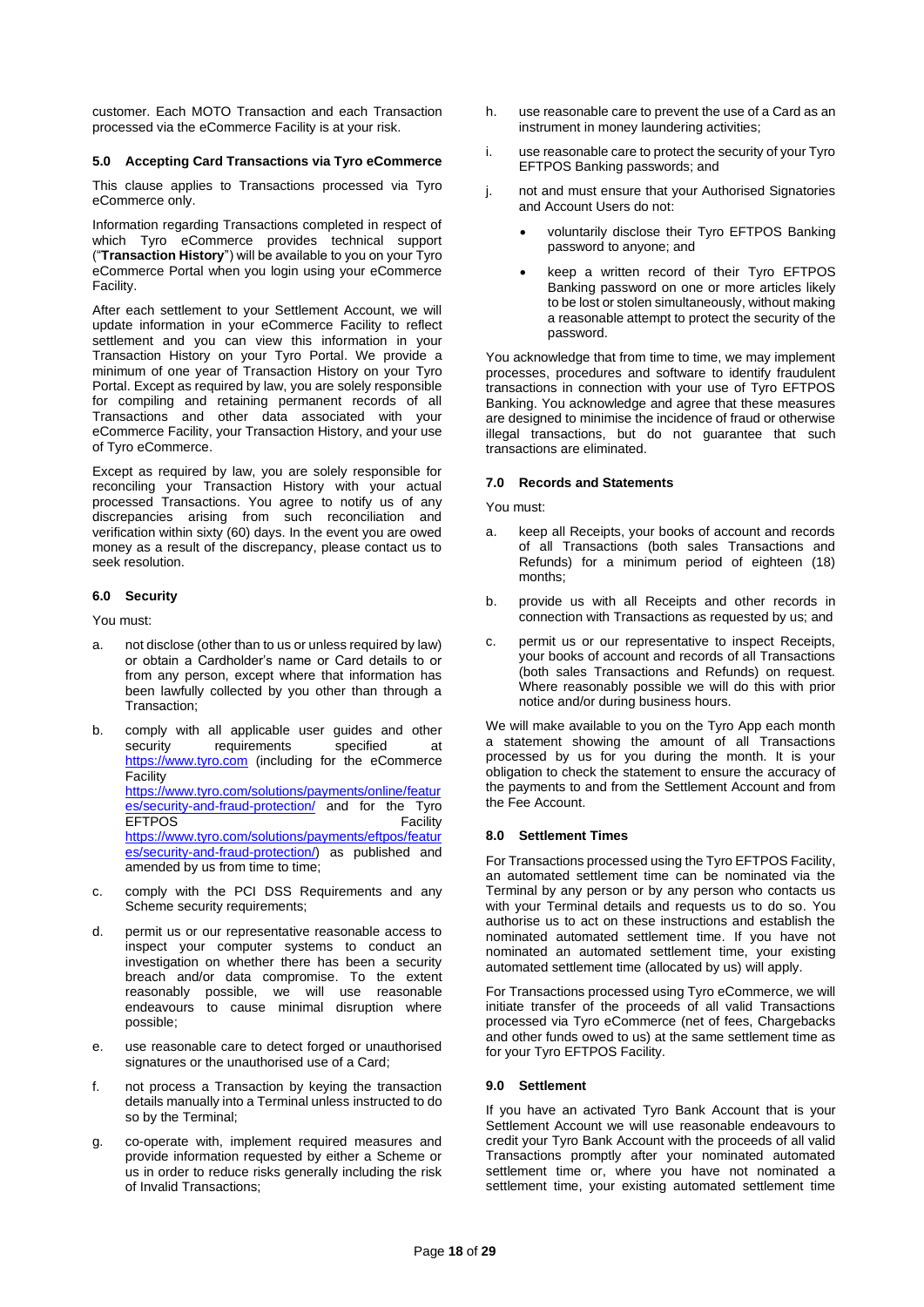(allocated by us). However, we are not liable for any delay in crediting your Tyro Bank Account.

If your Settlement Account is not your Tyro Bank Account, we will generally issue payment instructions to credit the proceeds of all valid Transactions to your Settlement Account no later than two (2) Business Days following the date the Transaction is processed by a Terminal or Tyro eCommerce (as applicable) as long as settlement of all your Terminals and Tyro eCommerce (if applicable) occurs either by a manual settlement initiated by you or an automated settlement initiated by our systems prior to 5am (AEST).

Your Tyro Bank Account will automatically be your Settlement Account unless you instruct us to make another account your Settlement Account.

If you nominate a Settlement Account that is not the Tyro Bank Account, we will initially credit all funds into your Tyro Bank Account and then automatically sweep all funds to your Settlement Account every banking day. Notwithstanding when we issue payment instructions to credit your Settlement Account which is held with another bank, your bank will determine when it makes the instructed payment available as disposable funds in your Settlement Account.

If there is any delay by our counterparties in respect of a Transaction, we may delay settlement to you until that counterparty fulfils its obligations. We reserve the right to delay the payment instruction of any Transaction until we receive payment in respect of that Transaction.

If our counterparty in respect of a Transaction:

- a. fails to make a payment to us; or
- b. makes a payment to us that is less than the full value of the relevant Transaction,

for any reason and we have already credited the Settlement Account in respect of the relevant Transaction, you must immediately repay to us the amount of the shortfall. Without limiting any other recourse we may have, you authorise us to debit the shortfall amount (as reasonably determined by us) from the Fee Account.

You acknowledge and agree that our obligation to credit valid Transactions to your Settlement Account may from time to time be subject to other legal obligations binding on us to credit part or all of a valid Transaction to a third party, including the Australian Taxation Office and any other third party pursuant to an applicable law or legally binding order.

#### <span id="page-18-0"></span>**10.0 Settlement Account and Fee Account**

For the duration of this Agreement you must maintain a Settlement Account to which amounts payable by us to you may be credited or any Refunds or Chargebacks may be debited.

You authorise us to debit the Settlement Account in respect of:

- a. the full amount of Refunds presented by you;
- b. any overpayments made by us;
- c. any Chargeback; and
- d. any amounts payable to us in relation to DCC Chargebacks and DCC Refunds,

or as you otherwise instruct us.

You must maintain a Fee Account to which amounts payable by you to us may be debited. The Settlement Account and the Fee Account will be the same account unless you notify us otherwise. You must maintain the Fee Account for the duration of this Agreement and for at least one hundred and

eighty (180) days after termination of this Agreement. You must not make any changes to the Fee Account without notifying us in advance.

You authorise us to debit the Fee Account in respect of:

- a. all fees and charges payable by you under this Agreement:
- b. any Scheme fines or penalties payable as a result of your breach of this Agreement or which we incur because of your actions or inactions;
- c. the full amount of Refunds presented by you if these cannot be debited from your Settlement Account;
- d. any overpayments made by us if these cannot be debited from your Settlement Account;
- e. any Chargeback if this cannot be debited from your Settlement Account;
- f. any amounts payable to us in relation to DCC Chargebacks and DCC Refunds if these cannot be debited from your Settlement Account;
- g. amounts paid by us for Transactions where we are investigating the validity of the Transaction or a claimed Chargeback of the Transaction;
- h. duties and taxes payable by you in relation to or connection with this Agreement;
- i. any deficiency in a payment disclosed in an audit or check by us; and
- j. any other amounts due by you to us under this Agreement,

or as you otherwise instruct us.

We have the right to withhold or suspend payment of all amounts that would otherwise be payable to you:

- a. where you owe us any amount under this Agreement (including fees and charges) until such amount has been paid; or
- b. until we have concluded reasonable investigations into any claimed Chargebacks or into the validity of any Transactions.

You agree that these authorisations continue despite termination of this Agreement.

#### <span id="page-18-1"></span>**11.0 Chargebacks**

We may refuse to accept, or having accepted, may Chargeback, any Transaction if:

- we consider that the Transaction is an Invalid Transaction or the relevant Scheme determines that a Transaction is prohibited, unauthorised or fraudulent or otherwise determines not to pay us the value of the relevant Transaction for any reason;
- b. the Transaction is illegal;
- c. the Cardholder disputes all or any part of its liability for any reason; or
- d. the Card was not valid at the time of the Transaction.

You agree to provide us and the relevant Scheme with all relevant documentation and records relating to a Transaction that is the subject of a Chargeback, to enable us to fulfil our obligations to the relevant Scheme with respect to that Chargeback.

You acknowledge and agree that the relevant Scheme makes the final determination as to whether a Transaction will be subject to a Chargeback.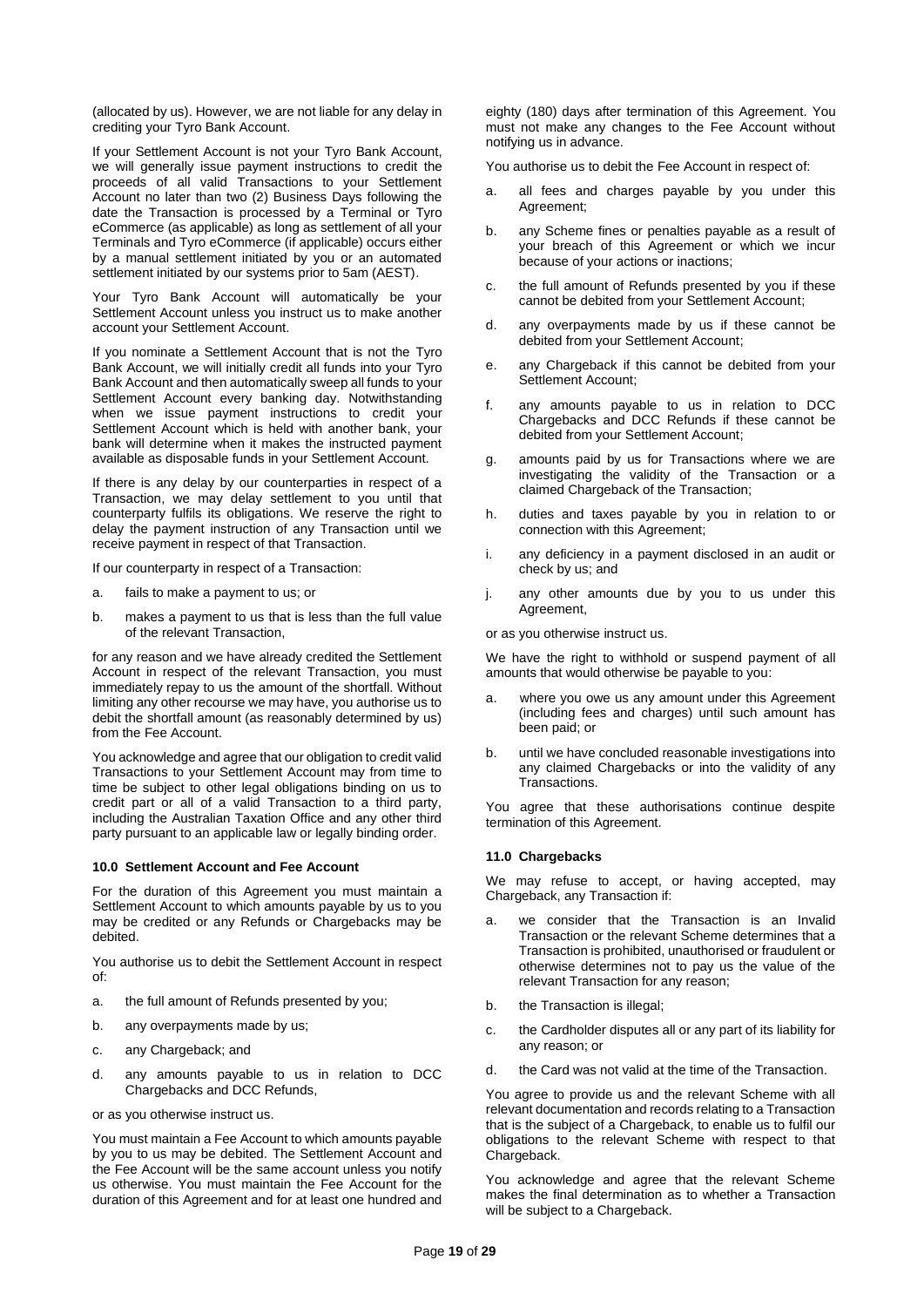You agree to comply with our guidelines and procedures relating to chargebacks, available at [https://www.tyro.com/chargebacks-disputes-guide/.](https://www.tyro.com/chargebacks-disputes-guide/)

For the avoidance of doubt this clause [11.0](#page-18-1) does not apply to BPAY Payments.

# **12.0 Promotional material**

We may supply you with decals and insignias for the Cards accepted. We may supply you with other promotional material at our discretion.

You agree to:

- a. prominently display, wherever reasonably directed by us, logos, decals and other signs advertising Schemes and Cards;
- b. not use any Scheme or Card logo or decal for any purpose other than the purpose of indicating acceptance of the relevant Scheme or Card or, in the case of advertising or promotional material provided by us, except as expressly authorised by us;
- c. give all payment methods equal or substantially similar logo placement and treatment in terms of payment flow, terms, conditions, restrictions or fees;
- d. not attempt to influence or inhibit a Cardholder's decision in relation to the use of any payment method or encourage a Cardholder to use a particular payment method;
- e. not mischaracterise, misrepresent or disparage any payment method or exhibit a preference for one or more payment methods; and
- f. when you display or exhibit the payment methods that you accept, display all payment methods in an equal and positive manner, including on websites and in marketing materials, advertising and other customer communications.

In the course of your use of Tyro eCommerce, there may be certain images made available for use by you ("**Gallery Images**")**.** As part of the use of the Gallery Images, you must comply, and will ensure that any third party you allow access to your credentials on Tyro eCommerce complies, with the following terms. The Gallery Images shall not be used:

- a. except solely as incorporated into the digital products created and distributed using Tyro eCommerce;
- b. together with pornographic, defamatory, or unlawful content or in such a manner that it infringes upon any third party's trademark or intellectual property rights;
- c. portraying any person depicted therein (a "**Model**") in a way that a reasonable person would find offensive, including but not limited to depicting a Model: a) in connection with pornography, "adult videos", adult entertainment venues, escort services, dating services, or the like; b) in connection with the advertisement or promotion of tobacco products; c) as endorsing a political party, candidate, elected official, or opinion; d) as suffering from, or medicating for, a physical or mental ailment; or e) engaging in immoral or criminal activities; or
- d. as or as part of a trademark, service mark, or logo.

# <span id="page-19-0"></span>**13.0 DCC Services**

If we provide DCC Services to you:

a. the Terminal will display the amount payable by the Cardholder in AUD and also the relevant foreign currency amount for each DCC Transaction;

- b. the Cardholder must select whether to process the DCC Transaction in AUD or the applicable foreign currency, you must not influence this decision;
- c. we will settle the relevant DDC Transaction by crediting the Settlement Account with the AUD value of the Transaction;
- d. you will be entitled to a DCC Rebate which we will pay into your Settlement Account on the first Business Day after the end of each calendar month;
- e. on the first Business Day after the end of each calendar month, we will generate a DCC Recipient Created Tax Invoice detailing DCC Rebate payable for the preceding month. You agree not to generate any other invoice relating to DCC Rebate payments;
- f. for DCC Chargebacks and DCC Refunds, you will be required to refund the Cardholder the Transaction value at the currency conversion rate applicable at the date of the DCC Chargeback or DCC Refund. This means that you assume currency risk for these types of Transactions.

For the purposes of clause [13.0\(](#page-19-0)e), we will issue you any DCC Recipient Created Tax Invoice within 28 days of determining the relevant DCC Rebate. You will not issue tax invoices in respect of the supplies included on the DCC Recipient Created Tax Invoice.

You confirm that you are registered for GST at the start of this Agreement (if you are required to be registered) and will immediately notify us if you cease to be registered for GST.

You will notify us if you cease to comply with the requirements or undertakings provided in this clause [13.0](#page-19-0) or by any issue known to, or becoming known to you which would cause us not to qualify to issue the DCC Recipient Created Tax Invoices.

We confirm we are registered for GST at the start of this Agreement and we will immediately notify you if we cease to be registered for GST.

We will notify you if we cease to comply with the requirements or undertakings provided in this clause [13.0,](#page-19-0) or by any issue know to or becoming know by us which would cause us not to qualify to issue the DCC Recipient Created Tax Invoices.

It is important that where a mistake occurs in processing a DCC Transaction that you reverse the DCC Transaction rather than processing a DCC Refund. If you process a DCC Refund rather than a reversal, significant currency spread can occur which can result in you incurring a large liability.

If you process a DCC Refund or reversal or a DCC Chargeback occurs, you are required to repay to us an amount equivalent to the DCC Rebate paid in respect of the original DCC Transaction. In these circumstances, you authorise us to debit an amount equivalent to the relevant DCC Rebate paid in respect of the original DCC Transaction from your Settlement Account.

# **14.0 Medicare Easyclaim**

If we provide you with the ability to process Medicare Easyclaim transactions via your Terminal:

- a. you must comply with all relevant legislation and government guidelines and requirements in relation to processing Medicare Easyclaim transactions;
- b. for fully paid accounts, we process the electronic claim to Medicare and where authorised, credit the Medicare rebate to the claimant. If you use the Terminal to process the claim, you must also process the payment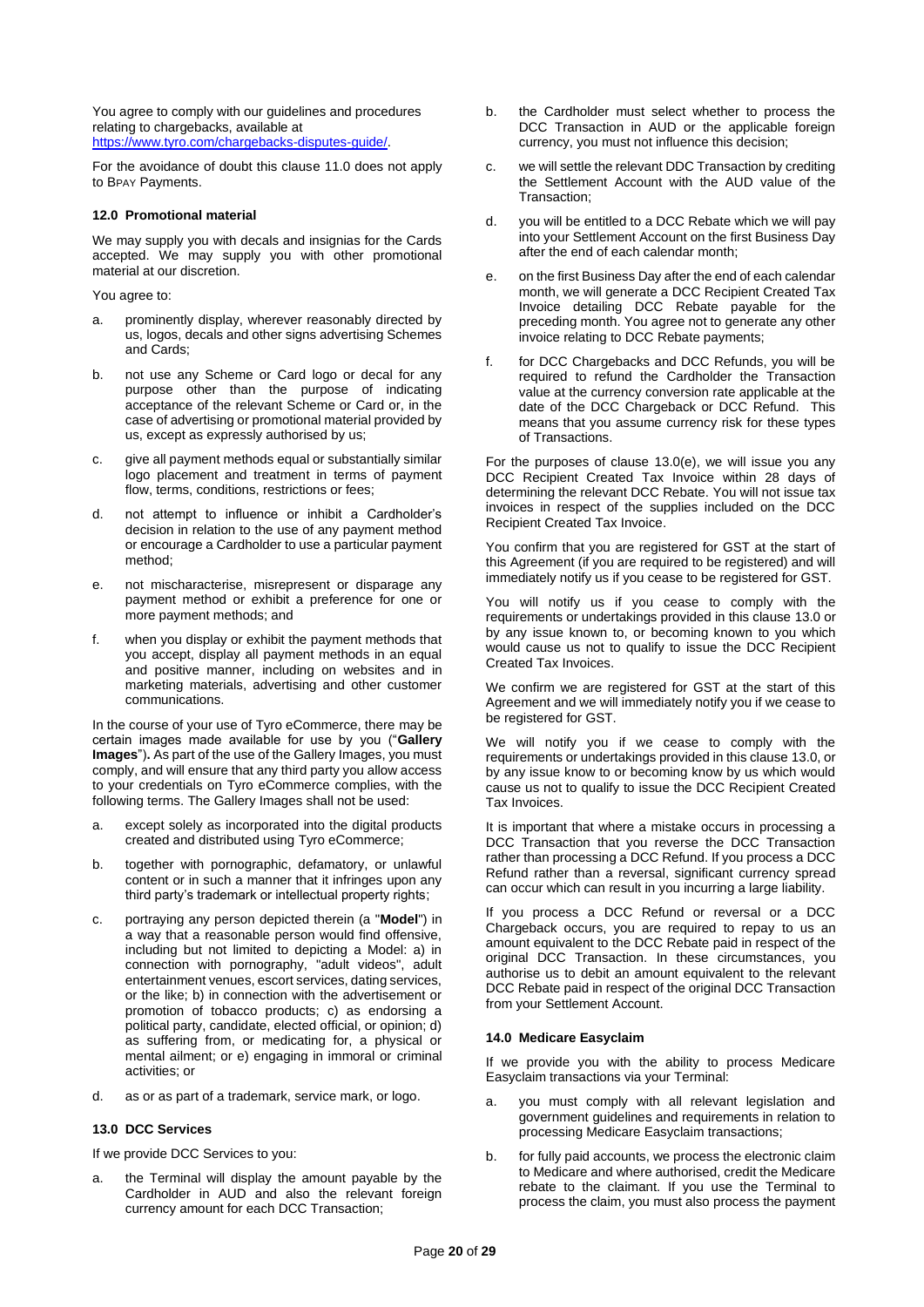via the same Terminal, except where the payment cannot be processed via the Terminal;

- c. in processing a bulk bill claim or part paid claim you must ensure that the claimant has assigned the right benefits to the relevant provider and retain evidence of the assignment of benefit in accordance with all relevant legislation and government guidelines;
- d. for bulk bill or part paid claims, we facilitate electronic claiming via the Terminal but do not provide settlement services. Medicare is responsible for processing such payments in accordance with its procedures;
- e. for bulk bill claims, you acknowledge that such claims may be subsequently rejected by Medicare and it is your responsibility to manage the payment process with Medicare;
- f. to the maximum extent permitted by law, we are not responsible or liable where a claim cannot be processed or is rejected or void for any reason;
- g. you must not process in-patient claims via the Terminal; and
- h. we may suspend or discontinue these services for any reason in our discretion (acting reasonably).

# **15.0 Allied Health Claiming**

If we provide you with the ability to process allied health claims via your Terminal:

- a. you authorise us to register you with DXC Technology;
- b. you agree to comply with all terms, conditions and requirements of and to pay all applicable fees to DXC Technology;
- c. the Terminal will display the amount payable to you by DXC Technology or the relevant health fund (as applicable);
- d. we facilitate the electronic claim being provided to DXC Technology or the relevant health fund to be assessed and settled by DXC Technology or the relevant health fund (as applicable). We do not settle and are not responsible for any payments by DXC Technology or the relevant health fund to you;
- e. the remaining payment due by the Cardholder to you must be processed as any other Transaction using the Terminal; and
- f. you must not process in-patient claims via the Terminal.

#### <span id="page-20-0"></span>**16.0 Scheme Information**

You acknowledge that we may obtain from and disclose to any person who is a Card issuer or who is involved in any Scheme, information about you for any purpose relating to the operation of the Scheme. Our rights under this clause continue despite termination.

You authorise us to obtain from any Scheme information relating to facilities you obtained or are obtaining from other suppliers. We use this information (including personal information about you), including information about you collected from third parties, for any one or more of the following purposes:

- a. to assess and process your application for facilities we supply under this Agreement;
- b. to administer and manage the facilities we supply under this Agreement; and

c. to facilitate our internal business operations, including fulfilling any legal requirements and systems maintenance and testing.

You acknowledge and agree that we may disclose information about you that we collect from the Application Form, the above information or conduct of the Tyro Services to any person who is a Card issuer, Scheme operator or otherwise involved in any Scheme, for any purpose relating to the operation of those Schemes. This information may include information about terminating facilities made available to you and the reasons for that termination. Another service provider may use this information (amongst other things) to determine whether or not to make facilities available to you.

Schemes and other third parties to whom we disclose your information may also share your information with other third parties.

# **17.0 Online store integration**

If you wish to integrate Tyro eCommerce into your online store (the "**Integration**"), you must ensure that your developer complies with the Developer TOU.

# **18.0 Grant of licence**

So long as you comply with this Agreement, we grant you a royalty free, limited, non-exclusive, revocable, nontransferable license, without right of sublicense, to use Tyro eCommerce solely for the purpose of accepting Card payments online. You may not use Tyro eCommerce for any other purpose and may not, or allow any other party to:

- a. reverse engineer, disassemble, reconstruct, or decompile any object code relating to Tyro eCommerce (except to the extent you are expressly permitted by law to do so) and except to the extent that applicable laws prevent us restraining you from doing so;
- b. gain access to or use of our services or systems, other than Tyro eCommerce as permitted by this Agreement, or damage, disrupt, or impede the operation of our services or systems;
- c. use Tyro eCommerce to engage in fraudulent, illegal, abusive or immoral conduct of any kind;
- d. restrict, inhibit, or engage in any activity that prevents any other merchant from using Tyro eCommerce;
- e. request, collect, solicit, or otherwise obtain access to credentials or open an eCommerce Facility by automated means or under false or fraudulent pretenses;
- f. sell, transfer, sublicense, or otherwise disclose your credentials;
- g. circumvent or modify any credentials or other security mechanism used by us;
- h. use your credentials or Tyro eCommerce for purposes other than accepting and processing Card payments online;
- i. use or launch any automated system, including without limitation, "robots," "spiders," or "offline readers," to access Tyro eCommerce in a manner that sends more request messages to our servers in a given period of time than a human can reasonably produce in the same period by using a conventional online web browser;
- j. rent, lease, loan, trade, sell/re-sell, or otherwise charge any party for access to Tyro eCommerce; or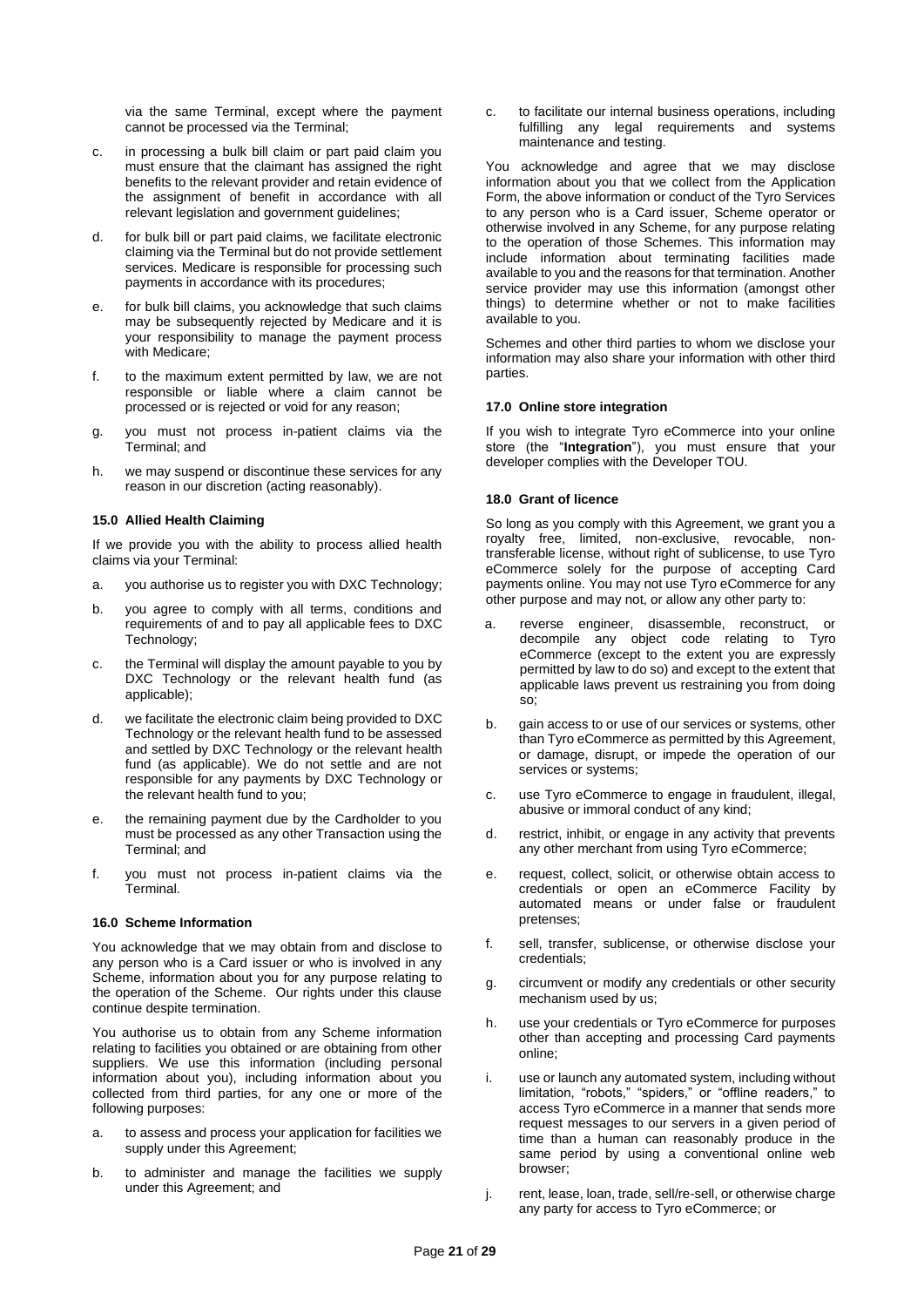k. transmit any viruses, worms, defects, Trojan horses, or any programming of a destructive nature.

# <span id="page-21-0"></span>**19.0 Prohibited Businesses and Activities**

You must not:

- a. use Tyro EFTPOS Banking in connection with any Prohibited Products (as they apply to the relevant Tyro Service); or
- b. use Tyro EFTPOS Banking to engage in any business or activity relating to any Prohibited Products (as applicable to the relevant Tyro Service) or that is other illegal or inappropriate, as determined by us in our sole discretion.

# **20.0 Third Party Sites**

Tyro eCommerce may contain links to Third Party Sites. Links to Third Party Sites are included solely for the convenience of users and do not constitute any approval, endorsement, or warranty by us. We are not responsible for the content, security, operation, or use of any Third Party Sites or the products or services that may be offered or obtained through them or for the accuracy, completeness, or reliability of any information obtained from a Third Party Site. When you click on a link to a Third Party Site, you will leave Tyro eCommerce. Any information you submit after you leave Tyro eCommerce will not be collected or controlled by us. It will be subject to the privacy notice or terms of use applicable to the Third Party Site. It is your responsibility to review those policies before submitting your information to the Third Party Site and you provide your information to Third Party Sites at your own risk. You expressly relieve us from any and all loss, damages or other liabilities you incur as a result of your access to, or use of, any Third Party Sites.

### **21.0 Modifications to Tyro EFTPOS Banking**

We may discontinue, modify, or change Tyro EFTPOS Banking, at any time with three (3) months' notice in advance. Such changes may require you to update your online store at your own cost so that it remains compatible with, and interfaces accurately with, Tyro eCommerce. To the fullest extent permitted by law, we will have no liability or obligation to you with regard to any modifications or changes we make to Tyro EFTPOS Banking or the Tyro Services.

# **22.0 Customer Support**

We will provide you with support via email or telephone to resolve any issues relating to your use of Tyro EFTPOS Banking. You are solely responsible for providing support to your customers for all issues relating to the products and services that you sell and the Transactions you process using Tyro EFTPOS Banking.

## **23.0 Protecting Your Tyro EFTPOS Banking Account Information**

You are responsible for all activities that occur through your Tyro EFTPOS Banking or through the use of your credentials, including the activities of others and regardless of whether such activities are authorised.

You agree to immediately notify us of any breach or unauthorised use of your Tyro EFTPOS Banking or credentials. We reserve the right to require you to alter your password if we believe your password is no longer secure. You are responsible for maintaining up-to-date and accurate information (including a current e-mail address and other required contact information) for your Tyro EFTPOS Banking. Without limitation of the foregoing, you will provide notice to us in advance of any change in the business of your

online store in connection with which you are using Tyro EFTPOS Banking.

# **PART C – TYRO BANK ACCOUNT TERMS**

# **1.0 Important information**

We confirm that:

- a. the Tyro Bank Account is a protected account under the *Banking Act 1959 (Cth)* and accordingly:
	- you may be entitled to payment under the financial claims scheme;
	- payments under the scheme are subject to a maximum limit of \$250,000 for each depositor; and
	- information about the financial claims scheme can be obtained fro[m https://www.fcs.gov.au/.](https://www.fcs.gov.au/)

# **2.0 Opening a Tyro Bank Account**

To open the Tyro Bank Account, you must provide us with:

- a. a completed and signed Application Form;
- b. information we reasonably request about your Linked Account; and
- c. any other information we request, information required for us to satisfy our obligations under the AML/CTF Act.

In addition you must:

- currently use, or in conjunction with opening the Tyro Bank Account will commence using, the Tyro EFTPOS Facility or eCommerce Facility; and
- b. hold, or on the opening of the Tyro Bank Account will hold, a currently operating Linked Account.

We may refuse your application to open a Tyro Bank Account at our absolute discretion. We may, but are not required to, provide you with reasons for such refusal.

If we accept your application to open a Tyro Bank Account, we will:

- a. notify you of our acceptance by any method permitted by this Agreement; and
- b. provide you with details on how to register for and use the Tyro App.

# **3.0 Access – Tyro App**

You will only be able to access your Tyro Bank Account through the Tyro App, which is only accessible from a Device. Not all electronic devices can install and use the Tyro App. Please view [www.tyro.com](http://www.tyro.com/) to see the Devices that are currently approved by us. We may update the list of approved Devices from time to time in our discretion.

Via the Tyro App you will be able to:

- a. view your current Tyro Bank Account balance;
- b. receive real-time billing alerts for payment instructions initiated via Integrated Software;
- c. initiate and approve Payment Directions on the Tyro Bank Account;
- d. view your transaction history;
- e. view your statements;
- f. receive notifications from us; and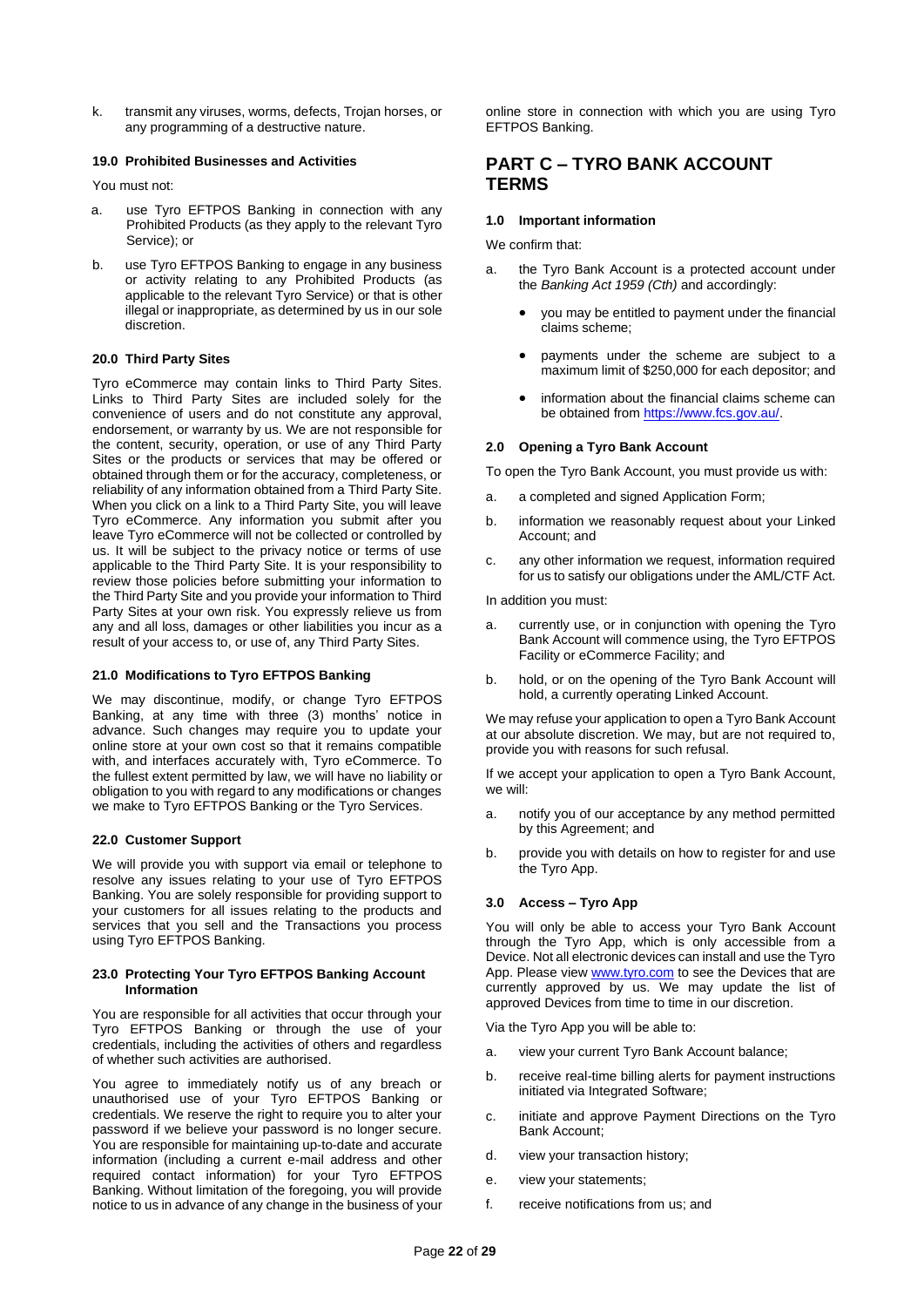g. use any other features or functions that we make available on the Tyro App from time to time.

We do not guarantee that you will receive any notifications generated by the Tyro App as delivery relies on the services of a third party and is outside of our control.

It is your obligation to obtain, and maintain and upgrade as required any Device if you wish to have access to the Tyro App.

You can install and register the Tyro App on more than one Device using the same Access Code. If you are no longer in possession of one or more of your registered Devices, you must remove them from your devices list in the "Settings Menu" on the Tyro App or by contacting us.

Once you have registered for the Tyro App, we will send to you by email a username and temporary password for the Tyro App. Once you have logged in, you will be prompted to change your password and set your Access Code. You can change the password and Access Code at any time through the Tyro App.

You must only install approved applications on your Device and never override the software lockdown (i.e. jailbreak your Device).

You must not (and must ensure others do not):

- a. make or distribute copies of the Tyro App;
- b. act fraudulently or maliciously in relation to the Tyro App (including any software or code written or produced in connection with the Tyro App);
- c. copy, reproduce, alter, modify, reverse engineer, disassemble, decompile, transfer, exchange or translate the Tyro App (including any software or code written or produced in connection with the Tyro App);
- d. adversely affect, hack into or insert malicious code into the Tyro App (including any software or code written or produced in connection with the Tyro App);
- e. create derivative works of the Tyro App of any kind whatsoever.

If you grant the Tyro App permission to use your Device's location information, we will log this location information for security purposes.

You acknowledge that the Tyro App and this Agreement is between us and you, and not Apple or any other third party provider. Subject to the terms of this Agreement, we are responsible for the Tyro App, and Apple is not responsible for the Tyro App in any way to the extent permitted by law.

You acknowledge that you, the Account Users and Authorised Signatories are given a non-transferable licence to use the Tyro App on your Device in accordance with the terms of this Agreement and the Apple Usage Rules in the Apple Store Terms and Conditions. Any queries or complaints regarding the Tyro App (including but not limited to issues regarding intellectual property) should be directed to us. You also acknowledge the application of the AML/CTF Act, and agree that you are not in a location that is subject to a government embargo.

To the maximum extent permitted by law we are not liable for any failure, delay or error of any Device or the unavailability of the Tyro App for any reason.

The availability of the Tyro App may be affected by factors outside our control. We will not be liable for any loss or damage which arises from the unavailability, difficulty, delay or inability to download or access content on the Tyro App or any communication system failure.

We may suspend or terminate your use of the Tyro App without notice at any time if we suspect that unauthorised transactions have occurred or that the Tyro App is being misused.

You acknowledge that the terms of agreement with your mobile service provider will continue to apply when using the Tyro App. To the extent that there is an inconsistency between those terms and the terms of this Agreement, you agree that the terms of this Agreement will prevail.

By downloading and installing the Tyro App, you agree to the terms of this Agreement.

# **4.0 Tyro Bank Account transactions**

If you have the Tyro App and your Tyro Bank Account is activated you can:

- deposit funds into your Tyro Bank Account by electronic transfer from any account held with another Australian ADI; and
- b. withdraw funds from your Tyro Bank Account by initiating and approving a Payment Direction.

If you do not have the Tyro App you cannot deposit funds into or withdraw funds from your Tyro Bank Account.

You can only access the Tyro Bank Account through the Tyro App. You can only approve Payment Directions on the Tyro App. We will not process any Payment Direction until an Authorised Signatory or Account User approves the transaction via the Tyro App.

If your Tyro Bank Account is not activated, the closing balance of funds held in the Tyro Bank Account will be automatically swept to your Settlement Account. You will not receive interest on such balance and will not be able to put a stop on the Tyro Bank Account to prevent automated sweeping to the Settlement Account.

Unless we notify you otherwise, you cannot:

- a. draw a cheque on the Tyro Bank Account;
- b. withdraw funds from the Tyro Bank Account from an ATM;
- c. transfer funds to an account that is held with a financial institution that is not an Australian ADI; or
- d. transfer funds from an account that is held with a financial institution that is not an Australian ADI to the Tyro Bank Account.

You can only transfer cleared funds from the Tyro Bank Account.

If a Payment Direction includes instructions to transfer an amount of funds that is calculated by reference to a percentage, when we calculate the amount to be transferred, we will round down to the nearest cent.

If we receive instructions to transact on your Tyro Bank Account by way of a Payment Direction and such instructions are authorised on the Tyro App, you authorise us to carry out such instructions. You authorise us to treat the instruction contained within such a Payment Direction as if it was authorised by you or your Authorised Signatory. We will be under no obligation to confirm the validity or authenticity of the person providing us with those instructions.

For the avoidance of doubt and excluding the situations referred to in clause 19.0 of this Part C where you will not be liable for loss arising from an 'unauthorised transaction', any instructions we are provided with via the Tyro App will be taken to have been provided or authorised by you and will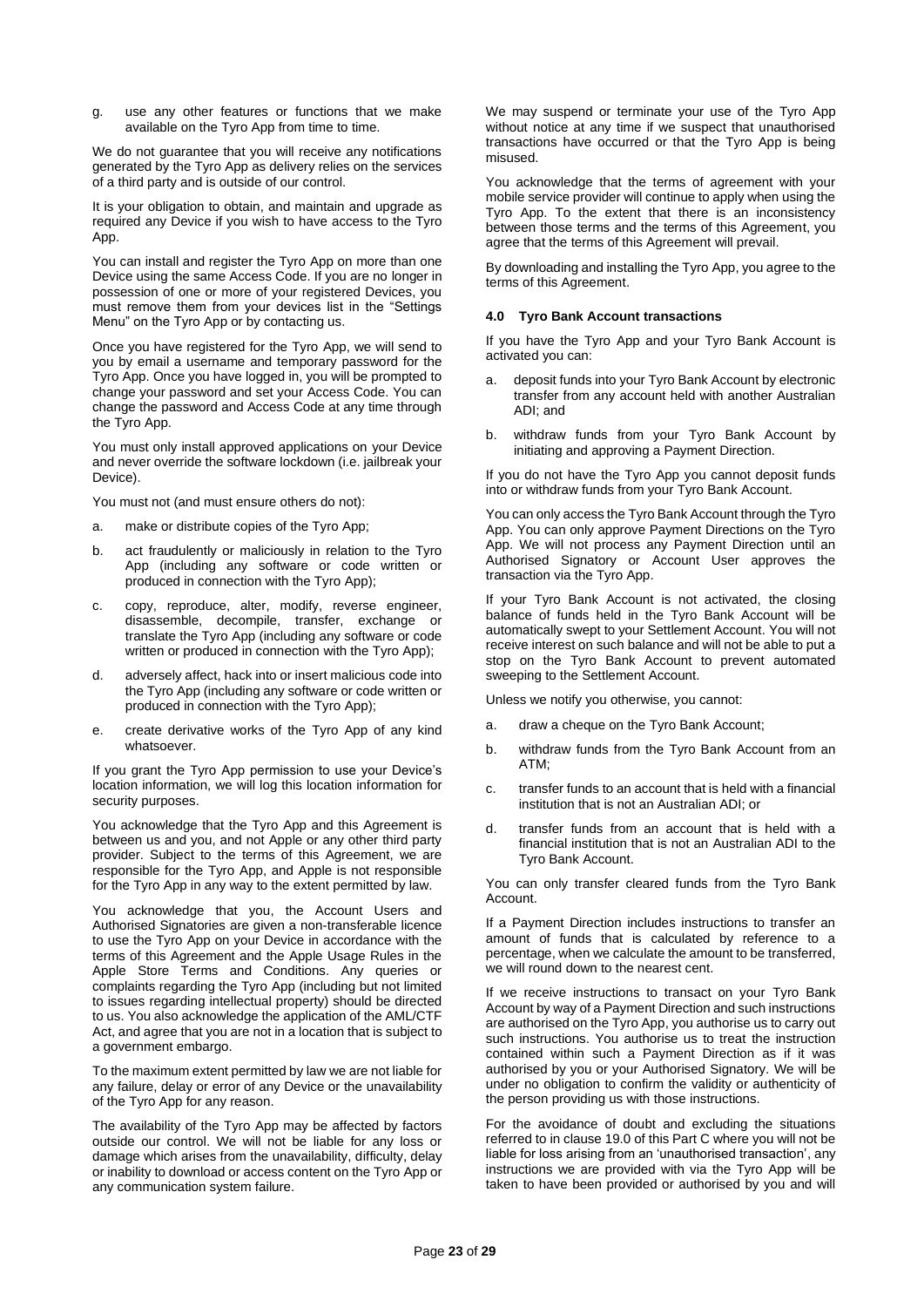not be an unauthorised transaction to which clause [19.0](#page-25-1) of this Part C applies.

You acknowledge that it is your responsibility to confirm payee and payment details are accurate before approving any transaction on the Tyro App. We do not check these details and are not responsible if they are incorrect.

You acknowledge and agree that (except when due to our fraud, negligence or wilful misconduct) we will not be liable for any loss, damages, compensation or liabilities you incur as a result of or in connection with:

- a. us processing transactions in accordance with the instructions contained in a Payment Direction; or
- b. any delay or non-performance or failure to perform caused by us where we reasonably suspect the instruction contained in a Payment Direction to be suspicious or gives rise to security concerns or would cause loss to you or us.

By using any voice assistant function, such as Siri, Google Assistant, or any similar function which is available on your Device, you authorise us to share relevant information with Apple, Google, or any other provider of the function, for the purpose of interpreting and completing your requests.

## <span id="page-23-0"></span>**5.0 Scheduling and recurring future payments and transfers**

You can 'schedule' a Payment Direction by nominating a future date on which the transaction is to be made.

A Payment Direction is a "**Recurring Transaction**", where it is scheduled to occur on more than one future date.

A Payment Direction is a "**Flexible Settlement Transaction**" where it is a Recurring Transaction that is calculated as a percentage of the daily settlement proceeds credited to your Tyro Bank Account from your Tyro EFTPOS Facility or Tyro eCommerce.

Depending on the availability of cleared funds in your Tyro Bank Account, we will continue to attempt to process the payment or transfer at regular intervals unless you cancel the payment or transfer before it is processed.

In the case of Recurring Transactions, we will continue to attempt to process the particular scheduled payment or transfer on the day it falls due. Should you have insufficient funds in your Tyro Bank Account at that time, this will result in the particular scheduled payment or transfer being cancelled and not reprocessed.

Scheduled transactions can be suspended or cancelled by you up to and including the day the transfer or payment is due if we have not begun processing the payment. Otherwise we will process the payment or transfer as originally instructed by you in the Payment Direction.

Where there are insufficient cleared funds in your Tyro Bank Account and Payment Directions are delayed as a result, we will process transactions in the order in which they are approved.

#### **6.0 When are Payment Directions processed?**

Subject to having sufficient cleared funds in your account and being within your daily transaction limits, Payment Directions on your Tyro Bank Account are processed on the day they are made or scheduled to occur or, where made or scheduled on a non-Business Day, on the next available Business Day. Settlement proceeds from your Tyro EFTPOS Facility or Tyro eCommerce (as applicable) will be displayed as cleared funds in your Tyro Bank Account. However, any Payment Directions in relation to those proceeds will not be processed until the next bulk electronic clearing system settlement.

We will credit amounts to the Tyro Bank Account as soon as practicable after we receive them. We may assign any date we consider appropriate to a debit or credit to the Tyro Bank Account except that in the case of a debit, the date will not be earlier than the date of the relevant transaction. We may adjust debits and credits to the Tyro Bank Account so as to accurately reflect your and our legal obligations.

#### <span id="page-23-1"></span>**7.0 Transaction and daily limits for Payment Directions**

The combined daily limit for Payment Directions on your Tyro Bank Account (excluding Linked Account Transfers and Flexible Settlement Transactions) is set at a default of \$20,000 per day. You may request to change this combined daily limit to an amount from \$0 to \$120,000 (except Pay Anyone transactions which are limited to up to \$30,000 in aggregate per day) by contacting us (changes are subject to meeting our eligibility criteria).

There is a per transaction limit of \$100,000 for Linked Account Transfers. Daily limits do not apply to Linked Account Transfers.

There are no daily or transaction limits for direct debits or Flexible Settlement Transactions.

Limit increases must be approved in accordance with your Administration Authority for your Tyro Bank Account. You authorise us to obtain approval from your Authorised Signatory(ies) verbally over the phone for limit increases. All Authorised Signatories will be notified of any limit increase and the limit increase will be effective 2 Business Days after approval is obtained.

Any one Authorised Signatory can request a limit decrease by contacting us, even if your Administration Authority is "any two to sign". All Authorised Signatories will be notified of any limit decrease and the limit decrease will be effective immediately. Decreasing your limit may have an impact on previously scheduled payments. You will need to ensure that you adjust any previously scheduled payments so that they fall within your new daily limit. Where a scheduled payment will exceed your daily limit, we will not process the payment and will notify you.

If you request a higher daily transaction limit your liability for unauthorised transactions may increase. Third parties including BPAY Billers and other financial institutions may impose other restrictions on transfers.

We may reduce your daily limit or suspend your ability to initiate or approve Payment Directions if we have reason to believe that your security is at risk, If we do, your access to the Tyro App and/or your ability to initiate or approve Payment Directions may be suspended or limited and won't be available until we reactivate it. We can suspend or cancel any payment in our discretion if we consider that a Pass Code, Fingerprint Login or the Tyro App is being used in a way that may cause loss to you or us or as a result of any system malfunction.

# **8.0 Direct Debit transactions**

You may authorise a third party to debit your Tyro Bank Account for the payment of services (**direct debit authority**).

You may request us to cancel or suspend a direct debit authority at any time. We will promptly action such a request. We recommend that you also notify the authorised party that debits the payment from your account of this request to cancel or suspend your direct debit authority.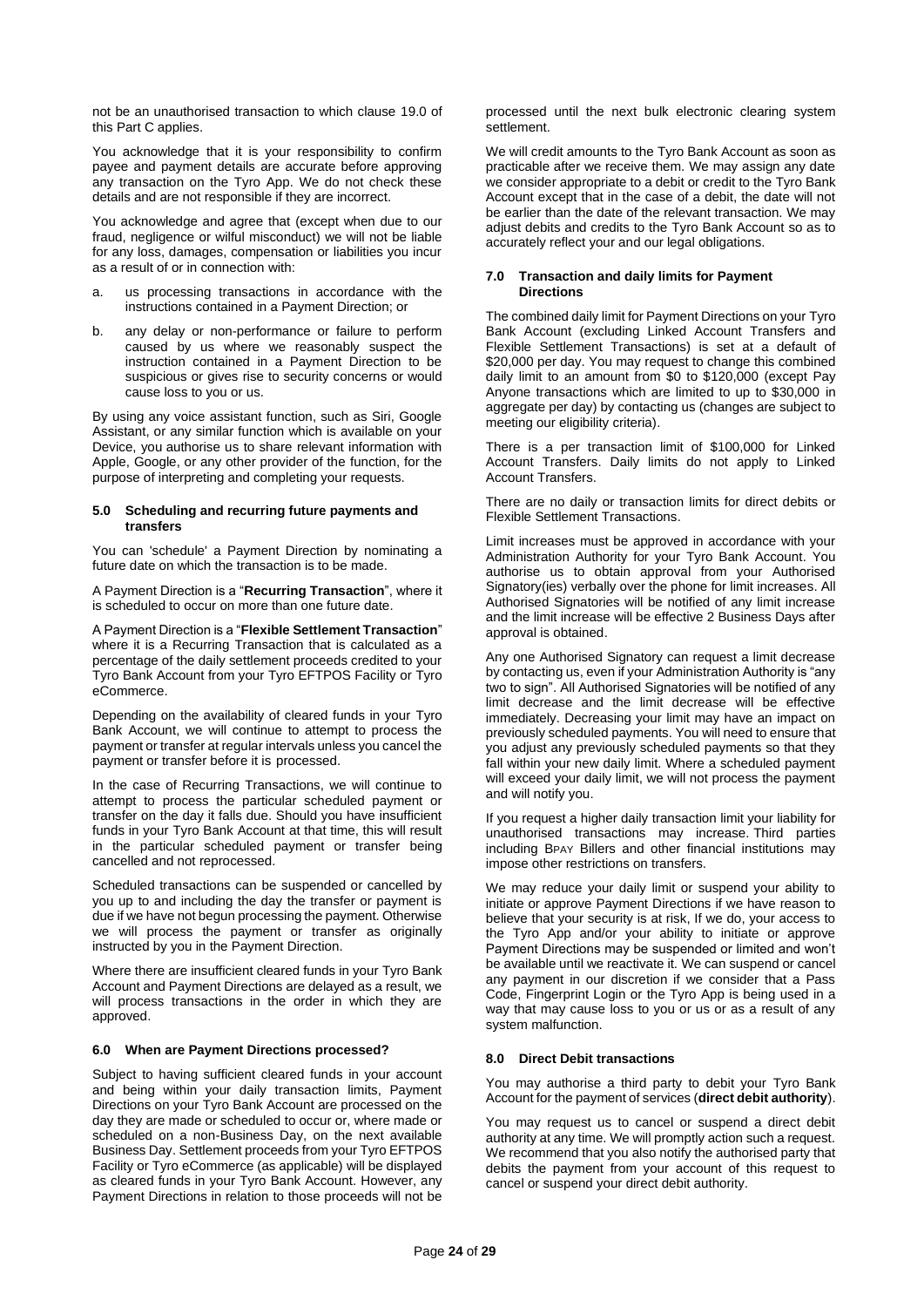If you believe that there has been an error in debiting your Tyro Bank Account, you should contact us as soon as possible so we can resolve your query. Alternatively, you can contact the authorised party that debits the payment from your account.

# **9.0 BPAY Payments**

We are a member of the BPAY Scheme. We will tell you if we cease to be a member of the BPAY Scheme.

You can use BPAY to pay bills bearing the BPAY logo from the Tyro Bank Account.

When you instruct us, via a Payment Direction, to make a BPAY Payment you must tell us the BPAY Biller's code number (found on your bill), your Customer Reference Number (e.g. your account number with the BPAY Biller) and the amount to be paid from the Tyro Bank Account. We will then debit your Tyro Bank Account with the amount of that BPAY Payment.

Maximum limits on BPAY Payments from your Tyro Bank Account are set out in clause [7.0](#page-23-1) of this Part C.

We cannot effect your instructions to make a BPAY Payment if you do not give us all the specified information or if you give us inaccurate information.

We may suspend your right to participate in the BPAY Scheme at any time including (but not limited to), in any of the following circumstances:

- a. you are in breach of the terms of this Agreement; or
- b. you or someone on your behalf is suspected of engaging in fraudulent conduct.

# **10.0 Processing BPAY payments**

In most cases a BPAY Payment is treated as received by the BPAY Biller to whom it is directed:

- a. on the same day you make the BPAY Payment, if you direct us to make a BPAY Payment before the cut off time on a BPAY Banking Day; or
- b. on the next BPAY Banking Day, if you direct us to make a BPAY Payment after the cut off time or on a non- BPAY Banking Day.

The cut off time is 5.30 pm on any BPAY Banking Day.

A delay may occur processing a BPAY Payment where:

- a. there is a non- BPAY Banking Day on the day after you tell us to make a BPAY Payment;
- b. you tell us to make a BPAY Payment either on a day which is not a BPAY Banking Day or after the cut off time on a BPAY Banking Day; or
- c. a BPAY Biller, or another financial institution participating in the BPAY Scheme fails to comply with its obligations under the BPAY Scheme.

If we are advised that your payment cannot be processed by a BPAY Biller, we will:

- a. advise you of this;
- b. credit your Tyro Bank Account with the amount of the BPAY Payment; and
- c. take all reasonable steps to assist you in making the BPAY Payment as quickly as possible.

We cannot stop or reverse a BPAY Payment once we have submitted your BPAY payment to BPAY.

BPAY Payments are irrevocable except where a BPAY Payment is a mistaken payment (refer to clause [12.0](#page-24-0) of this Part C), unauthorised payment (refer to clause [13.0](#page-24-1) of this Part C) or a fraudulent payment (refer to clause [14.0](#page-25-2) of this Part C). No refunds will be provided through the BPAY Scheme where you have a dispute with the BPAY Biller about any goods or services you may have agreed to acquire from the BPAY Biller. Any dispute must be resolved with the BPAY Biller.

We will treat your BPAY Payment instruction as valid if, when you give the instruction to us, you have complied with the security obligations in clause [21.0](#page-26-0) of this Part C and you access the Tyro App to make your BPAY Payment, by way of a Payment Direction, in accordance with the terms set out in this Agreement.

You should notify us immediately if you think you have made a mistake when instructing us to make a BPAY Payment (except when you make an underpayment in which case you can make another BPAY Payment for the difference).

Please keep a record of the BPAY receipt number generated for your BPAY Payment.

We will attempt to make sure that your BPAY Payments are processed promptly by participants in the BPAY Scheme.

## **11.0 BPAY mistaken payments, unauthorised transactions and fraud**

You must tell us promptly if:

- a. you become aware of any delays or mistakes in processing your BPAY Payments;
- b. you did not authorise a BPAY Payment that has been made from your account; or
- c. you think that you have been fraudulently induced to make a BPAY Payment.

We will attempt to rectify any such matters in relation to your BPAY Payments.

To the maximum extent permitted by law, we will not be liable for any loss or damage you suffer as a result of using the BPAY Scheme, other than due to any loss or damage you suffer due to our fraud, negligence or wilful misconduct or in relation to any breach of a condition or warranty implied by law in contracts for the supply of goods and services and which may not be excluded, restricted or modified at all or only to a limited extent.

# <span id="page-24-0"></span>**12.0 Mistaken BPAY Payments**

If a BPAY Payment is made to a person or for an amount, which is not in accordance with your instructions (if any), and your Tyro Bank Account was debited for the amount of that payment, we will credit that amount to your Tyro Bank Account. However, if you were responsible for a mistake resulting in that payment and we cannot recover the amount of that payment from the person who received it within 20 BPAY Banking Days of us attempting to do so, you must pay us that amount.

If you instruct us to make a BPAY Payment and later become aware that you have instructed us to pay an amount that is greater than the amount that you owe to the BPAY Biller, you must contact the BPAY Biller to obtain a refund of the excess amount paid.

# <span id="page-24-1"></span>**13.0 Unauthorised BPAY Payments**

If you tell us that a BPAY Payment made from your account is unauthorised, you must give us your written consent addressed to the BPAY Biller who received that BPAY Payment, consenting to us obtaining from the BPAY Biller information about your account with that BPAY Biller or the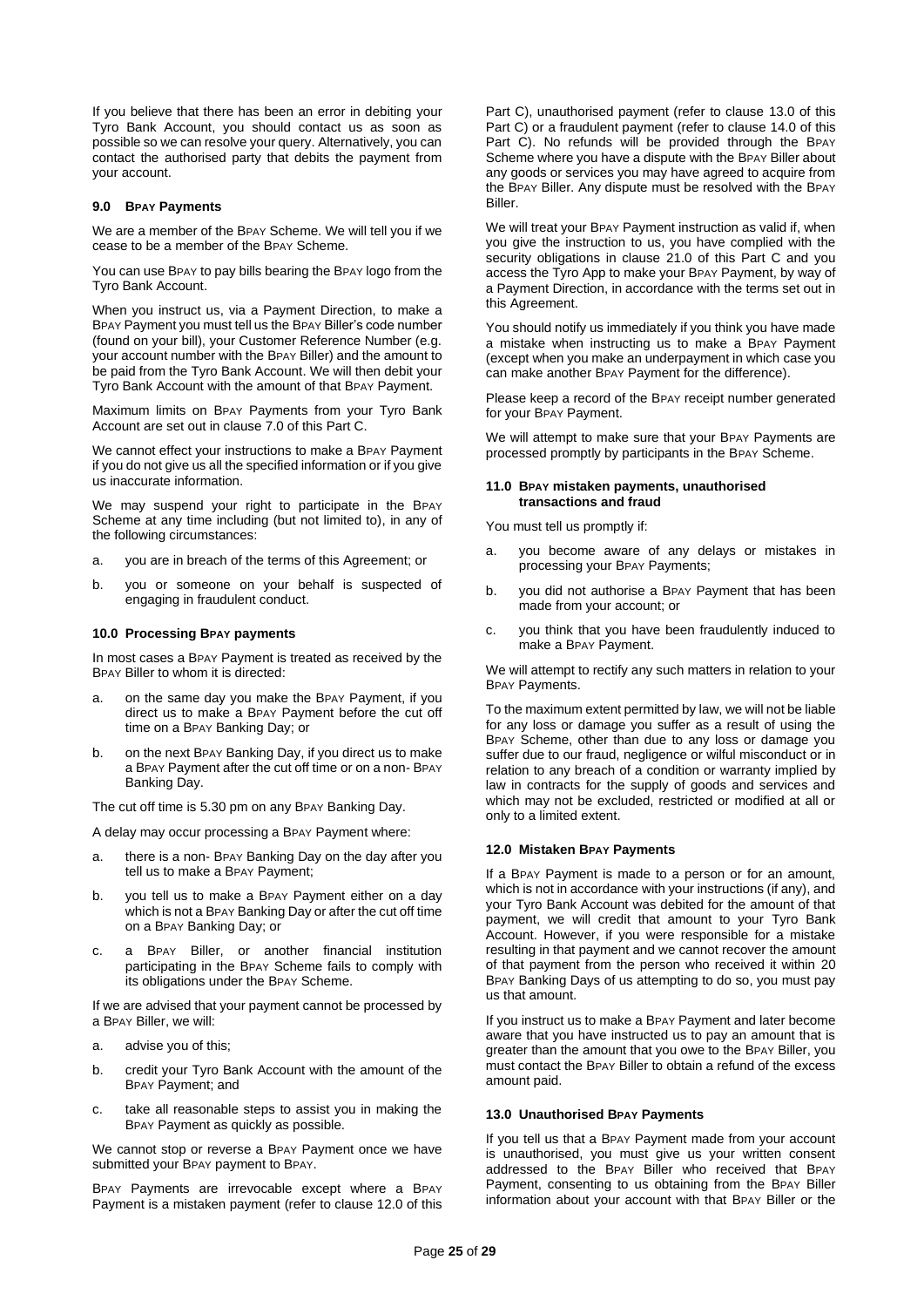BPAY Payment, including your customer reference number and such information as we reasonably require to investigate the BPAY Payment. If you do not give us that consent, the BPAY Biller may not be permitted under law to disclose to us the information we need to investigate or rectify that BPAY Payment.

If a BPAY Payment is made in accordance with a payment direction, which appeared to us to be from you or on your behalf but for which you did not give authority, we will credit your Tyro Bank Account with the amount of that unauthorised payment. However, you must pay us the amount of that unauthorised payment if:

- a. we cannot recover within 20 BPAY Banking Days of us attempting to do so that amount from the person who received it, and
- b. the payment was made as a result of a payment direction, which did not comply with our prescribed security procedures for such payment directions.

If we are able to recover part of the amount of that payment from the person who received it, you must only pay us the amount of that payment that we are not able to recover.

If an unauthorised BPAY Payment is also a mistaken payment (refer to clause [12.0\)](#page-24-0) or fraudulent payment (refer to clause [14.0\)](#page-25-2), the payment will be dealt with under this claus[e 13.0.](#page-24-1)

# <span id="page-25-2"></span>**14.0 Fraudulent BPAY Payments**

If a BPAY Payment is induced by the fraud of a person involved in the BPAY Scheme, then that person should refund you the amount of the fraud-induced payment. However, if that person does not refund you the whole amount of the fraud induced payment, you must bear the loss unless some other person involved in the BPAY Scheme knew of the fraud or would have detected it with reasonable diligence, in which case that person must refund you the amount of the fraudinduced payment that is not refunded to you by the person that induced the fraud.

If a fraudulent BPAY Payment is also a mistaken payment (refer to clause [12.0\)](#page-24-0), the payment will be dealt with under this clause [14.0.](#page-25-2)

#### <span id="page-25-0"></span>**15.0 Scheme Information**

You acknowledge that we may obtain from and disclose to any person who is a participant in the BPAY Scheme information about you for any purpose relating to the operation of the BPAY Scheme. Our rights under this clause continue despite termination.

#### **16.0 Tyro Bank Account must not be in debit**

You are responsible for knowing the balance of your Tyro Bank Account and you must not overdraw your Tyro Bank Account make a transfer or authorise a payment from your Tyro Bank Account for an amount that exceeds your Tyro Bank Account balance.

#### **17.0 Base Interest**

Subject to the other provisions of this Agreement, your Tyro Bank Account will accrue interest at the Base Interest Rate on the daily balance of your Account.

There is no minimum balance required for interest to be payable.

Interest is:

a. calculated on the daily cleared balance at the end of each Business Day; and

- b. credited to the Tyro Bank Account:
	- monthly in arrears on the third Business Day of the subsequent month; or
	- otherwise on the day the Tyro Bank Account is closed. However, no interest is payable for the day of closure.

We reserve the right to determine the exact cut off time for calculation of interest or change that cut off time in our discretion.

As an example, if your Tyro Bank Account balance is \$1,000 at the end of day for 29 days in the month, the current Base Interest Rate applicable to your Tyro Bank Account is 2.00% pa, your interest is paid monthly, and the month in which the interest is calculated has 30 days, then the interest will be calculated as follows:

$$
\frac{\text{($1,000 x 2\% x 29)}}{360} = $1.61
$$

The interest paid for the calendar month is \$1.61 and is credited to your Tyro Bank Account on the third Business Day of the subsequent month.

The above example is indicative only and uses rates and figures we have selected to demonstrate how the Tyro Bank Account works. Actual interest rates may vary without your consent. The calculations include rounding of decimal places.

#### **18.0 Bonus interest**

Bonus interest will be paid on the balance in your Tyro Bank Account, dependent on the minimum balance across a period of time. The Bonus Interest Rate applies once the minimum interest tier period is reached. The Bonus Interest Rate will be paid in addition to the Base Interest Rate.

The Bonus Interest Rate and tier information can be found at tyro.com/rates. We can change the Bonus Interest Rate and tier information at any time in our discretion.

For example, if the minimum interest tier period is 30 days and your Tyro Bank Account balance is \$1,000 at the end of day for 29 consecutive days and the balance decreases to \$530 on the thirtieth day, the minimum balance held for a 30 day period is \$530 and the Bonus Interest Rate, in addition to the Base Interest Rate, will accrue each subsequent day that the \$530 balance is held, commencing on the 31<sup>st</sup> day.

Assuming that the current Base Interest Rate applicable to your Tyro Bank Account is 2.00% pa, current one month Bonus Interest Rate applicable to your Tyro Bank Account is 0.25% pa, interest is paid monthly, and the month in which the interest is calculated has 30 days. Interest will be calculated for the second month (as long as the minimum balance remains at \$530) as follows:

$$
\frac{\text{($1,000 x 2.00% x 30)}}{360}
$$
\nplus\n  
\n
$$
\frac{\text{($530 x 0.25% x 30)}}{360}
$$
\n= \$1.78

The interest paid for the calendar month is \$1.78 and will be credited to your Tyro Bank Account on the third Business Day of the subsequent month.

#### <span id="page-25-1"></span>**19.0 Your liability**

You will be liable for all transactions conducted on the Tyro Bank Account by an Authorised Signatory, Account User or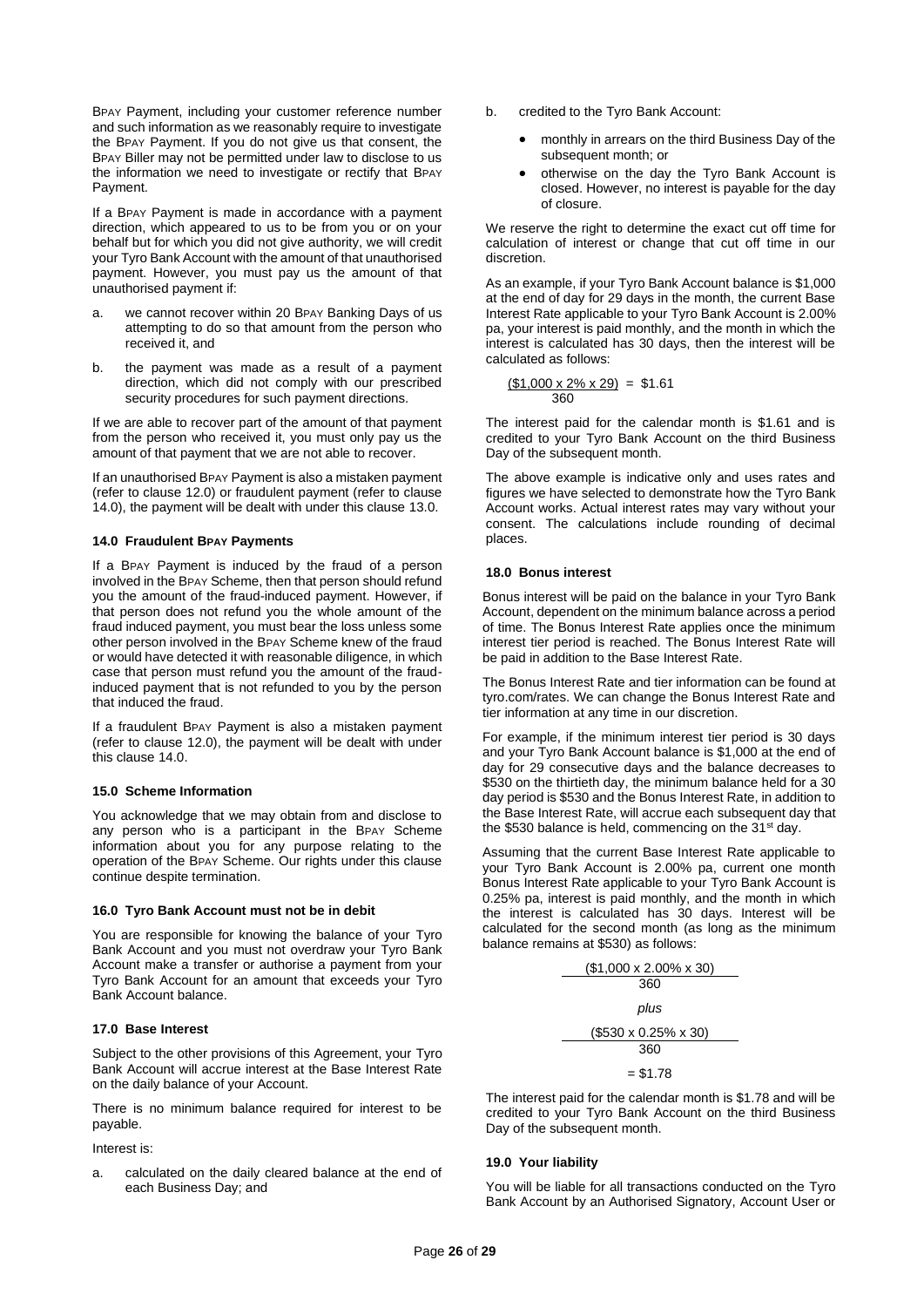any other person you (or the Authorised Signatory or Signatories) have authorised to use or transact on the Tyro Bank Account.

You will not be liable for loss arising from an unauthorised transaction if the loss is caused by:

- a. fraud or negligence by our employee or agent or a third party involved in networking arrangements;
- b. a Pass Code or Fingerprint Login which is forged, expired or cancelled;
- c. a transaction requiring the use of a Device and Pass Code or Fingerprint Login that occurred before you acquired the Device and received the Pass Code from us or set up the Fingerprint Login for the Tyro App;
- d. a transaction being incorrectly debited more than once from the Tyro Bank Account; and
- e. an unauthorised transaction performed after you have notified us that you have lost your Device or your Device has been stolen or that the security of your Device, Pass Code or Fingerprint Login (as set out in claus[e 21.0](#page-26-0) of this Part C) has been breached.

You will be liable for loss arising from an unauthorised transaction if we can prove on the balance of probabilities that you contributed to the loss through fraud, or by breaching your security obligations, in which case you will:

- a. be liable in full for the actual losses that occur before the loss, theft or misuse of a Device or breach of any of the security obligations are reported to us; but
- b. not be liable for the portion of losses that exceeds the balance of the Tyro Bank Account.

If we can prove, on the balance of probabilities, that you contributed to losses resulting from an unauthorised transaction by unreasonably delaying reporting to us of the misuse, loss or theft of a Device or that that the security of the Pass Code or Fingerprint Login has been breached, you will be liable for the actual losses that occur between:

- a. when you became aware of the security compromise, or should reasonably have become aware in the case of a lost or stolen Device; and
- b. when you report the security compromise to us,

but you will not be liable for any portion of the losses that exceed the balance of the Tyro Bank Account.

For an unauthorised transaction that occurs other than in the circumstances set out above, you will be liable for the least of:

- a. AUD150;
- b. the balance of the Tyro Bank Account; or
- c. the actual loss at the time you report to us the misuse, loss or theft of a Device or breach of Pass Code or Fingerprint Login security.

# **20.0 Mistaken payments (excluding BPAY)**

When initiating and approving Payment Directions, you must ensure that the recipient details (the BSB and account number, or the BPAY Biller code and reference number) of the relevant account has been correctly entered in the Payment Direction. We do not check or verify this information.

If you believe a transfer has been made to the wrong account, you must notify us immediately. We will then investigate whether a mistaken payment has occurred.

If we are satisfied that a mistaken payment has occurred, we will send to the ADI that received the payment a request for the return of funds. If the receiving ADI returns such funds, we will credit the Tyro Bank Account for the amount received.

If the receiving ADI does not return the funds, we will have no obligation to seek to receive such funds from the receiving ADI or any other party. We will have no liability or responsibility for any loss you incur as a result of a mistaken payment that cannot be recovered by us under this clause.

You should regularly check your transaction history and tell us immediately if you discover any error.

# <span id="page-26-0"></span>**21.0 Security obligations**

You must not and must ensure that your Authorised Signatories and Account Users do not:

- a. voluntarily disclose their Pass Codes to anyone;
- b. provide or allow any person to use a Device on which the Tyro App is accessible;
- c. keep a written record of the Pass Code on one or more articles likely to be lost or stolen simultaneously, without making a reasonable attempt to protect the security of the Pass Code;
- d. keep a record of the Pass Code with the Device; and
- e. keep a record of the Pass Code on your Device or other electronic device.

A reasonable attempt to protect the security of a Pass Code record includes making any reasonable attempt to disguise the Pass Code within the record, or prevent unauthorised access to the Pass Code record, including by:

- a. hiding or disguising the Pass Code record among other records;
- b. hiding or disguising the Pass Code record in a place where a Pass Code record would not be expected to be found;
- c. keeping the Pass Code record in a securely locked container; or
- d. preventing unauthorised access to an electronically stored record of the Pass Code.

You must (and must ensure that your Authorised Signatories and Account Users do) take reasonable precautions to prevent others from watching you (or them) enter the Pass Code.

You agree that you will (and that you will ensure that your Authorised Signatories and Account Users will):

- a. not leave the Device unattended and logged in to the Tyro App;
- b. lock the Device or take other steps necessary to stop unauthorised use of the Tyro App; and
- c. immediately report to us if the Device has been lost or stolen or if you suspect that your Pass Code has become known to someone else.

When choosing a Pass Code, you must not (and you must ensure that your Authorised Signatories and Account Users do not) choose a Pass Code that:

- a. is obvious or can be easily guessed, such as using a number that represents your date of birth or drivers licence number; or
- b. is an alphabetical Pass Code that is a recognisable part of your name (including your business name).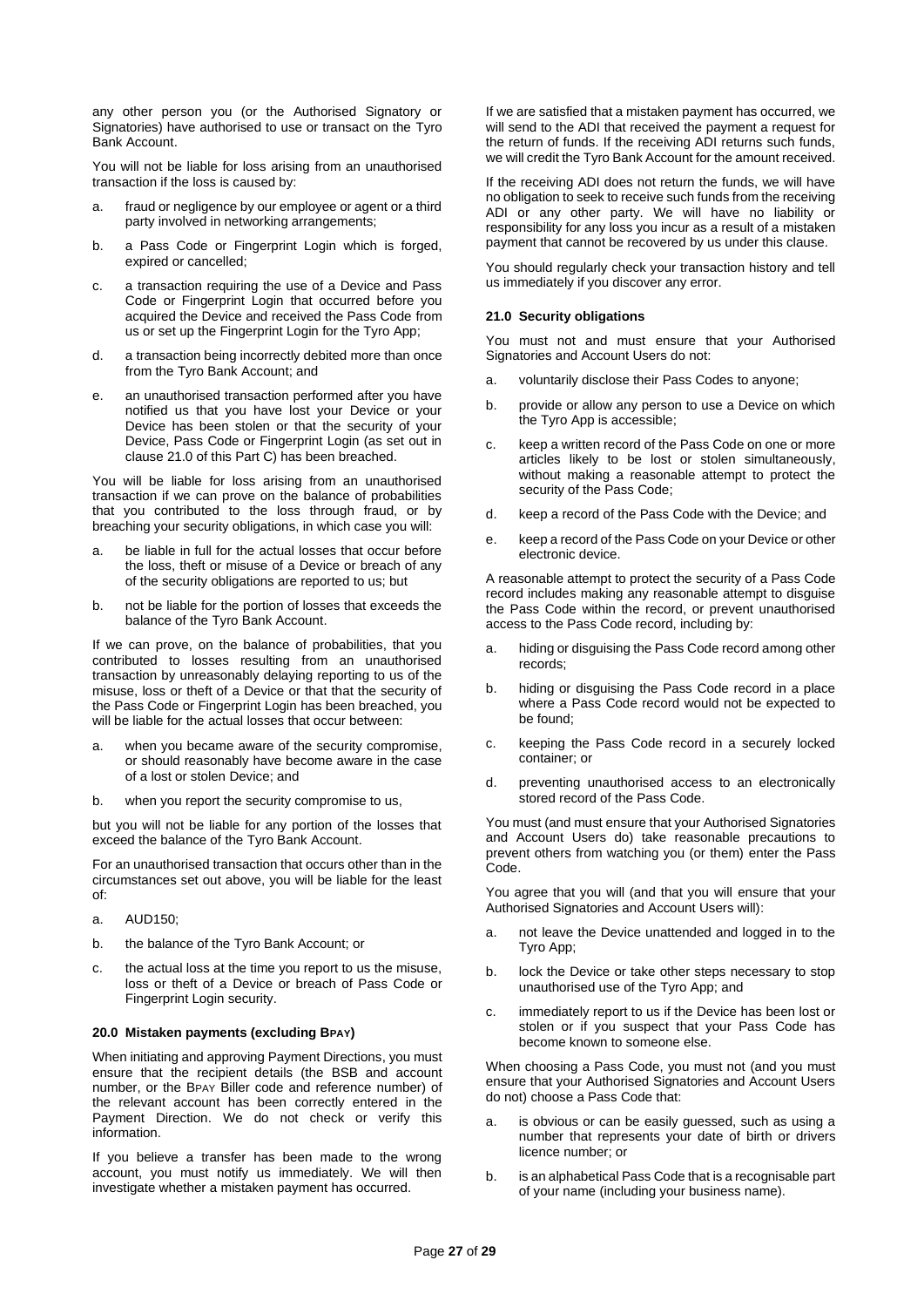You must not (and must ensure that your Authorised Signatories and Account Users do not) allow any other person to set up a Fingerprint Login for the Tyro App or on a Device on which the Tyro App is accessible.

If you, or an Authorised Signatory or Account User, are in breach of this clause you will be taken to be in breach of your security obligations.

Your Pass Code must only be entered on the Tyro App. You must not provide your Pass Code to any person (including a person who purports to be from us or acting on our behalf) or enter the Pass Code on any website, email or in any other manner. If you receive a communication (other than through the Tyro App) that requires you to provide your Pass Code, you must not provide the Pass Code and must immediately report the communication to us.

# **22.0 Reporting a breach**

You must immediately report a breach of any security requirements to us by using the contact details on our website.

# <span id="page-27-0"></span>**23.0 Statements**

We will issue you with a statement at least every 6 months either via the Tyro App or by other electronic means as we determine in our discretion.

Each statement will record all transactions on your Tyro Bank Account since the date of the last statement.

You should review your statement as soon as you receive it to ensure that all transactions are correct.

Please contact us immediately if you believe there is an error on your statement.

## **24.0 Freezing your account**

Any one Authorised Signatory can ask us at any time to place a stop on your Tyro Bank Account, in which case you and any other Account User will not be able to make any further transactions on the account until two Authorised Signatories ask us to remove the stop. If you request a stop on your account, you will continue to be liable for any transactions authorised but not yet processed at the time of your request. We will also continue to debit your Tyro Bank Account with all amounts due to us (including any loan repayments) while the stop is in place.

In some circumstances we may be required by law to freeze your account. In addition, in our discretion we may freeze your account where any loan you have with us is in arrears, where we reasonably believe there has been fraudulent, illegal or unauthorised activity on your account, where we are at risk due to a dispute or where we need to conduct reasonable investigations into your use of Tyro EFTPOS Banking. We will continue to debit your Tyro Bank Account for amounts due to us where permitted by law. Where we are not permitted by law to continue to debit your Tyro Bank Account for amounts owing to us, we will debit your Linked Account or Fee Account (if not your Tyro Bank Account) for all amounts owing to us including pursuant to any loan product you have with us. You will remain liable for all amounts due to us despite us not being able to debit such amounts from your Tyro Bank Account.

# **25.0 Closing the Tyro Bank Account**

We will close your Tyro Bank Account if the Authorised Signatory(ies) in accordance with the Administration Authority request us to do so (unless you have a loan with us in which case your Tyro Bank Account must remain open until your loan is repaid in full). If you close your Tyro Bank Account, once all transactions have cleared, the cleared credit balance will be transferred to your Linked Account.

Notwithstanding anything in this Agreement, your Tyro Bank Account will be closed if the Tyro EFTPOS Facility or eCommerce Facility is terminated or if you are no longer using your Tyro EFTPOS Facility or eCommerce Facility and there are no funds held in the Tyro Bank Account. Where possible we will attempt to notify you before closing your Tyro Bank Account.

We may, acting reasonably, close the Tyro Bank Account at any time by giving you not less than 30 days prior notice.

We may also close the Tyro Bank Account without notice if:

- a. we reasonably believe that you provided us with information in the Application Form that is both false or misleading and material;
- b. you have failed within a reasonable time after our request to provide us with information or take any action which we reasonably require in order for us comply with all relevant laws;
- c. circumstances beyond our control including, without limitation, the failure, default, termination or nonperformance by our suppliers or unanticipated and materially adverse market conditions, mean that we could not meet our obligations to make the Tyro Bank Account available under these terms and conditions; or
- d. the account does not comply with any law, rule, regulation, judgment order or directive of any government.

If the Tyro Bank Account is closed, we will pay to your Linked Account the cleared credit balance of the Tyro Bank Account less:

- a. any accrued fees and charges;
- b. any accrued government charges, duties and taxes; and
- c. any amounts which are payable by you to us under this Agreement,
- d. by direct credit within 5 Business Days after your Tyro Bank Account is closed.

To the extent that the balance of the Tyro Bank Account is insufficient to discharge the amounts payable by you under this Agreement, you will remain liable to pay us such amounts and you authorise us to debit such amounts from the Linked Account and/or the Fee Account.

# **26.0 Death**

If you are a partnership of individuals or otherwise comprise more than one individual and one of the account holders dies, the surviving owner(s) will own the Tyro Bank Account once we have received notification of death together with any other relevant documentation we request.

- If:
- a. you are an individual and you die; or
- b. the Administration Authority is "any to sign" and your sole Authorised Signatory dies; or
- c. the Administration Authority is "any two to sign" and as a result of the death of an Authorised Signatory, there are less than 2 surviving Authorised Signatories,

then, we will, subject to the below transactions, freeze the Tyro Bank Account on receiving notice of death until we